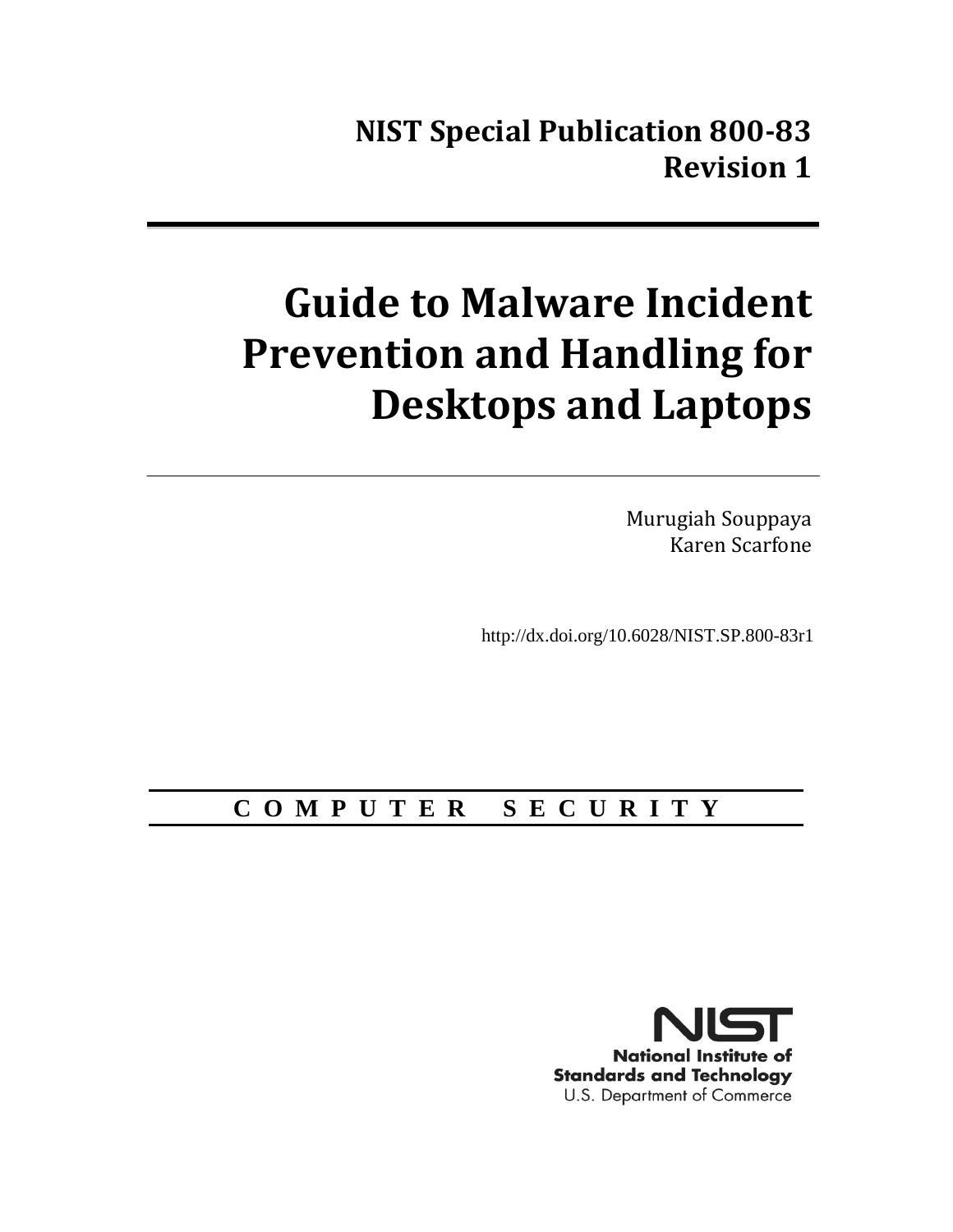# **NIST Special Publication 800-83 Revision 1**

# **Guide to Malware Incident Prevention and Handling for Desktops and Laptops**

Murugiah Souppaya *Computer Security Division Information Technology Laboratory*

> Karen Scarfone *Scarfone Cybersecurity Clifton, VA*

http://dx.doi.org/10.6028/NIST.SP.800-83r1

July 2013



U.S. Department of Commerce *Cameron F. Kerry, Acting Secretary*

National Institute of Standards and Technology *Patrick D. Gallagher, Under Secretary of Commerce for Standards and Technology and Director*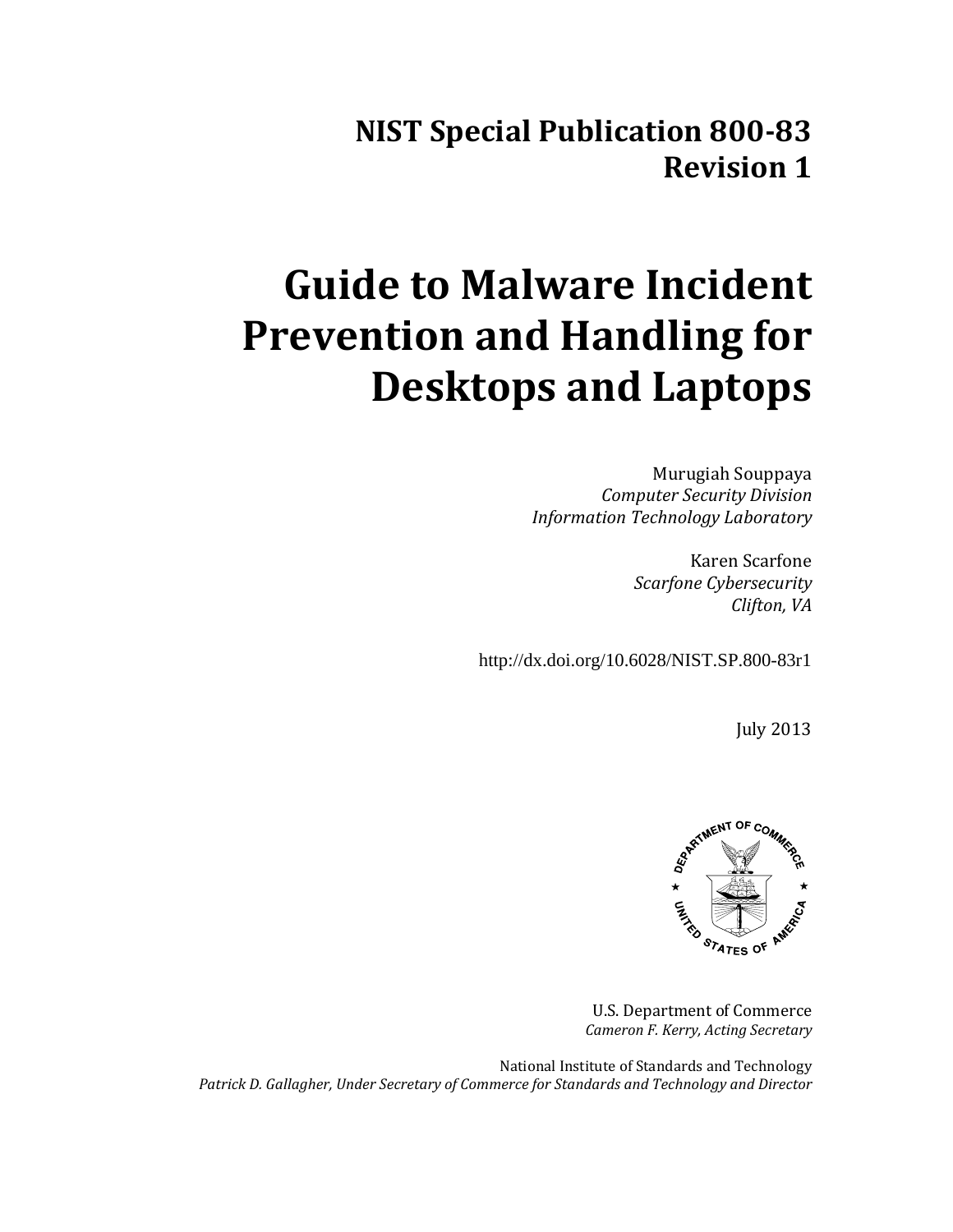#### **Authority**

This publication has been developed by NIST to further its statutory responsibilities under the Federal Information Security Management Act (FISMA), Public Law (P.L.) 107-347. NIST is responsible for developing information security standards and guidelines, including minimum requirements for Federal information systems, but such standards and guidelines shall not apply to national security systems without the express approval of appropriate Federal officials exercising policy authority over such systems. This guideline is consistent with the requirements of the Office of Management and Budget (OMB) Circular A-130, Section 8b(3), *Securing Agency Information Systems*, as analyzed in Circular A-130, Appendix IV: *Analysis of Key Sections*. Supplemental information is provided in Circular A-130, Appendix III, *Security of Federal Automated Information Resources*.

Nothing in this publication should be taken to contradict the standards and guidelines made mandatory and binding on Federal agencies by the Secretary of Commerce under statutory authority. Nor should these guidelines be interpreted as altering or superseding the existing authorities of the Secretary of Commerce, Director of the OMB, or any other Federal official. This publication may be used by nongovernmental organizations on a voluntary basis and is not subject to copyright in the United States. Attribution would, however, be appreciated by NIST.

National Institute of Standards and Technology Special Publication 800-83 Revision 1 Natl. Inst. Stand. Technol. Spec. Publ. 800-83r1, 47 pages (July 2013) http://dx.doi.org/10.6028/NIST.SP.800-83r1 CODEN: NSPUE2

 Certain commercial entities, equipment, or materials may be identified in this document in order to describe an experimental procedure or concept adequately. Such identification is not intended to imply recommendation or endorsement by NIST, nor is it intended to imply that the entities, materials, or equipment are necessarily the best available for the purpose.

There may be references in this publication to other publications currently under development by NIST in accordance with its assigned statutory responsibilities. The information in this publication, including concepts and methodologies, may be used by Federal agencies even before the completion of such companion publications. Thus, until each publication is completed, current requirements, guidelines, and procedures, where they exist, remain operative. For planning and transition purposes, Federal agencies may wish to closely follow the development of these new publications by NIST.

Organizations are encouraged to review all draft publications during public comment periods and provide feedback to NIST. All NIST Computer Security Division publications, other than the ones noted above, are available at http://csrc.nist.gov/publications.

#### **Comments on this publication may be submitted to:**

National Institute of Standards and Technology Attn: Computer Security Division, Information Technology Laboratory 100 Bureau Drive (Mail Stop 8930) Gaithersburg, MD 20899-8930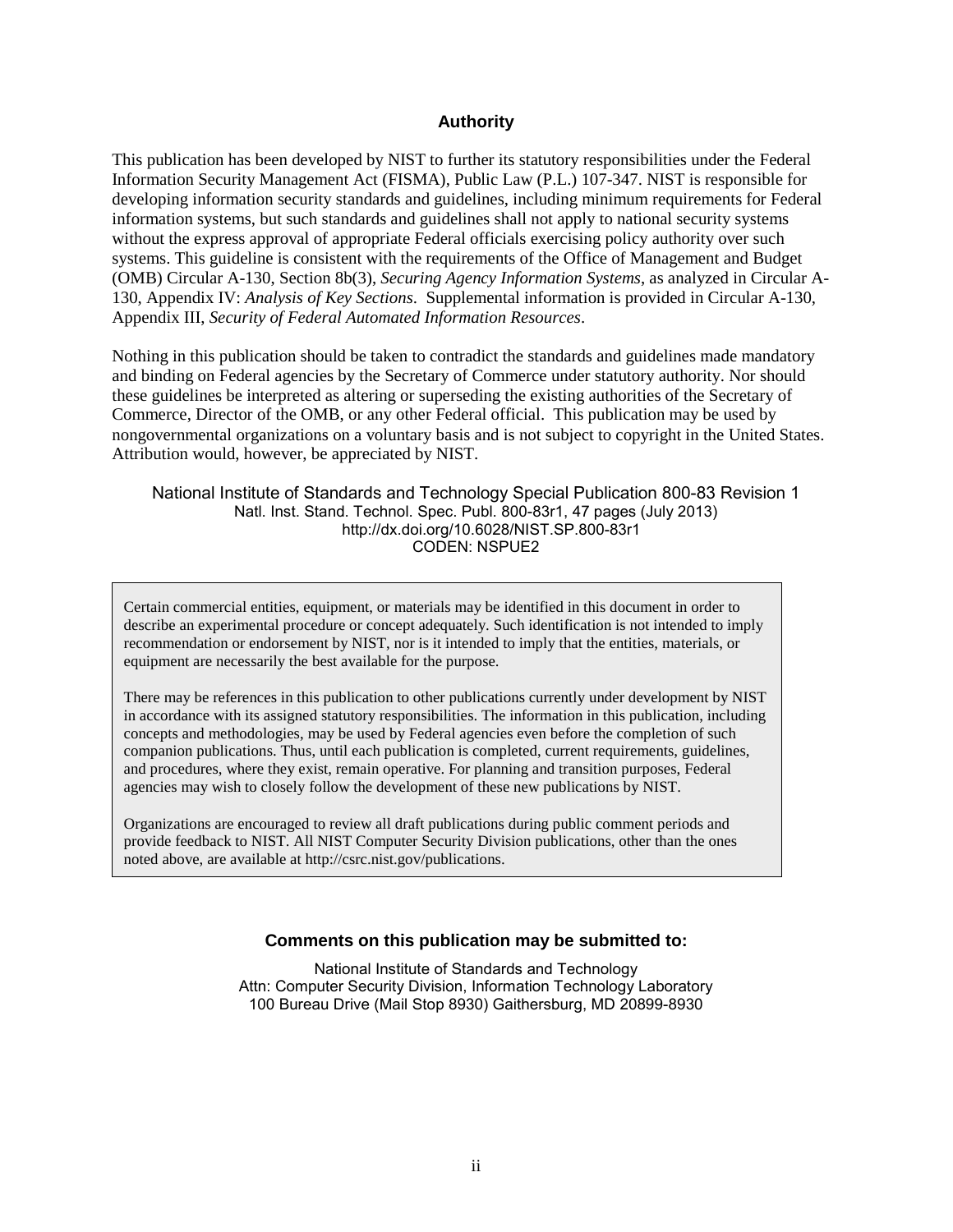#### **Reports on Computer Systems Technology**

The Information Technology Laboratory (ITL) at the National Institute of Standards and Technology (NIST) promotes the U.S. economy and public welfare by providing technical leadership for the Nation's measurement and standards infrastructure. ITL develops tests, test methods, reference data, proof of concept implementations, and technical analyses to advance the development and productive use of information technology. ITL's responsibilities include the development of management, administrative, technical, and physical standards and guidelines for the cost-effective security and privacy of other than national security-related information in Federal information systems. The Special Publication 800-series reports on ITL's research, guidelines, and outreach efforts in information system security, and its collaborative activities with industry, government, and academic organizations.

#### **Abstract**

Malware, also known as malicious code, refers to a program that is covertly inserted into another program with the intent to destroy data, run destructive or intrusive programs, or otherwise compromise the confidentiality, integrity, or availability of the victim's data, applications, or operating system. Malware is the most common external threat to most hosts, causing widespread damage and disruption and necessitating extensive recovery efforts within most organizations. This publication provides recommendations for improving an organization's malware incident prevention measures. It also gives extensive recommendations for enhancing an organization's existing incident response capability so that it is better prepared to handle malware incidents, particularly widespread ones.

#### **Keywords**

incident response; information security; malware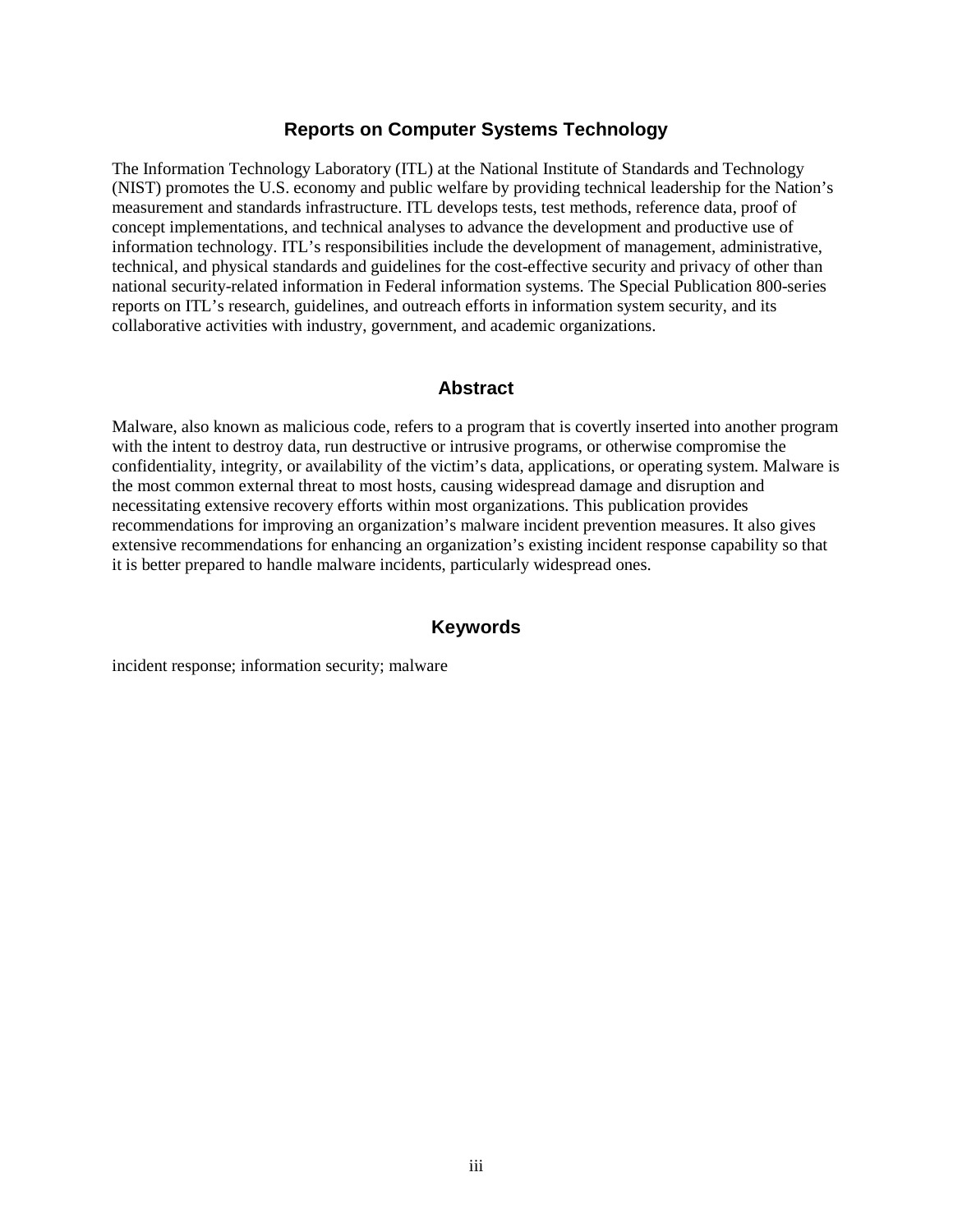#### **Acknowledgments**

The authors, Murugiah Souppaya of the National Institute of Standards and Technology (NIST) and Karen Scarfone of Scarfone Cybersecurity, thank their colleagues who assisted with developing this revision of the publication.

#### **Acknowledgments, Original Version of SP 800-83**

The authors, Peter Mell of the National Institute of Standards and Technology (NIST) and Karen Kent and Joseph Nusbaum of Booz Allen Hamilton, wish to thank their colleagues who reviewed drafts of this document and contributed to its technical content. The authors would particularly like to acknowledge Tim Grance and Murugiah Souppaya of NIST and Lucinda Gagliano, Thomas Goff, and Pius Uzamere of Booz Allen Hamilton for their keen and insightful assistance throughout the development of the document. The authors would also like to express their thanks to security experts Mike Danseglio (Microsoft), Kurt Dillard (Microsoft), Michael Gerdes (Getronics RedSiren Security Solutions), Peter Szor (Symantec), Miles Tracy (U.S. Federal Reserve System), and Lenny Zeltser (Gemini Systems LLC), as well as representatives from the General Accounting Office, and for their particularly valuable comments and suggestions.

The National Institute of Standards and Technology would also like to express its appreciation and thanks to the Department of Homeland Security for its sponsorship and support of NIST Special Publication 800- 83.

#### **Trademark Information**

All product names are registered trademarks or trademarks of their respective companies.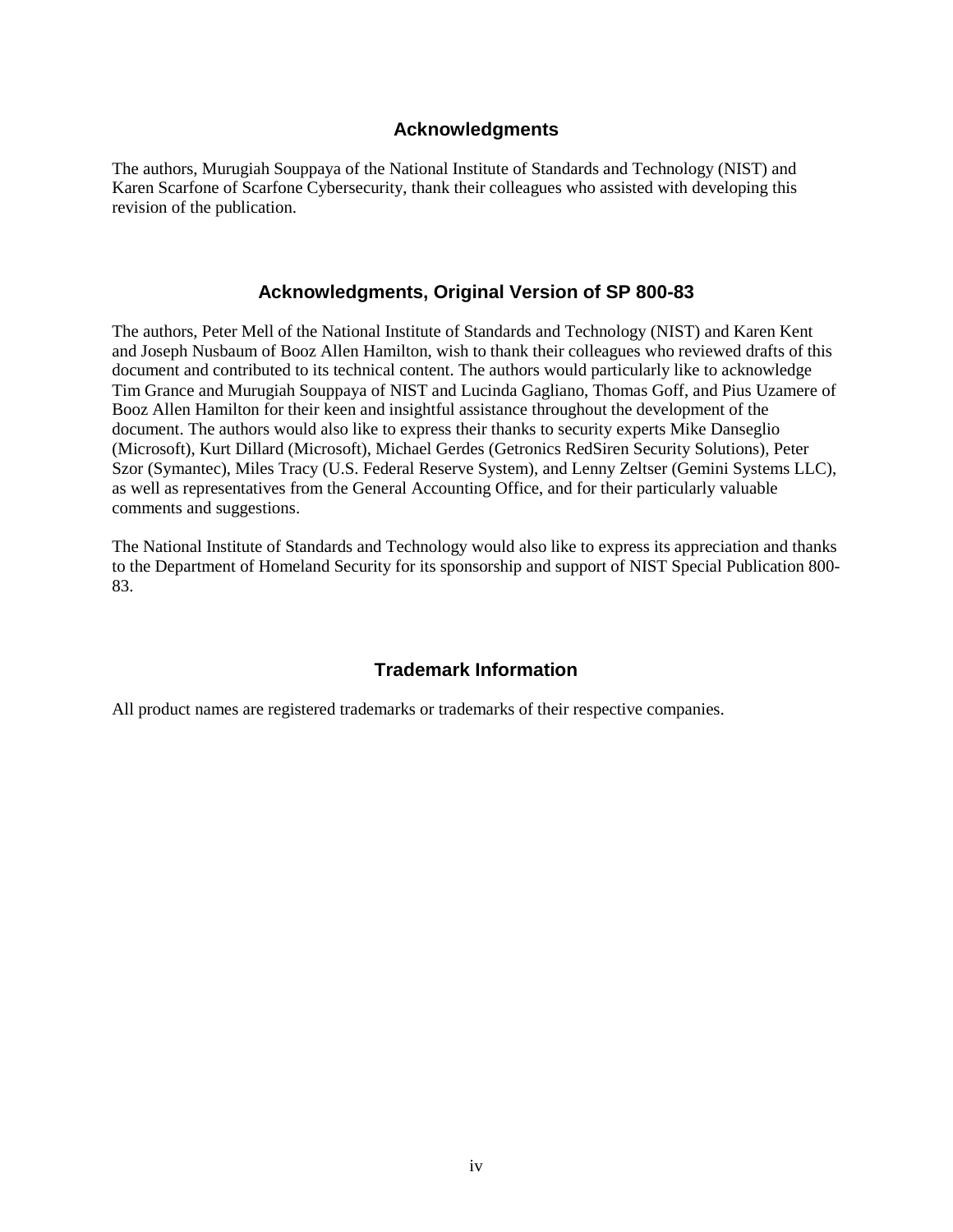| 1. |     |       |  |  |
|----|-----|-------|--|--|
|    | 1.1 |       |  |  |
|    | 1.2 |       |  |  |
|    | 1.3 |       |  |  |
| 2. |     |       |  |  |
|    | 2.1 |       |  |  |
|    | 2.2 |       |  |  |
|    | 2.3 |       |  |  |
| 3. |     |       |  |  |
|    | 3.1 |       |  |  |
|    | 3.2 |       |  |  |
|    | 3.3 |       |  |  |
|    | 3.4 |       |  |  |
|    |     | 3.4.1 |  |  |
|    |     | 3.4.2 |  |  |
|    |     | 3.4.3 |  |  |
|    |     | 3.4.4 |  |  |
|    |     | 3.4.5 |  |  |
|    | 3.5 | 3.5.1 |  |  |
|    |     | 3.5.2 |  |  |
|    |     | 3.5.3 |  |  |
|    |     | 3.5.4 |  |  |
| 4. |     |       |  |  |
|    | 4.1 |       |  |  |
|    |     | 4.1.1 |  |  |
|    |     | 4.1.2 |  |  |
|    |     | 4.1.3 |  |  |
|    | 4.2 |       |  |  |
|    |     | 4.2.1 |  |  |
|    |     | 4.2.2 |  |  |
|    |     | 4.2.3 |  |  |
|    |     | 4.2.4 |  |  |
|    | 4.3 |       |  |  |
|    |     | 4.3.1 |  |  |
|    |     | 4.3.2 |  |  |
|    |     | 4.3.3 |  |  |
|    |     | 4.3.4 |  |  |
|    | 4.4 | 4.3.5 |  |  |
|    | 4.5 |       |  |  |
|    | 4.6 |       |  |  |
|    |     |       |  |  |

## **Table of Contents**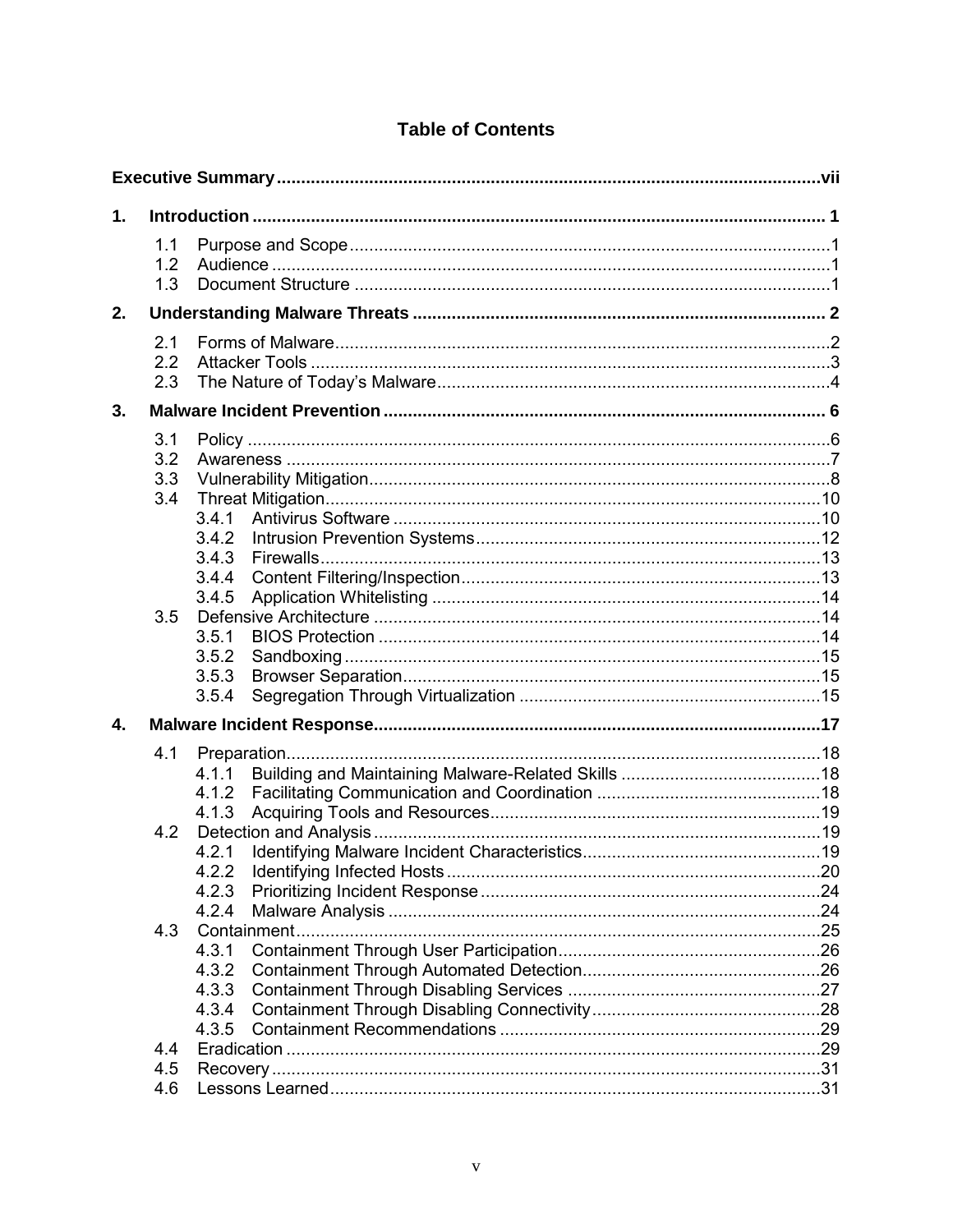# **List of Appendices**

# **List of Figures**

|--|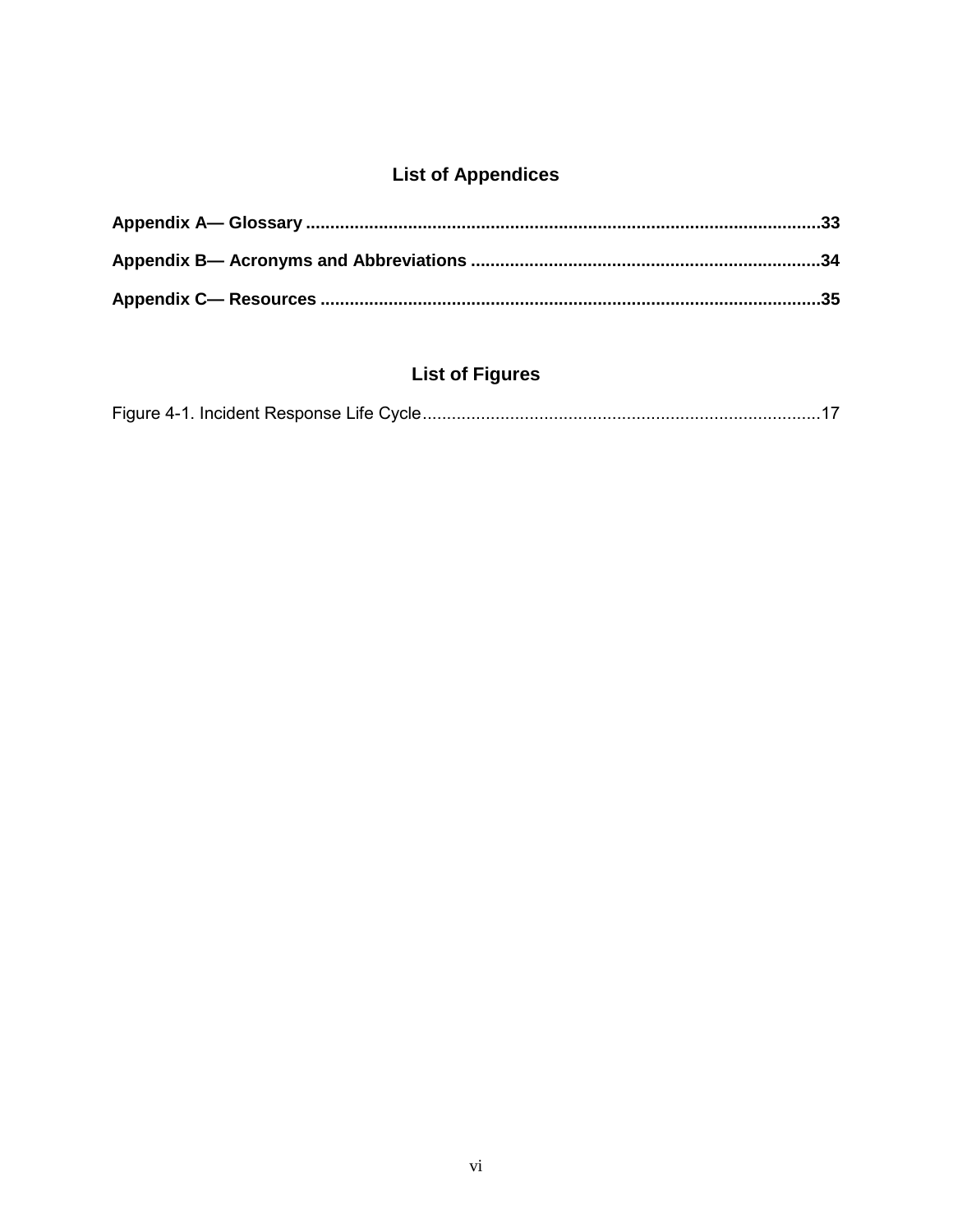#### <span id="page-7-0"></span>**Executive Summary**

Malware, also known as malicious code, refers to a program that is covertly inserted into another program with the intent to destroy data, run destructive or intrusive programs, or otherwise compromise the confidentiality, integrity, or availability of the victim's data, applications, or operating system. Malware is the most common external threat to most hosts, causing widespread damage and disruption and necessitating extensive recovery efforts within most organizations. Organizations also face similar threats from a few forms of non-malware threats that are often associated with malware. One of these forms that has become commonplace is phishing, which is using deceptive computer-based means to trick individuals into disclosing sensitive information.

This publication provides recommendations for improving an organization's malware incident prevention measures. It also gives extensive recommendations for enhancing an organization's existing incident response capability so that it is better prepared to handle malware incidents, particularly widespread ones. This revision of the publication, Revision 1, updates material throughout the publication to reflect the changes in threats and incidents. Unlike most malware threats several years ago, which tended to be fastspreading and easy to notice, many of today's malware threats are more stealthy, specifically designed to quietly, slowly spread to other hosts, gathering information over extended periods of time and eventually leading to exfiltration of sensitive data and other negative impacts.

Implementing the following recommendations should facilitate more efficient and effective malware incident response activities for Federal departments and agencies.

#### **Organizations should develop and implement an approach to malware incident prevention.**

Organizations should plan and implement an approach to malware incident prevention based on the attack vectors that are most likely to be used currently and in the near future. Because the effectiveness of prevention techniques may vary depending on the environment (i.e., a technique that works well in a managed environment might be ineffective in a non-managed environment), organizations should choose preventive methods that are well-suited to their environment and hosts. An organization's approach to malware incident prevention should incorporate policy considerations, awareness programs for users and information technology (IT) staff, vulnerability and threat mitigation efforts, and defensive architecture considerations.

#### **Organizations should ensure that their policies address prevention of malware incidents.**

An organization's policy statements should be used as the basis for additional malware prevention efforts, such as user and IT staff awareness, vulnerability mitigation, threat mitigation, and defensive architecture. If an organization does not state malware prevention considerations clearly in its policies, it is unlikely to perform malware prevention activities consistently and effectively throughout the organization. Malware prevention–related policy should be as general as possible to provide flexibility in policy implementation and to reduce the need for frequent policy updates, but should also be specific enough to make the intent and scope of the policy clear. Malware prevention–related policy should include provisions related to remote workers—both those using hosts controlled by the organization and those using hosts outside of the organization's control (e.g., contractor computers, employees' home computers, business partners' computers, mobile devices).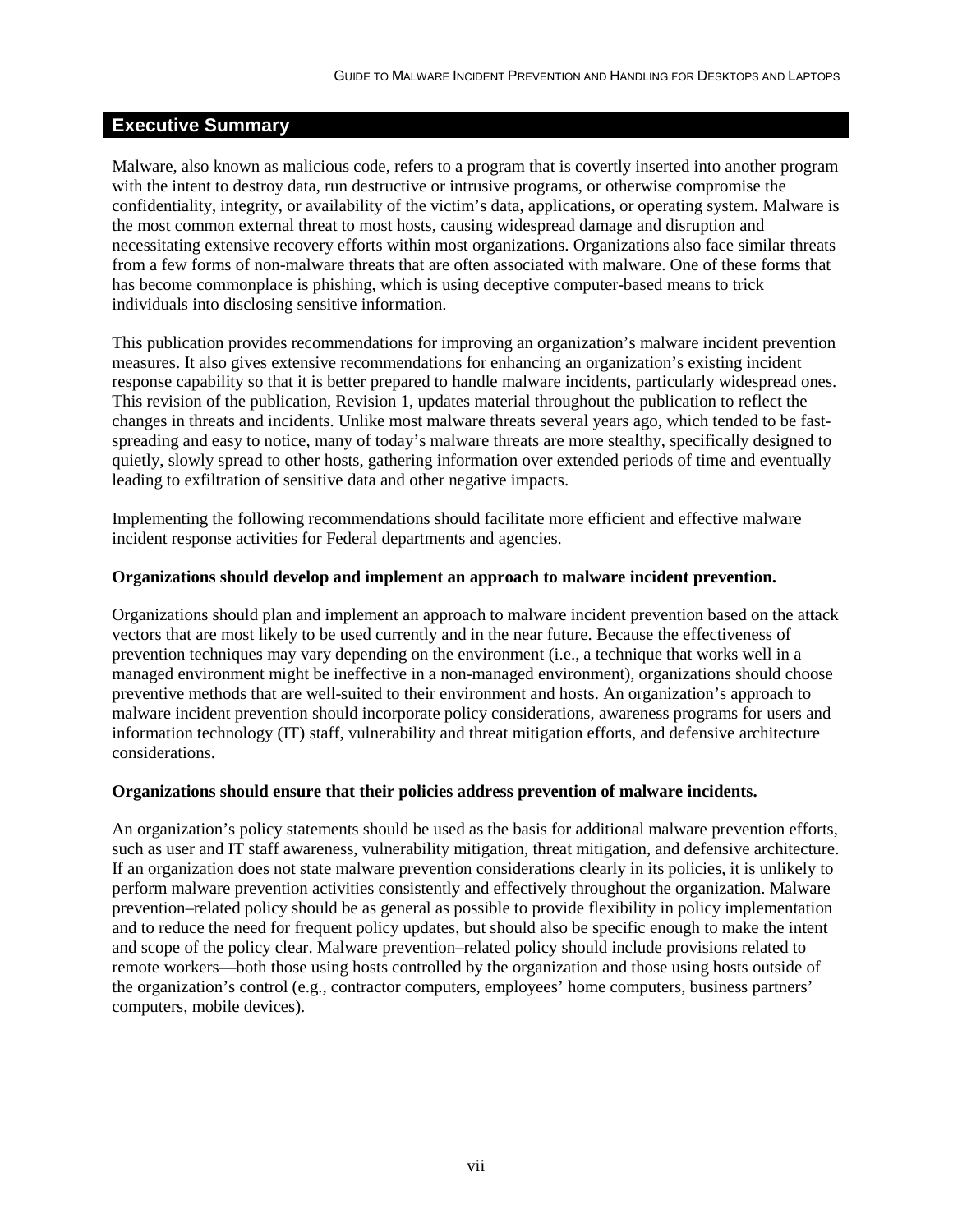#### **Organizations should incorporate malware incident prevention and handling into their awareness programs.**

Organizations should implement awareness programs that include guidance to users on malware incident prevention. All users should be made aware of the ways that malware enters and infects hosts, the risks that malware poses, the inability of technical controls to prevent all incidents, and the importance of users in preventing incidents, with an emphasis on avoiding social engineering attacks. Awareness programs should also make users aware of policies and procedures that apply to malware incident handling, such as how to identify if a host may be infected, how to report a suspected incident, and what users might need to do to assist with incident handling. In addition, the organization should conduct awareness activities for IT staff involved in malware incident prevention and provide training on specific tasks.

#### **Organizations should have vulnerability mitigation capabilities to help prevent malware incidents.**

Organizations should have documented policy, processes, and procedures to mitigate known vulnerabilities that malware might exploit. Because a vulnerability usually can be mitigated through one or more methods, organizations should use an appropriate combination of techniques, including security automation technologies with security configuration checklists and patch management, and additional host hardening measures so that effective techniques are readily available for various types of vulnerabilities.

#### **Organizations should have threat mitigation capabilities to assist in containing malware incidents.**

Organizations should perform threat mitigation to detect and stop malware before it can affect its targets. The most commonly used malware threat mitigation technical control is antivirus software; organizations should deploy antivirus software on all hosts for which satisfactory antivirus software is available. Additional technical controls that are helpful for malware threat mitigation include intrusion prevention systems, firewalls, content filtering and inspection, and application whitelisting. The System and Information Integrity family of security controls in NIST Special Publication (SP) 800-53, *Recommended Security Controls for Federal Information Systems and Organizations*, recommends having malware protection mechanisms on various types of hosts, including workstations, servers, mobile computing devices, firewalls, email servers, web servers, and remote access servers.

#### **Organizations should consider using defensive architecture methods to reduce the impact of malware incidents.**

No matter how rigorous vulnerability and threat mitigation efforts are, malware incidents will still occur. Organizations should consider altering the defensive architecture of their hosts' software to help mitigate those incidents that still occur. One technique is sandboxing, which is a security model where applications are run within a controlled environment that restricts what operations the applications can perform and isolates them from other applications. Another technique is browser separation, which involves using different web browsers for different types of website access (corporate applications, general access, etc.) Finally, segregation through virtualization techniques separate applications or operating systems from each other through the use of virtualization, such as having one OS instance for corporate applications and another OS instance for all other activity.

#### **Organizations should have a robust incident response process capability that addresses malware incident handling.**

As defined in NIST SP 800-61, *Computer Security Incident Handling Guide*, the incident response process has four main phases: preparation, detection and analysis, containment/eradication/recovery, and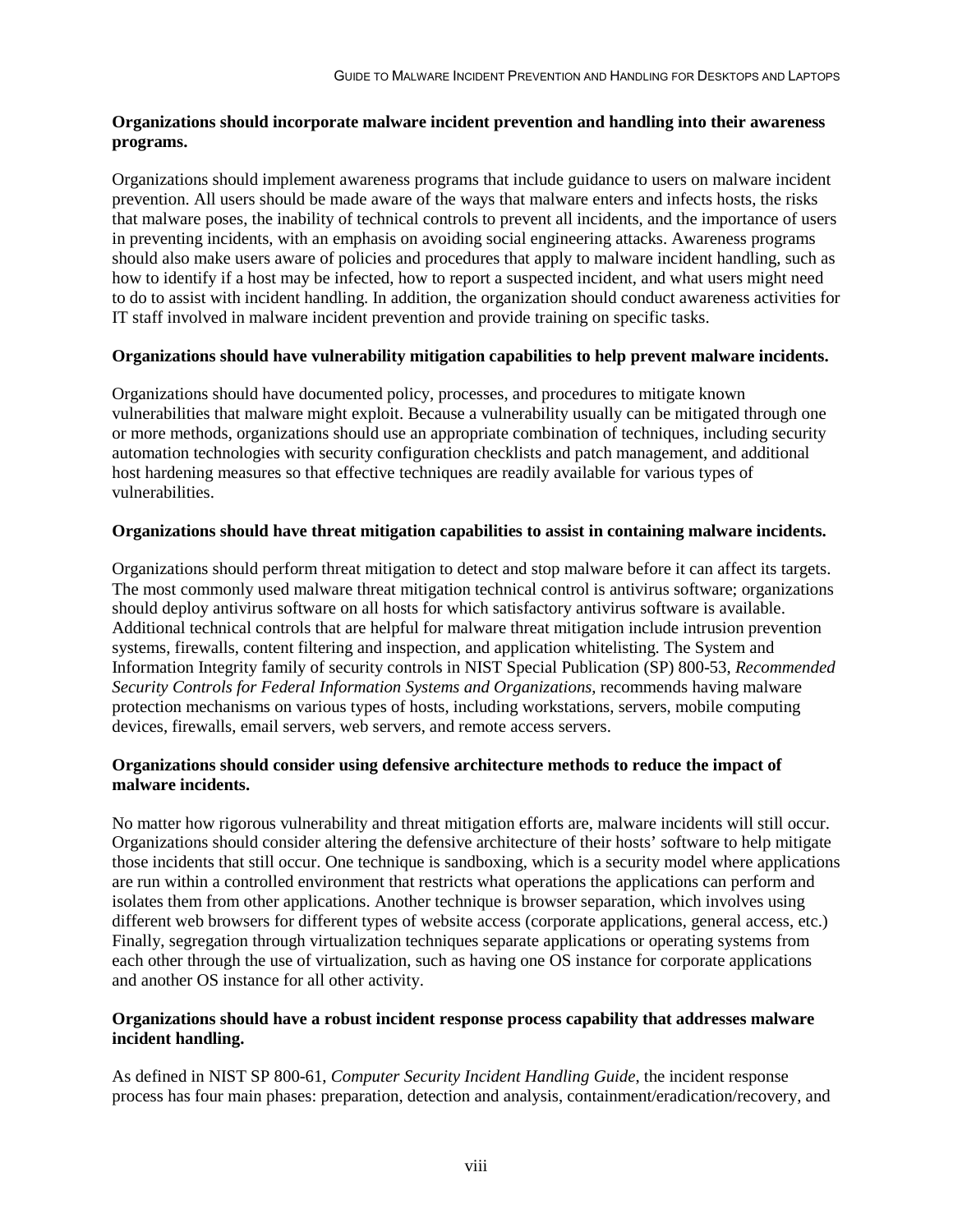post-incident activity. Some major recommendations for malware incident handling, by phase or subphase, are as follows:

- **Preparation.** Organizations should perform preparatory measures to ensure that they can respond effectively to malware incidents. Recommended actions include—
	- Building and maintaining malware-related skills within the incident response team
	- Facilitating communication and coordination throughout the organization
	- Acquiring the necessary tools (hardware and software) and resources to assist in malware incident handling
- **Detection and Analysis.** Organizations should strive to detect and validate malware incidents rapidly to minimize the number of infected hosts and the amount of damage the organization sustains. Recommended actions include—
	- Analyzing any suspected malware incident and validating that malware is the cause. This includes identifying characteristics of the malware activity by examining detection sources, such as antivirus software, intrusion prevention systems, and security information and event management (SIEM) technologies.
	- Identifying which hosts are infected by the malware, so that the hosts can undergo the appropriate containment, eradication, and recovery actions. Identifying infected hosts is often complicated by the dynamic nature of malware and computing. Organizations should carefully consider host identification issues before a large-scale malware incident occurs so that they are prepared to use multiple strategies for identifying infected hosts as part of their containment efforts. Organizations should select a sufficiently broad range of identification approaches and should develop procedures and technical capabilities to perform each selected approach effectively when a major malware incident occurs.
	- Prioritizing the handling of each incident based on NIST SP 800-61 guidelines and additional malware-specific criteria
	- Studying the behavior of malware by analyzing it either actively (executing the malware) or forensically (examining an infected host for evidence of malware)
- **Containment.** Malware incident containment has two major components: stopping the spread of malware and preventing further damage to hosts. Nearly every malware incident requires containment actions. In addressing an incident, it is important for an organization to decide which methods of containment to employ initially, early in the response. Organizations should have strategies and procedures in place for making containment-related decisions that reflect the level of risk acceptable to the organization. Containment strategies should support incident handlers in selecting the appropriate combination of containment methods based on the characteristics of a particular situation. Specific containment-related recommendations include the following:
	- It can be helpful to provide users with instructions on how to identify infections and what measures to take if a host is infected; however, organizations should not rely primarily on users for containing malware incidents.
	- If malware cannot be identified and contained by updated antivirus software, organizations should be prepared to use other security tools to contain it. Organizations should also be prepared to submit copies of unknown malware to their security software vendors for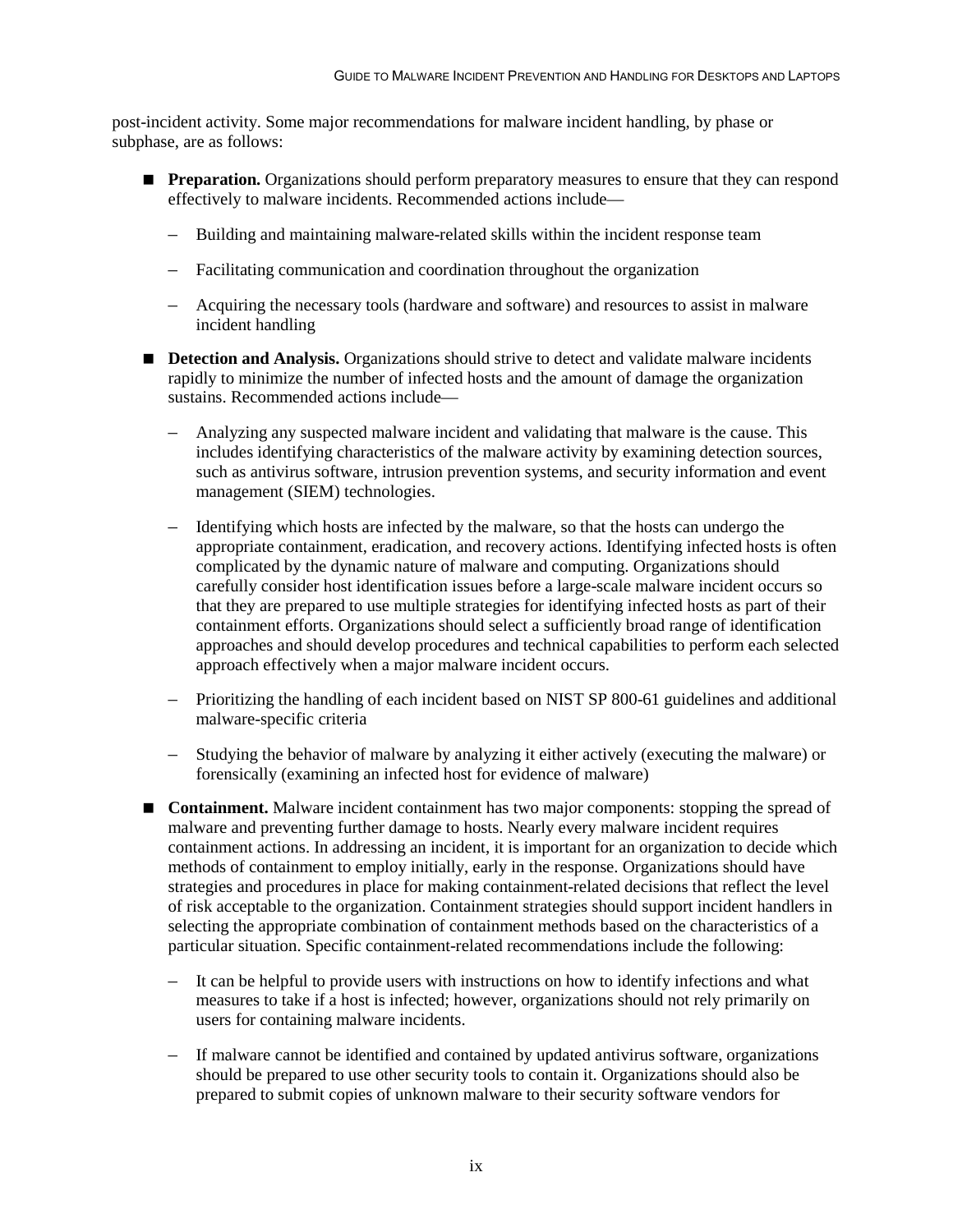analysis, as well as contacting trusted parties such as incident response organizations and antivirus vendors when guidance is needed on handling new threats.

- Organizations should be prepared to shut down or block services used by malware to contain an incident and should understand the consequences of doing so. Organizations should also be prepared to respond to problems caused by other organizations disabling their own services in response to a malware incident.
- Organizations should be prepared to place additional temporary restrictions on network connectivity to contain a malware incident, such as suspending Internet access or physically disconnecting hosts from networks, recognizing the impact that the restrictions might have on organizational functions.
- **Eradication.** The primary goal of eradication is to remove malware from infected hosts. Because of the potential need for extensive eradication efforts, organizations should be prepared to use various combinations of eradication techniques simultaneously for different situations. Organizations should also consider performing awareness activities that set expectations for eradication and recovery efforts; these activities can be helpful in reducing the stress that major malware incidents can cause.
- **Recovery.** The two main aspects of recovery from malware incidents are restoring the functionality and data of infected hosts and removing temporary containment measures. Organizations should carefully consider possible worst-case scenarios and determine how recovery should be performed, including rebuilding compromised hosts from scratch or known good backups. Determining when to remove temporary containment measures, such as suspension of services or connectivity, is often a difficult decision during major malware incidents. Incident response teams should strive to keep containment measures in place until the estimated number of infected hosts and hosts vulnerable to infection is sufficiently low that subsequent incidents should be of little consequence. However, even though the incident response team should assess the risks of restoring services or connectivity, management ultimately should be responsible for determining what should be done based on the incident response team's recommendations and management's understanding of the business impact of maintaining the containment measures.
- **Post-Incident Activity.** Because the handling of malware incidents can be extremely expensive, it is particularly important for organizations to conduct a robust assessment of lessons learned after major malware incidents to prevent similar incidents from occurring. Capturing the lessons learned from the handling of such incidents should help an organization improve its incident handling capability and malware defenses, including identifying needed changes to security policy, software configurations, and malware detection and prevention software deployments.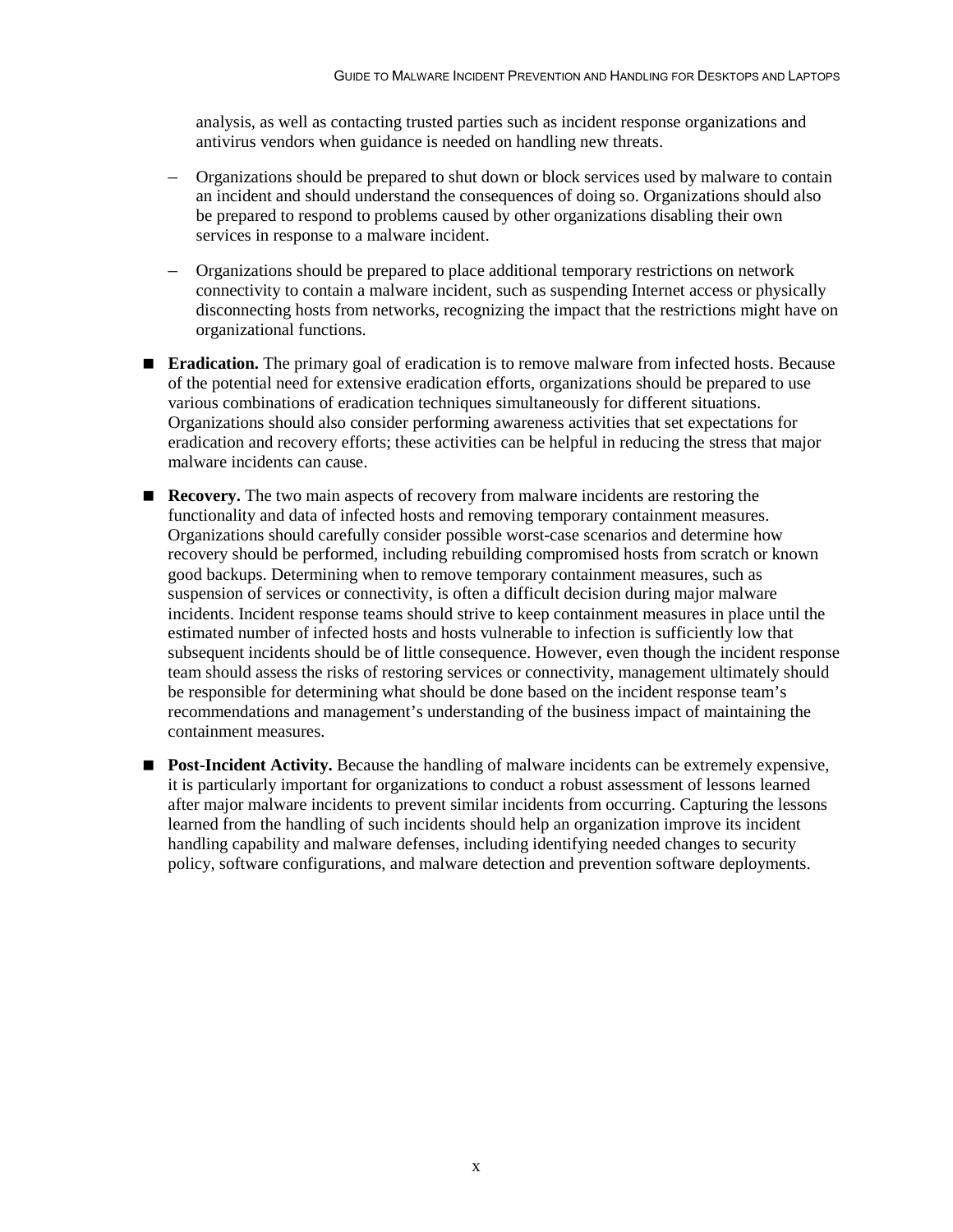#### <span id="page-11-0"></span>**1. Introduction**

#### <span id="page-11-1"></span>**1.1 Purpose and Scope**

This publication is intended to help a wide variety of organizations understand the threats posed by malware and mitigate the risks associated with malware incidents. In addition to providing background information on the major categories of malware, it provides practical, real-world guidance on preventing malware incidents and responding to malware incidents in an effective, efficient manner. The information presented in this publication is intended to be used as data points entered into a much larger risk management process. See the latest version of NIST SP 800-37, *Guide for Applying the Risk Management Framework to Federal Information Systems* for information on the basics of risk management.<sup>[1](#page-11-4)</sup>

This publication is based on the assumption that the organization already has a general incident response program and capability in place. See the latest version of NIST SP 800-61, *Computer Security Incident Handling Guide* for more information on general incident response.<sup>[2](#page-11-5)</sup> NIST SP 800-61 serves as the foundation for this publication.

#### <span id="page-11-2"></span>**1.2 Audience**

This document has been created for computer security staff and program managers, technical support staff and managers, computer security incident response teams, and system and network administrators, who are responsible for preventing, preparing for, or responding to malware incidents.

#### <span id="page-11-3"></span>**1.3 Document Structure**

The remainder of this guide is divided into three major sections. Section 2 defines, discusses, and compares the various categories of malware. Section 3 provides recommendations for preventing malware incidents through several layers of controls. Section 4 explains the malware incident response process, focusing on practical strategies for detection, containment, eradication, and recovery.

The guide also contains several appendices with supporting material. Appendices A and B contain a glossary and an acronym list, respectively. Appendix C lists resources that can help readers gain a better understanding of malware, malware incident prevention, and malware incident handling.

<span id="page-11-4"></span> $\overline{a}$ 1 <http://csrc.nist.gov/publications/PubsSPs.html#800-37>2

<span id="page-11-5"></span><http://csrc.nist.gov/publications/PubsSPs.html#800-61-rev2>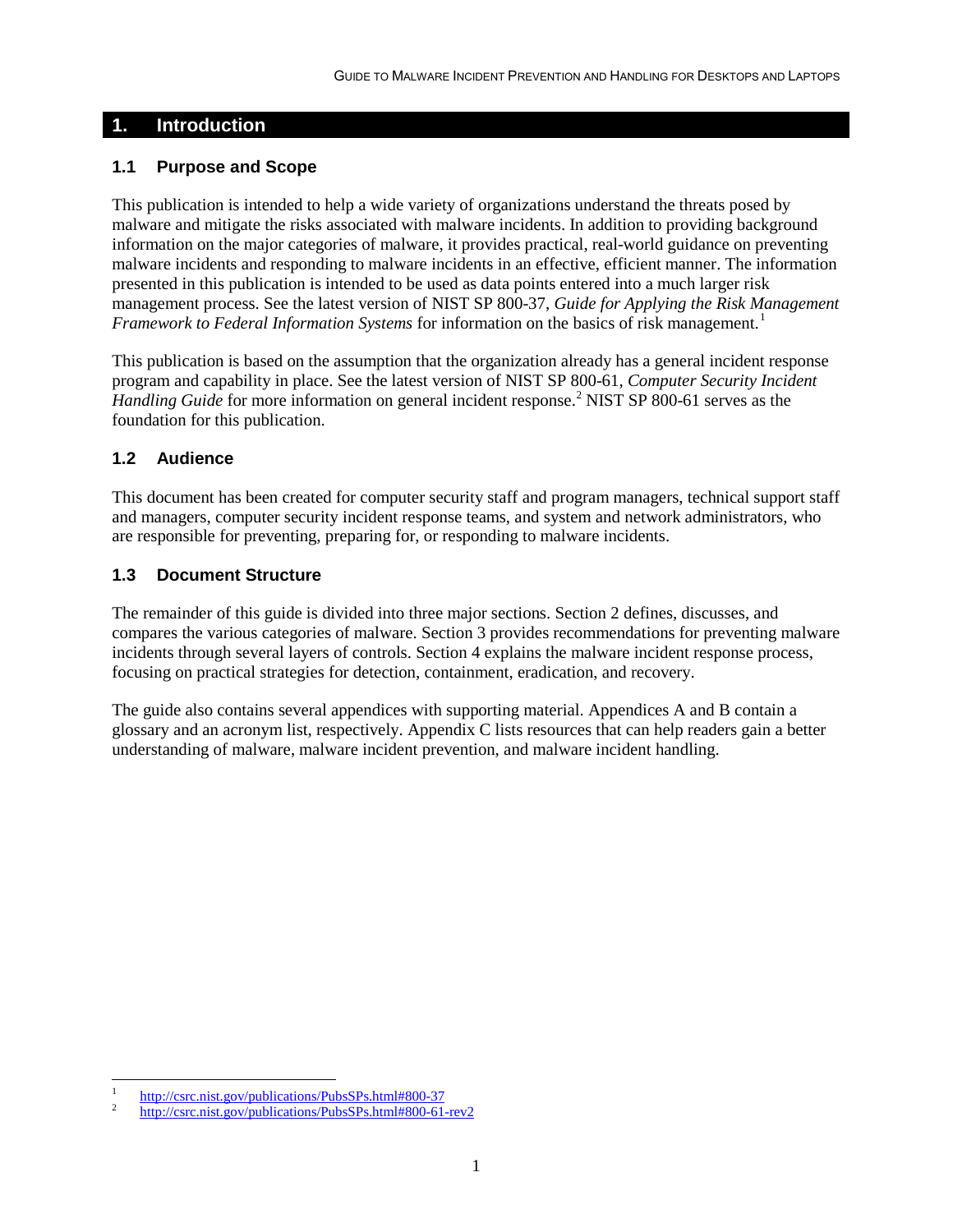#### <span id="page-12-0"></span>**2. Understanding Malware Threats**

*Malware*, also known as *malicious code,* refers to a program that is covertly inserted into another program with the intent to destroy data, run destructive or intrusive programs, or otherwise compromise the confidentiality, integrity, or availability of the victim's data, applications, or operating system. Malware is the most common external threat to most hosts, causing widespread damage and disruption and necessitating extensive recovery efforts within most organizations.

This section provides basic information on various forms of malware. It defines common terminology that is used throughout the rest of the document, and it presents fundamental concepts of malware. It does not attempt to explain how these different types of malware work in detail, but rather it highlights the basic characteristics of each type of malware. This section first discusses attacker tools, which are often delivered to targeted hosts via malware, and malware toolkits, which are used by attackers to construct malware. The rest of the section examines forms of malware: traditional, phishing, web-based malware, and advanced persistent threats.

#### <span id="page-12-1"></span>**2.1 Forms of Malware**

Malware has become the greatest external threat to most hosts, causing damage and requiring extensive recovery efforts within most organizations. The following are the classic categories of malware:

- **Viruses.** A virus self-replicates by inserting copies of itself into host programs or data files. Viruses are often triggered through user interaction, such as opening a file or running a program. Viruses can be divided into the following two subcategories:
	- **Compiled Viruses.** A compiled virus is executed by an operating system. Types of compiled viruses include file infector viruses, which attach themselves to executable programs; boot sector viruses, which infect the master boot records of hard drives or the boot sectors of removable media; and multipartite viruses, which combine the characteristics of file infector and boot sector viruses.
	- **Interpreted Viruses.** Interpreted viruses are executed by an application. Within this subcategory, macro viruses take advantage of the capabilities of applications' macro programming language to infect application documents and document templates, while scripting viruses infect scripts that are understood by scripting languages processed by services on the OS.
- **Worms.** A worm is a self-replicating, self-contained program that usually executes itself without user intervention. Worms are divided into two categories:
	- **Network Service Worms.** A network service worm takes advantage of a vulnerability in a network service to propagate itself and infect other hosts.
	- **Mass Mailing Worms.** A mass mailing worm is similar to an email-borne virus but is selfcontained, rather than infecting an existing file.
- **Trojan Horses.** A Trojan horse is a self-contained, nonreplicating program that, while appearing to be benign, actually has a hidden malicious purpose. Trojan horses either replace existing files with malicious versions or add new malicious files to hosts. They often deliver other attacker tools to hosts.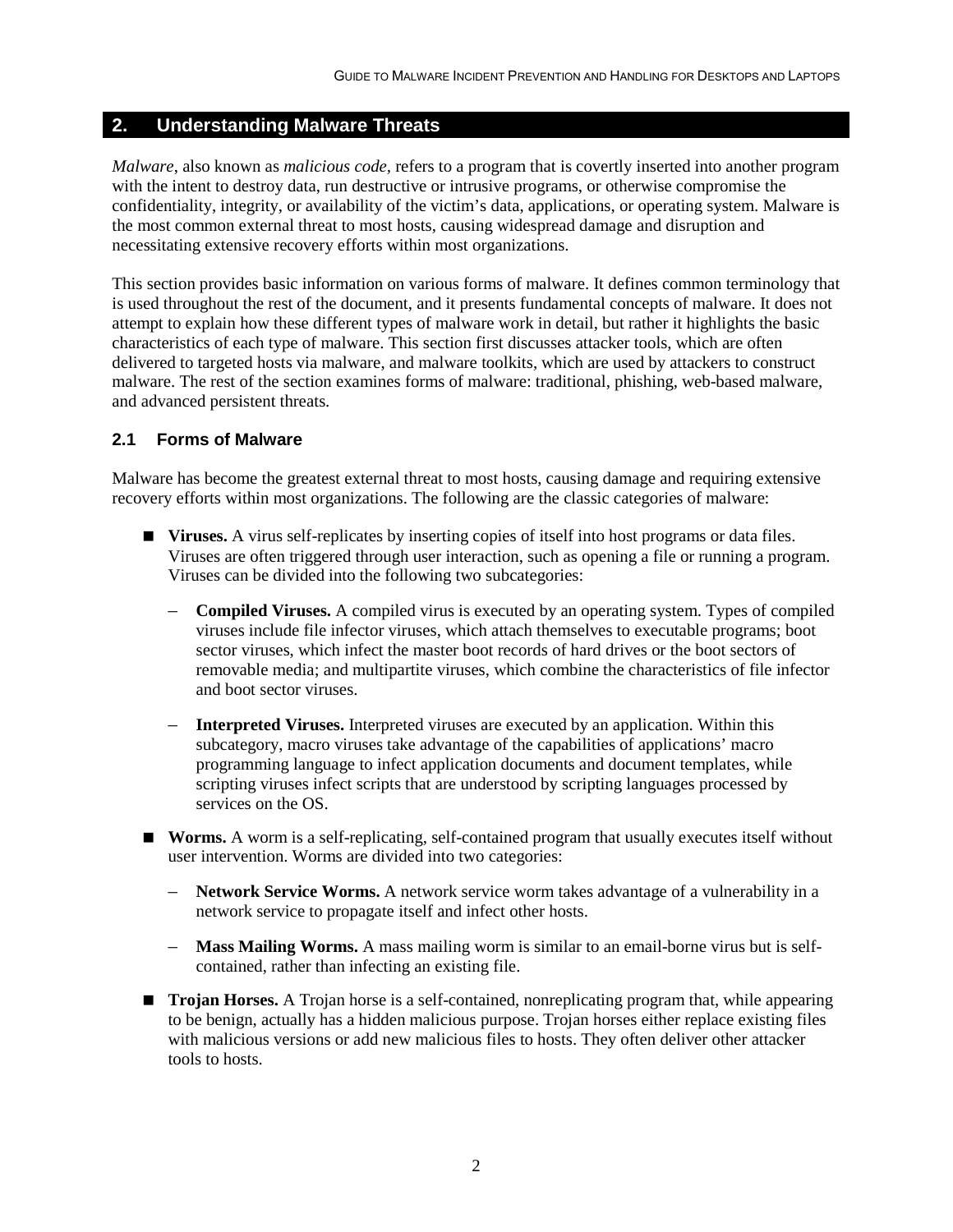- **Malicious Mobile Code.** Malicious mobile code is software with malicious intent that is transmitted from a remote host to a local host and then executed on the local host, typically without the user's explicit instruction. Popular languages for malicious mobile code include Java, ActiveX, JavaScript, and VBScript.
- **Blended Attacks.** A blended attack uses multiple infection or transmission methods. For example, a blended attack could combine the propagation methods of viruses and worms.

Many, if not most, instances of malware today are blended attacks. Current malware also relies heavily on *social engineering*, which is a general term for attackers trying to trick people into revealing sensitive information or performing certain actions, such as downloading and executing files that appear to be benign but are actually malicious. Because so many instances of malware have a variety of malware characteristics, the classic malware categories listed above (virus, worm, etc.) are considerably less useful than they used to be for malware incident handling. At one time, there were largely different procedures for handling incidents of each malware category; now there is largely one set of procedures for handling all malware incidents, thus nullifying the primary need for having categories.

Another problem with the classic categories is that newer forms of malware do not neatly fit into them. For example, in the growing trend of *web-based malware*, also known as drive-by-download, a user's web browsing is redirected to an infected website, often with little or no use of social engineering techniques. The infected website then attempts to exploit vulnerabilities on the user's host and ultimately to install rootkits or other attacker tools onto the host, thus compromising the host. Although the website is infected, its malware does not infect the user's host; rather, it functions as an attacker tool and installs other attacker tools on the host. Web-based malware is a blended attack of sorts, but its components do not map to the other malware categories.

The classic malware categories do not include *phishing*, which refers to use of deceptive computer-based means to trick individuals into disclosing sensitive personal information.[3](#page-13-1) To perform a phishing attack, an attacker creates a website or email that looks as if it is from a well-known organization, such as an online business, credit card company, or financial institution. The fraudulent emails and websites are intended to deceive users into disclosing personal data, usually financial information. For example, phishers might seek usernames and passwords for online banking sites, as well as bank account numbers. Some phishing attacks overlap with web-based malware, because they install keystroke loggers or other attacker tools onto hosts to gather additional personal information.

Organizations should avoid expending substantial time and resources in categorizing each malware incident based on the types of categories expressed above.

#### <span id="page-13-0"></span>**2.2 Attacker Tools**

Various types of attacker tools might be delivered to a host by malware. These tools allow attackers to have unauthorized access to or use of infected hosts and their data, or to launch additional attacks. Popular types of attacker tools are as follows:

**Backdoors.** A backdoor is a malicious program that listens for commands on a certain TCP or UDP port. Most backdoors allow an attacker to perform a certain set of actions on a host, such as acquiring passwords or executing arbitrary commands. Types of backdoors include zombies (better known as bots), which are installed on a host to cause it to attack other hosts, and remote

<span id="page-13-1"></span> $\overline{a}$ 3 For more information on phishing, including examples of recent phishing attacks, visit the Anti-Phishing Working Group website [\(http://www.antiphishing.org/\)](http://www.antiphishing.org/). Another good resource is *How Not to Get Hooked by a "Phishing" Scam*, from the Federal Trade Commission (FTC) [\(http://www.ftc.gov/bcp/edu/pubs/consumer/alerts/alt127.shtm\)](http://www.ftc.gov/bcp/edu/pubs/consumer/alerts/alt127.shtm).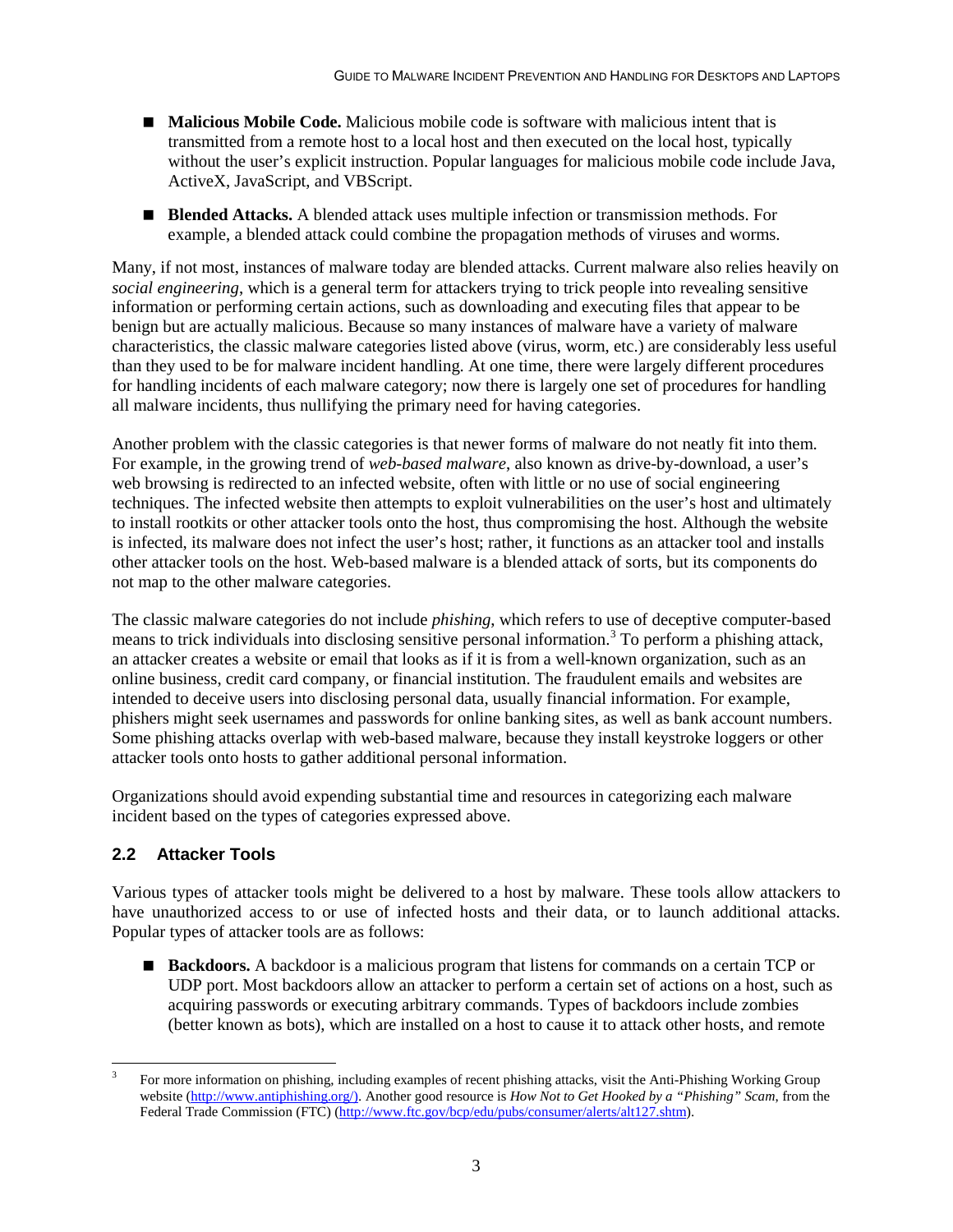administration tools, which are installed on a host to enable a remote attacker to gain access to the host's functions and data as needed.

- **Keystroke Loggers.** A keystroke logger monitors and records keyboard use. Some require the attacker to retrieve the data from the host, whereas other loggers actively transfer the data to another host through email, file transfer, or other means.
- **Rootkits.** A rootkit is a collection of files that is installed on a host to alter its standard functionality in a malicious and stealthy way. A rootkit typically makes many changes to a host to hide the rootkit's existence, making it very difficult to determine that the rootkit is present and to identify what the rootkit has changed.
- Web Browser Plug-Ins. A web browser plug-in provides a way for certain types of content to be displayed or executed through a web browser. Malicious web browser plug-ins can monitor all use of a browser.
- **E-Mail Generators.** An email generating program can be used to create and send large quantities of email, such as malware and spam, to other hosts without the user's permission or knowledge.
- **Attacker Toolkits.** Many attackers use toolkits containing several different types of utilities and scripts that can be used to probe and attack hosts, such as packet sniffers, port scanners, vulnerability scanners, password crackers, and attack programs and scripts.

Because attacker tools can be detected by antivirus software, some people think of them as forms of malware. However, attacker tools have no infections capability on their own; they rely on malware or other attack mechanisms to install them onto target hosts. Strictly speaking, attacker tools are not malware, but because they are so closely tied to malware and often detected and removed using the same tools, attacker tools will be covered where appropriate throughout this publication.

#### <span id="page-14-0"></span>**2.3 The Nature of Today's Malware**

The characteristic of today's malware that most distinguishes it from previous generations of malware is its degree of customization. It has become trivial for attackers to create their own malware by acquiring malware toolkits, such as Zeus, SpyEye, and Poison Ivy, and customizing the malware produced by those toolkits to meet their individual needs. Many of these toolkits are available for purchase, while others are open source, and most have user-friendly interfaces that make it simple for unskilled attackers to create customized, high-capability malware.

Here's an example of what a malware toolkit can do, illustrated by how the resulting attack works.

- 1. The toolkit sends spam to users, attempting to trick them into visiting a particular website.
- 2. Users visit the website, which has malicious content provided by the toolkit.
- 3. The website infects the users' computers with Trojan horses (provided by the toolkit) by exploiting vulnerabilities in the computers' operating systems.
- 4. The Trojan horses install attacker tools, such as keystroke loggers and rootkits (provided by the toolkit).

Many attackers further customize their malware by tailoring each instance of malware to a particular person or small group of people. For example, many attackers harvest information through social networks, then use that affiliation and relationship information to craft superior social engineering attacks.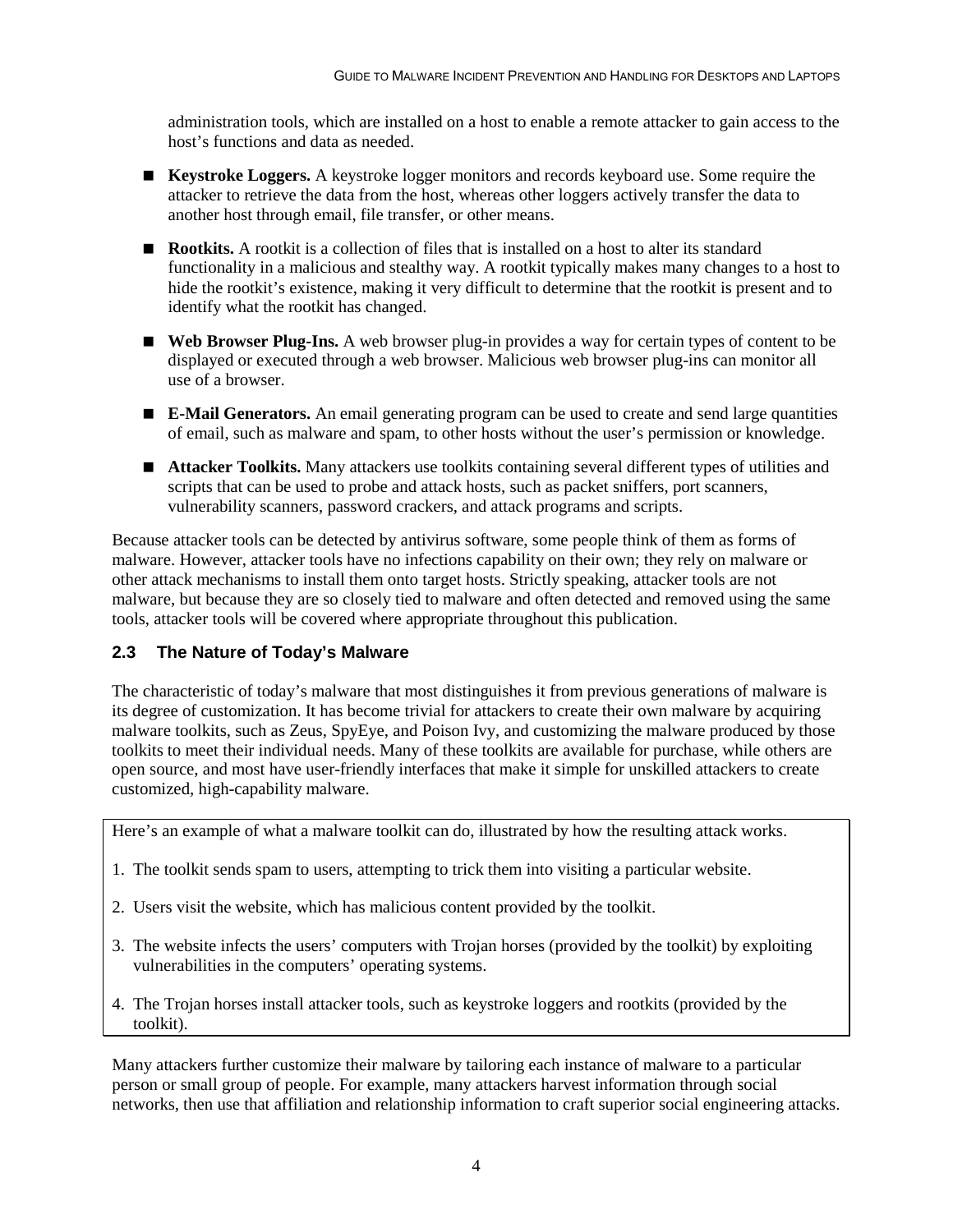Other examples are the frequent use of *spear phishing* attacks, which are targeted phishing attacks, and *whaling* attacks, which are spear phishing attacks targeted at executives and other individuals with access to information of particular interest or value.

Malware customization causes significant problems for malware detection, because it greatly increases the variety of malware that antivirus software and other security controls need to detect and block. When attackers are capable of sending a unique attack to each potential victim, it should not be surprising that largely signature-based security controls, such as antivirus software, cannot keep up with them. Mitigation involves a defense in depth approach, using several different detection techniques to increase the odds that at least one of them can detect the malicious behavior of the customized malware.

In addition to customization, another important characteristic of today's malware is its stealthy nature. Unlike most malware several years ago, which tended to be easy to notice, much of today's malware is specifically designed to quietly, slowly spread to other hosts, gathering information over extended periods of time and eventually leading to exfiltration of sensitive data and other negative impacts. The term *advanced persistent threats* (APTs) is generally used to refer to such types of malware. The attack scenario outlined in the above box could be an example of an advanced persistent threat if it was stealthy. APTs may conduct surveillance for weeks, months, or even years, potentially causing extensive damage to an organization with just one compromise. APTs are also notoriously difficult to remove from hosts, often requiring the host's operating system and applications to be reinstalled and all data restored from known good backups.

In summary, today's malware is often harder to detect, more damaging, and harder to remove than previous generations of malware. And there is no indication that this evolution is at an end. When today's hardest malware problems become routine to address, expect new challenges to emerge.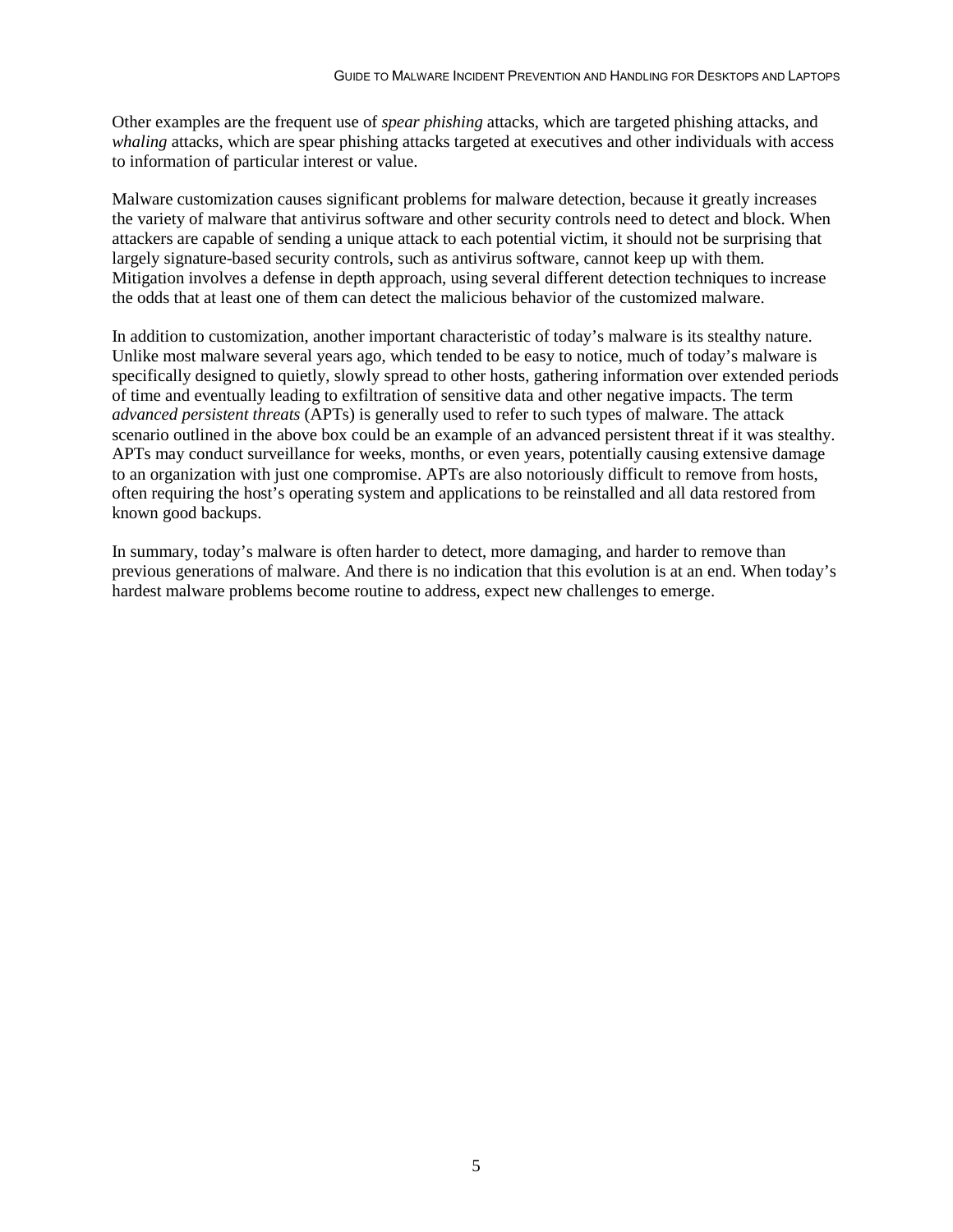#### <span id="page-16-0"></span>**3. Malware Incident Prevention**

This section presents recommendations for preventing malware incidents within an organization. The main elements of prevention are policy, awareness, vulnerability mitigation, threat mitigation, and defensive architecture. Ensuring that policies address malware prevention provides a basis for implementing preventive controls. Establishing and maintaining general malware awareness programs for all users, as well as specific awareness training for the IT staff directly involved in malware prevention– related activities, are critical to reducing the number of incidents that occur through human error. Expending effort on vulnerability mitigation can eliminate some possible attack vectors. Implementing a combination of threat mitigation techniques and tools, such as antivirus software and firewalls, can prevent threats from successfully attacking hosts and networks. Also, using defensive architectures such as sandboxing, browser separation, and segregation through virtualization can reduce the impact of compromises. Sections 3.1 through 3.5 address each of these areas in detail and explain that organizations should implement guidance from each category of recommendations to create an effective layered defense against malware.

When planning an approach to malware prevention, organizations should be mindful of the attack vectors that are most likely to be used currently and in the near future.<sup>[4](#page-16-2)</sup> They should also consider how wellcontrolled their hosts are (e.g., managed environment, non-managed environment); this has significant bearing on the effectiveness of various preventive approaches. In addition, organizations should incorporate existing capabilities, such as antivirus software deployments and patch management programs, into their malware prevention efforts. However, organizations should be aware that no matter how much effort they put into malware incident prevention, incidents will still occur (e.g., previously unknown types of threats, human error). For this reason, as described in Section 4, organizations should have robust malware incident handling capabilities to limit the damage that malware can cause and restore data and services efficiently.

#### <span id="page-16-1"></span>**3.1 Policy**

 $\overline{a}$ 

Organizations should ensure that their policies address prevention of malware incidents. These policy statements should be used as the basis for additional malware prevention efforts, such as user and IT staff awareness, vulnerability mitigation, threat mitigation, and defensive architecture (described in Sections 3.2 through 3.5, respectively). If an organization does not state malware prevention considerations clearly in its policies, it is unlikely to perform malware prevention activities consistently and effectively throughout the organization. Malware prevention–related policy should be as general as possible to provide flexibility in policy implementation and to reduce the need for frequent policy updates, but also specific enough to make the intent and scope of the policy clear. Although some organizations have separate malware policies, many malware prevention considerations belong in other policies, such as acceptable use policies, so a separate malware policy might duplicate some of the content of other policies.[5](#page-16-3) Malware prevention–related policy should include provisions related to remote workers—both those using hosts controlled by the organization and those using hosts outside of the organization's control (e.g., contractor computers, employees' home computers, business partners' computers, mobile devices).

<span id="page-16-2"></span><sup>4</sup> See NIST SP 800-61 for more information on this type of information sharing (e.g., blogs and data feeds from antimalware product vendors, incident response organizations, Information Sharing and Analysis Centers) <sup>5</sup>

<span id="page-16-3"></span>For example, many acceptable use policies state that the organization's computing resources should be used only in support of the organization. Personal use of computing resources is a common source of malware incidents; however, because there are several other reasons why an organization might want to restrict personal use of computing resources, this policy consideration is more appropriately addressed in the organization's acceptable use policy than a malware policy.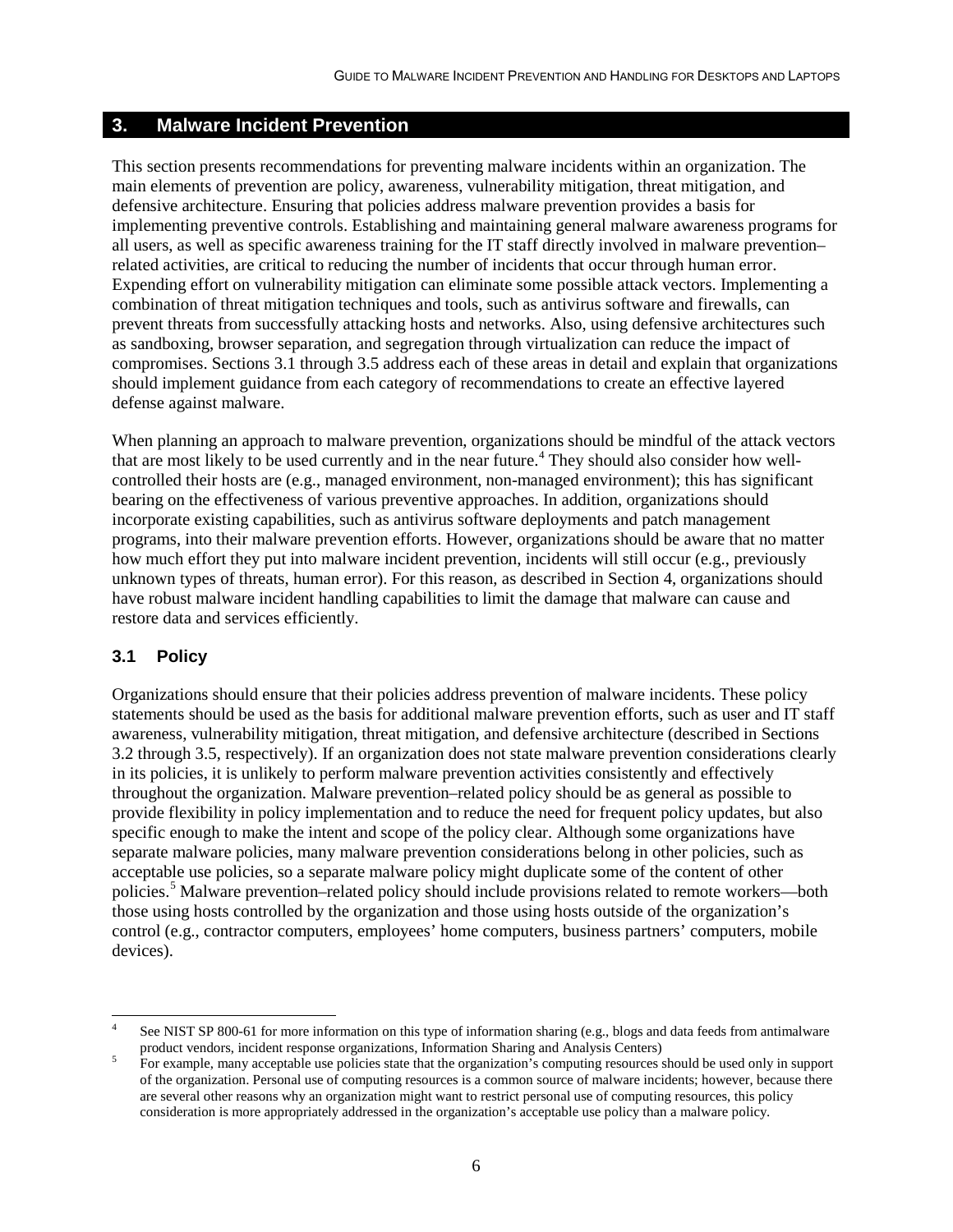Common malware prevention–related policy considerations include the following:<sup>[6](#page-17-1)</sup>

- Requiring the scanning of media from outside of the organization for malware before they can be used
- Requiring that email file attachments be scanned before they are opened
- $\blacksquare$  Prohibiting the sending or receipt of certain types of files (e.g., .exe files) via email
- Restricting or prohibiting the use of unnecessary software, such as user applications that are often used to transfer malware (e.g., personal use of external instant messaging and file sharing services)
- Restricting the use of removable media (e.g., flash drives), particularly on hosts that are at high risk of infection, such as publicly accessible kiosks
- Specifying which types of preventive software (e.g., antivirus software, content filtering software) are required for each type of host (e.g., email server, web server, laptop, smart phone) and application (e.g., email client, web browser), and listing the high-level requirements for configuring and maintaining the software (e.g., software update frequency, host scan scope and frequency)
- Restricting or prohibiting the use of organization-issued and/or personally-owned mobile devices on the organization's networks and for telework/remote access.

#### <span id="page-17-0"></span>**3.2 Awareness**

 $\overline{a}$ 

An effective awareness program explains proper rules of behavior for use of an organization's IT hosts and information. Accordingly, awareness programs should include guidance to users on malware incident prevention, which can help reduce the frequency and severity of malware incidents. All users should be made aware of the ways in which malware enters and infects hosts; the risks that malware poses; the inability of technical controls to prevent all incidents; and the importance of users in preventing incidents, with an emphasis on avoiding social engineering attacks (as discussed below). In addition, the organization's awareness program should cover the malware incident prevention considerations in the organization's policies and procedures, as described in Section 3.1, as well as generally recommended practices for avoiding malware incidents. Examples of such practices are as follows:

- Not opening suspicious emails or email attachments, clicking on hyperlinks, etc. from unknown or known senders, or visiting websites that are likely to contain malicious content
- $\blacksquare$  Not clicking on suspicious web browser popup windows
- $\blacksquare$  Not opening files with file extensions that are likely to be associated with malware (e.g., .bat, .com, .exe, .pif, .vbs)
- $\blacksquare$  Not disabling malware security control mechanisms (e.g., antivirus software, content filtering software, reputation software, personal firewall)
- Not using administrator-level accounts for regular host operation
- Not downloading or executing applications from untrusted sources.

<span id="page-17-1"></span><sup>6</sup> Although all of these considerations are intended to help organizations prevent malware incidents, many of them could also be helpful in detecting or containing incidents.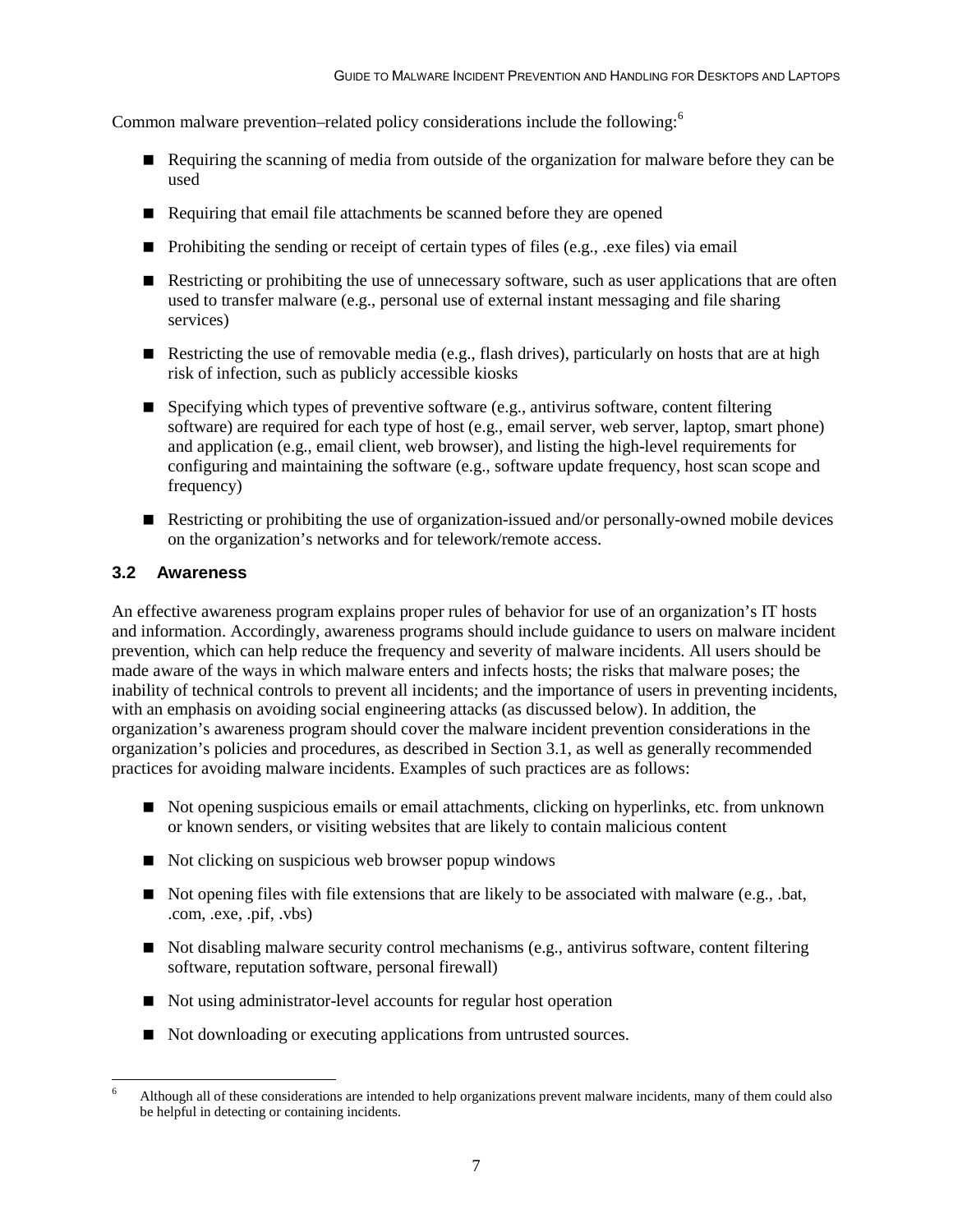As described in Section 4, organizations should also make users aware of policies and procedures that apply to malware incident handling, such as how to identify if a host may be infected, how to report a suspected incident, and what users might need to do to assist with incident handling (e.g., updating antivirus software, scanning hosts for malware). Users should be made aware of how the organization will communicate notices of major malware incidents and given a way to verify the authenticity of all such notices. In addition, users should be aware of changes that might be temporarily made to the environment to contain an incident, such as disconnecting infected hosts from networks.

As part of awareness activities, organizations should educate their users on the social engineering techniques that are employed to trick users into disclosing information. Examples of recommendations for avoiding phishing attacks and other forms of social engineering include:

- Never reply to email requests for financial or personal information. Instead, contact the person or the organization at the legitimate phone number or website. Do not use the contact information provided in the email, and do not click on any attachments or hyperlinks in the email.
- Do not provide passwords, PINs, or other access codes in response to emails or unsolicited popup windows. Only enter such information into the legitimate website or application.
- Do not open suspicious email file attachments, even if they come from known senders. If an unexpected attachment is received, contact the sender (preferably by a method other than email, such as phone) to confirm that the attachment is legitimate.
- Do not respond to any suspicious or unwanted emails. (Asking to have an email address removed from a malicious party's mailing list confirms the existence and active use of that email address, potentially leading to additional attack attempts.)

Although user awareness programs are increasingly important to help reduce the frequency and severity of social engineering-driven malware incidents, the impact of these programs is still typically not as great as that of the technical controls described in Sections 3.3 through 3.5 for malware incident prevention. An organization should not rely on user awareness as its primary method of preventing malware incidents; instead, the awareness program should supplement the technical controls to provide additional protection against incidents.

The awareness program for users should also serve as the foundation for awareness activities for the IT staff involved in malware incident prevention, such as security, system, and network administrators. All IT staff members should have some basic level of awareness regarding malware prevention, and individuals should be trained in the malware prevention–related tasks that pertain to their areas of responsibility. In addition, on an ongoing basis, some IT staff members (most likely, some members of the security or incident response teams) should receive and review bulletins on types of new malware threats, assess the likely risk to the organization, and inform the necessary IT staff members of the new threat so that incidents can be prevented. IT staff awareness activities related to malware incident handling are discussed in Section 4.

#### <span id="page-18-0"></span>**3.3 Vulnerability Mitigation**

As described in Section 2, malware often attacks hosts by exploiting vulnerabilities in operating systems, services, and applications. Consequently, mitigating vulnerabilities is very important to the prevention of malware incidents, particularly when malware is released shortly after the announcement of a new vulnerability, or even before a vulnerability is publicly acknowledged. A vulnerability can usually be mitigated by one or more methods, such as applying patches to update the software or reconfiguring the software (e.g., disabling a vulnerable service). Because of the challenges that vulnerability mitigation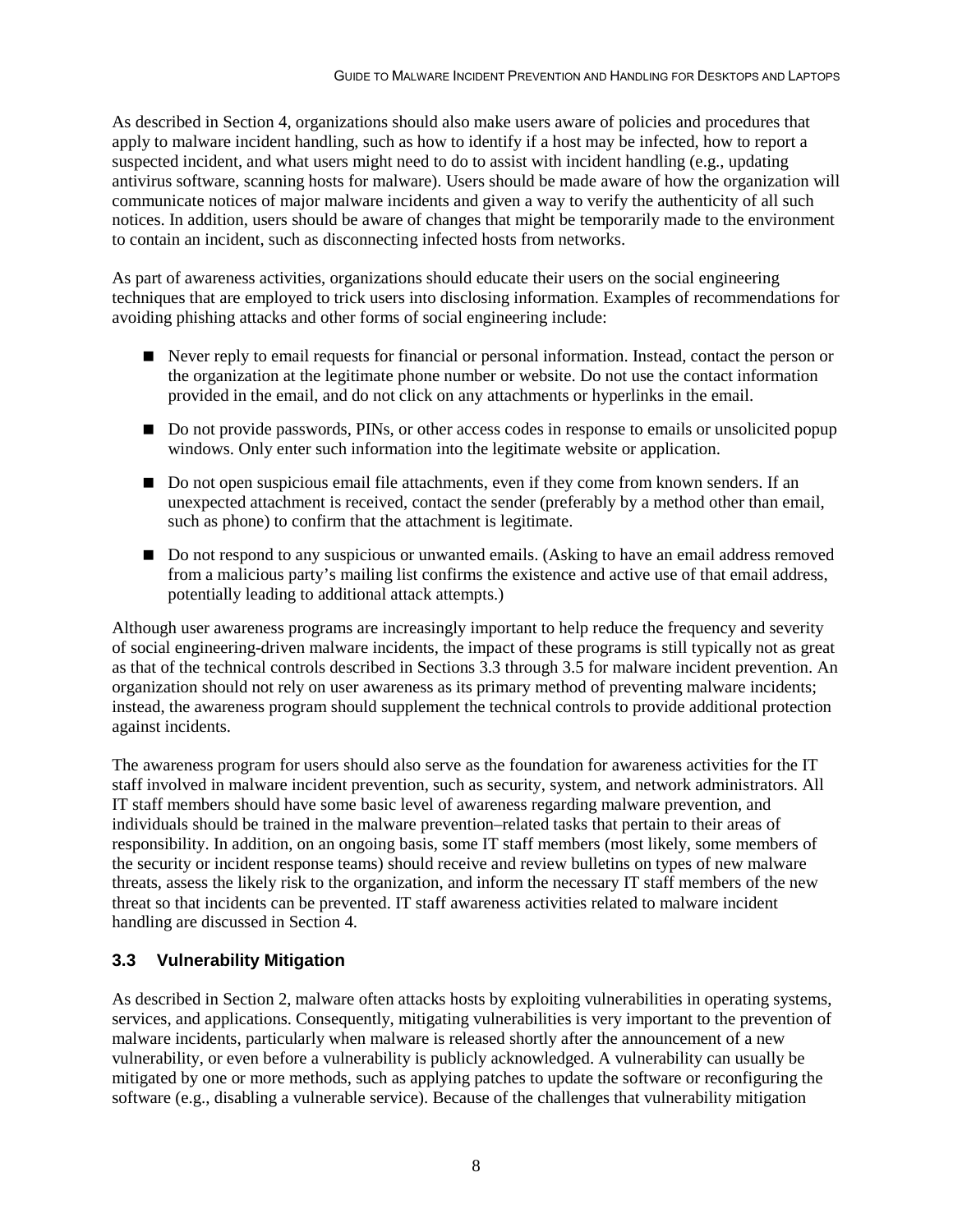presents, including handling the continual discovery of new vulnerabilities, organizations should have documented policy, processes, and procedures for vulnerability mitigation.

Organizations should consider using security automation technologies with OS and application configuration checklists to help administrators secure hosts consistently and effectively. Security automation technologies can use checklists to apply configuration settings that improve the default level of security and to continuously monitor the hosts' settings to verify that they are still in compliance with the checklist settings.<sup>[7](#page-19-0)</sup> Organizations should also consider using security automation technologies for OS and application patch management—to identify, acquire, distribute, and install security-related patches so as to mitigate vulnerabilities that the patches address.<sup>[8](#page-19-1)</sup>

In terms of security configurations, organizations should use sound host hardening principles. For example, organizations should follow the principle of least privilege, which refers to configuring hosts to provide only the minimum necessary rights to the appropriate users, processes, and hosts. Least privilege can be helpful in preventing malware incidents, because malware often requires administrator-level privileges to exploit vulnerabilities successfully. If an incident does occur, prior application of least privilege might minimize the amount of damage that the malware can cause. Organizations should also implement other host hardening measures that can further reduce the possibility of malware incidents, such as the following:

- Disabling or removing unneeded services (particularly network services), which are additional vectors that malware can use to spread
- Eliminating unsecured file shares, which are a common way for malware to spread
- **Removing or changing default usernames and passwords for OSs and applications, which could** be used by malware to gain unauthorized access to hosts
- Disabling automatic execution of binaries and scripts, including AutoRun on Windows hosts
- Changing the default file associations for file types that are most frequently used by malware but not by users (e.g., .pif, .vbs) so that such files are not run automatically if users attempt to open them.

Host hardening should also include applications, such as email clients, web browsers, and word processors, that are frequently targeted by malware. Organizations should disable unneeded features and capabilities from these applications, particularly those that are commonly exploited by malware, to limit the possible attack vectors for malware. One example is the use of macro languages by word processors and spreadsheets; most common applications with macro capabilities offer macro security features that permit macros only from trusted locations or prompt the user to approve or reject each attempt to run a macro, thus reducing the chance of macro-induced malware infection. Another example is preventing software installation within web browsers by configuring browsers to prohibit plug-in installation or to prompt users to approve the installation of each plug-in.

<span id="page-19-0"></span> $\overline{a}$ 7 For more information, see NIST SP 800-128, *Guide for Security-Focused Configuration Management of Information Systems* [\(http://csrc.nist.gov/publications/PubsSPs.html#800-128\)](http://csrc.nist.gov/publications/PubsSPs.html#800-128). 8

<span id="page-19-1"></span>For more information on security automation and checklists, see NIST SP 800-70 Revision 2, *National Checklist Program for IT Products: Guidelines for Checklist Users and Developers* [\(http://csrc.nist.gov/publications/PubsSPs.html#800-70\)](http://csrc.nist.gov/publications/PubsSPs.html#800-70) and NIST SP 800-117, *Guide to Adopting and Using the Security Content Automation Protocol (SCAP)*  [\(http://csrc.nist.gov/publications/PubsSPs.html#800-117\)](http://csrc.nist.gov/publications/PubsSPs.html#800-117). More information on patch management is available from NIST SP 800-40 Revision 3, *Guide to Enterprise Patch Management Technologies* [\(http://csrc.nist.gov/publications/PubsSPs.html#800-40-rev3\)](http://csrc.nist.gov/publications/PubsSPs.html#800-40-rev3).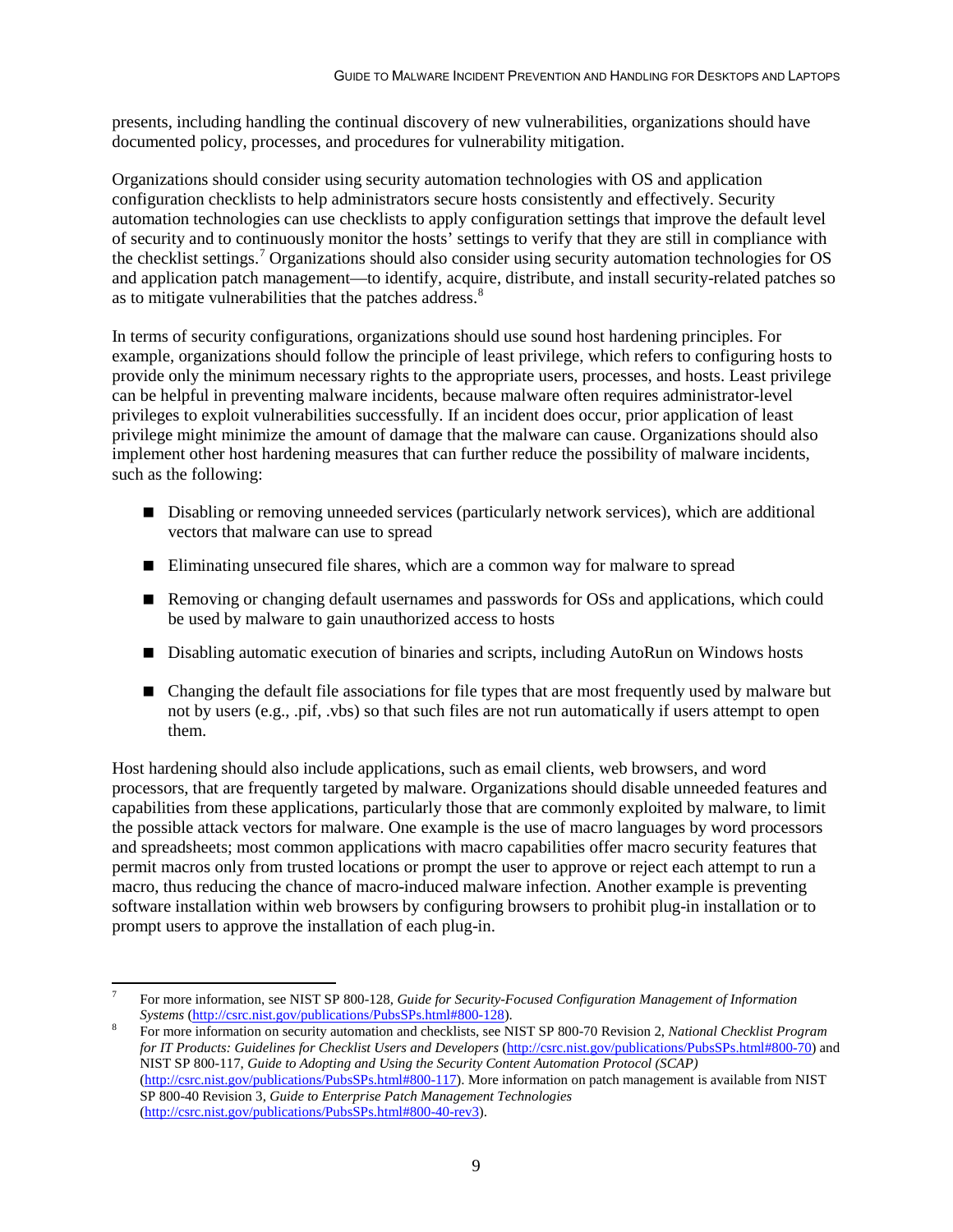Being able to alter application configuration settings quickly can be very beneficial in remediating vulnerabilities very quickly, including temporary remediation measures. For example, a configuration change could disable a vulnerable service temporarily while the service's vendor prepares and releases a patch that permanently fixes the vulnerability. Once the patch is available and deployed, the organization can reverse the configuration change to reactivate the no longer vulnerable service. Organizations should consider in advance how configuration settings could be changed in response to a malware emergency and establish and maintain appropriate procedures.

#### <span id="page-20-0"></span>**3.4 Threat Mitigation**

Organizations should perform threat mitigation to detect and stop malware before it can affect its targets. Even if virtually all vulnerabilities in a host have been mitigated, threat mitigation is still critically important—for example, for stopping instances of malware that do not exploit vulnerabilities, such as attacks that rely on social engineering methods to trick users into running malicious files. Threat mitigation is also critical for situations where a major new threat is likely to attack an organization soon and the organization does not have an acceptable vulnerability mitigation option. For example, there might not be a patch available for a new vulnerability.

This section describes several types of security tools that can mitigate malware threats: antivirus software, intrusion prevention systems (IPS), firewalls, content filtering/inspection, and application whitelisting. For each of these categories, the section also describes typical features, the types of malware and attack vectors the tools address, and the methods they use to detect and stop malware. Recommendations and guidance for implementing, configuring, and maintaining the tools are also provided, as well as explanations of the tools' shortcomings and the ways in which they complement other tools. In addition, the section discusses client and server application settings that can be helpful in mitigating threats.

#### <span id="page-20-1"></span>**3.4.1 Antivirus Software**

Antivirus software is the most commonly used technical control for malware threat mitigation. There are many brands of antivirus software, with most providing similar protection through the following recommended capabilities:

- Scanning critical host components such as startup files and boot records.
- Watching real-time activities on hosts to check for suspicious activity; a common example is scanning all email attachments for known malware as emails are sent and received. Antivirus software should be configured to perform real-time scans of each file as it is downloaded, opened, or executed, which is known as *on-access scanning*.
- Monitoring the behavior of common applications, such as email clients, web browsers, and instant messaging software. Antivirus software should monitor activity involving the applications most likely to be used to infect hosts or spread malware to other hosts.
- Scanning files for known malware. Antivirus software on hosts should be configured to scan all hard drives regularly to identify any file system infections and, optionally, depending on organization security needs, to scan removable media inserted into the host before allowing its use. Users should also be able to launch a scan manually as needed, which is known as *ondemand scanning*.
- I Identifying common types of malware as well as attacker tools.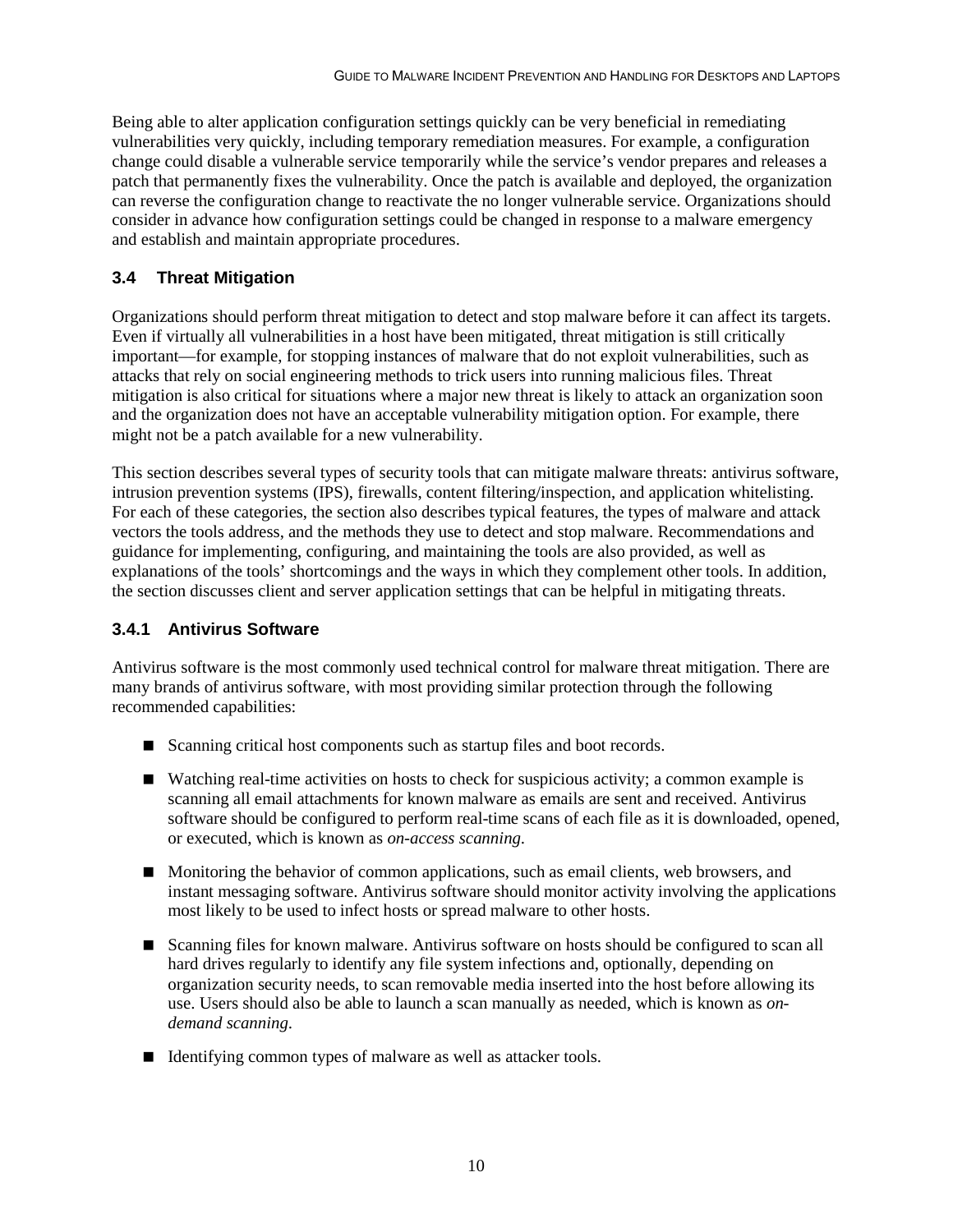*Disinfecting* files, which refers to removing malware from within a file, and *quarantining* files, which means that files containing malware are stored in isolation for future disinfection or examination. Disinfecting a file is generally preferable to quarantining it because the malware is removed and the original file restored; however, many infected files cannot be disinfected. Accordingly, antivirus software should be configured to attempt to disinfect infected files and to either quarantine or delete files that cannot be disinfected.

Organizations should use both host-based and network-based antivirus scanning. Organizations should deploy antivirus software on all hosts for which satisfactory antivirus software is available. Antivirus software should be installed as soon after OS installation as possible and then updated with the latest signatures and antivirus software patches (to eliminate any known vulnerabilities in the antivirus software itself). The antivirus software should then perform a complete scan of the host to identify any potential infections. To support the security of the host, the antivirus software should be configured and maintained properly so that it continues to be effective at detecting and stopping malware. Antivirus software is most effective when its signatures are fully up-to-date. Accordingly, antivirus software should be kept current with the latest signature and software updates to improve malware detection.

Organizations should use centrally managed antivirus software that is controlled and monitored regularly by antivirus administrators, who are also typically responsible for acquiring, testing, approving, and delivering antivirus signature and software updates throughout the organization. Users should not be able to disable or delete antivirus software from their hosts, nor should they be able to alter critical settings. Antivirus administrators should perform continuous monitoring to confirm that hosts are using current antivirus software and that the software is configured properly. Implementing all of these recommendations should strongly support an organization in having a strong and consistent antivirus deployment across the organization.

A possible measure for improving malware prevention is to use multiple antivirus products for key hosts, such as email servers. For example, one antivirus vendor might have a new signature available several hours before another vendor, or an organization might have an operational issue with a particular signature update. Another possibility is that an antivirus product itself might contain an exploitable vulnerability; having an alternative product available in such cases could provide protection until the issue with the primary product has been resolved. Because running multiple antivirus products on a single host simultaneously is likely to cause conflicts between the products, if multiple products are used concurrently, they should be installed on separate hosts. For example, one antivirus product could be used on perimeter email servers and another on internal email servers. This could provide more effective detection of new threats, but also would necessitate increased administration and training, as well as additional hardware and software costs.

Although antivirus software has become a necessity for malware incident prevention, it is not possible for antivirus software to stop all malware incidents. As discussed previously in this section, antivirus software does not excel at stopping previously unknown threats. Antivirus software products detect malware primarily by looking for certain characteristics of known instances of malware. This is highly effective for identifying known malware, but is not so effective at detecting the highly customized, tailored malware increasingly being used.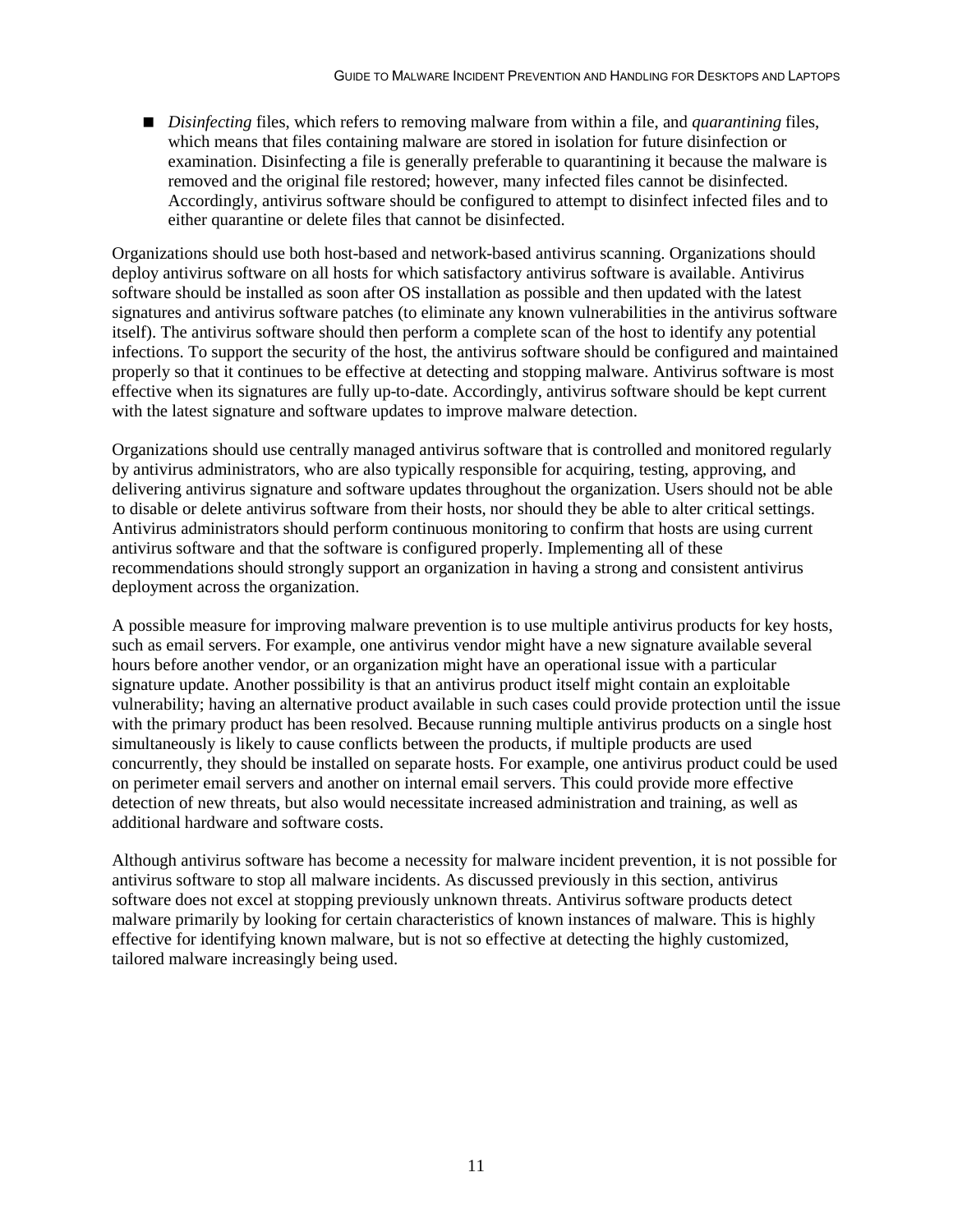#### <span id="page-22-0"></span>**3.4.2 Intrusion Prevention Systems**

*Network-based intrusion prevention systems* (IPS) perform packet sniffing and analyze network traffic to identify and stop suspicious activity.<sup>[9](#page-22-1)</sup> Network-based IPS products are typically deployed *inline*, which means that the software acts like a network firewall. It receives packets, analyzes them, and allows acceptable packets to pass through. The network-based IPS architecture allows some attacks to be detected on networks before they reach their intended targets. Most network-based IPS products use a combination of attack signatures and analysis of network and application protocols, which means that they compare network activity for frequently attacked applications (e.g., email servers, web servers) to expected behavior to identify potentially malicious activity.

Network-based IPS products are used to detect many types of malicious activity besides malware, and typically can detect only a few instances of malware by default, such as recent major worms. However, some IPS products are highly customizable, allowing administrators to create and deploy attack signatures for many major new malware threats in a matter of minutes. Although there are risks in doing this, such as a poorly written signature triggering false positives that block benign activity inadvertently, a custom signature can block a new malware threat hours before antivirus signatures become available. Networkbased IPS products can be effective at stopping specific known threats, such as network service worms, and email–borne malware with easily recognizable characteristics (e.g., subject, attachment filename).

Another form of IPS, known as a *network behavior analysis (NBA) system*, attempts to stop attacks by identifying unusual network traffic flows. Although these products are primarily intended to stop distributed denial of service (DDoS) attacks against an organization, they can also be used to identify worm activity and other forms of malware, as well as use of attacker tools such as backdoors and email generators. An NBA system typically works by monitoring normal network traffic patterns, including which hosts communicate with each other using which protocols, and the typical and peak volumes of activity, to establish baselines. The software then monitors network activity to identify significant deviations from the baselines. If malware causes a particularly high volume of network traffic or uses network or application protocols that are not typically seen, an NBA system should be able to detect and, if deployed inline, block the activity. Another way of limiting some malware incidents is by configuring network devices to limit the maximum amount of bandwidth that can be used by particular hosts or services. Also, some types of network monitoring software can detect and report significant deviations from expected network activity, although this software typically cannot specifically label the activity as malware-related or block it.

*Host-based IPS* products are similar in principle and purpose to other IPSs, except that a host-based IPS product monitors the characteristics of a single host and the events occurring within that host. Examples of activity that might be monitored by host-based IPSs include network traffic, host logs, running processes, file access and modification, and host and application configuration changes. Host-based IPS products often use a combination of attack signatures and knowledge of expected or typical behavior to identify known and unknown attacks on hosts. For example, host-based IPS products that monitor attempted changes to files can be effective at detecting viruses attempting to infect files and Trojan horses attempting to replace files, as well as the use of attacker tools, such as rootkits, that often are delivered by malware. If a host-based IPS product monitors the host's network traffic, it offers detection capabilities similar to a network-based IPS's.

<span id="page-22-1"></span> $\overline{a}$ 9 Intrusion prevention systems are similar to intrusion detection systems (IDS), except that IPSs can attempt to stop malicious activity, whereas IDSs cannot. This section discusses the use of IPSs, not IDSs, for preventing or containing malware incidents. Section 4 describes how both IPS and IDS technologies can be used for malware incident detection.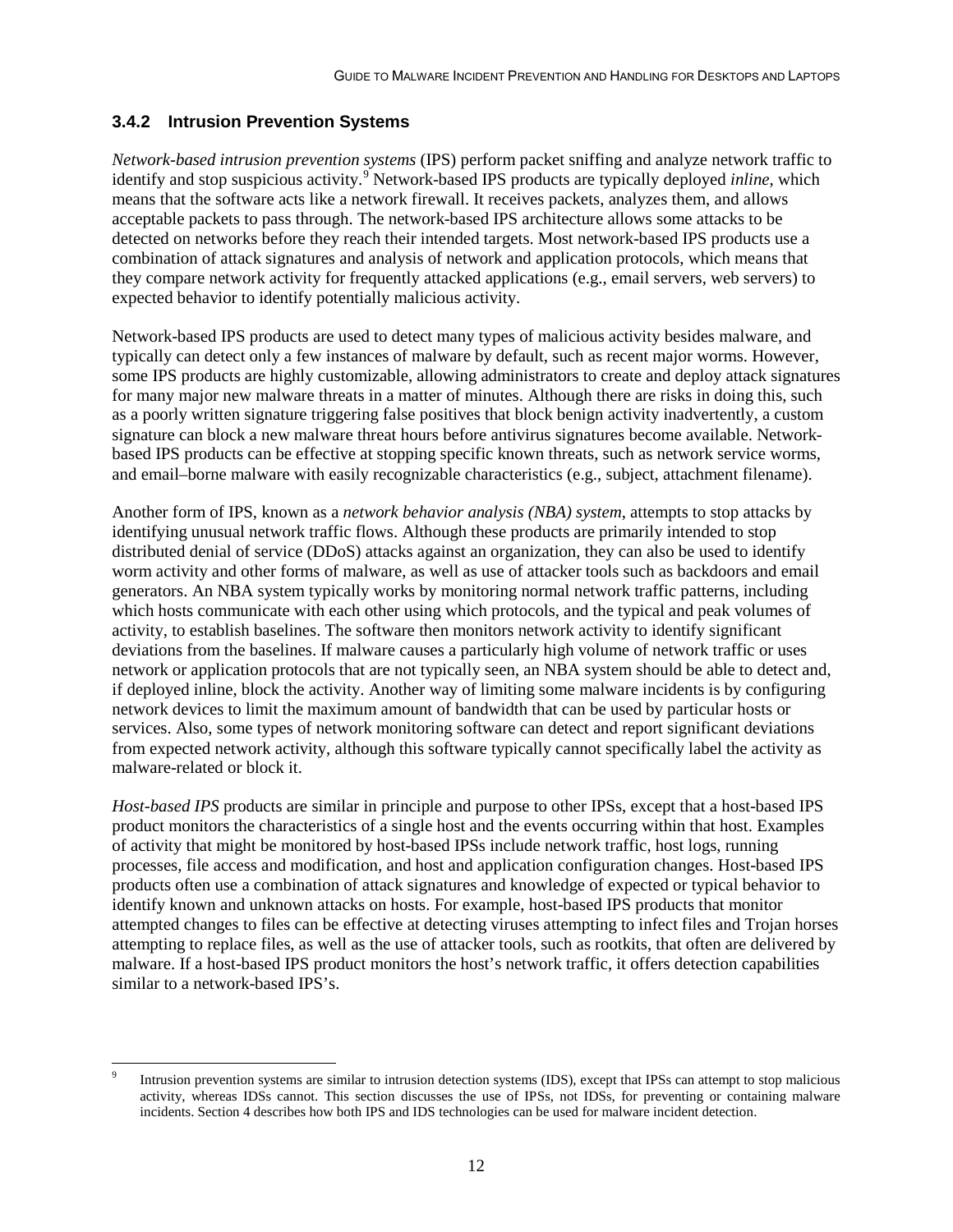See NIST SP 800-94, *Guide to Intrusion Detection and Prevention Systems (IDPS)* for more information on IPSs.<sup>[10](#page-23-2)</sup>

#### <span id="page-23-0"></span>**3.4.3 Firewalls**

A *network firewall* is a device deployed between networks to restrict which types of traffic can pass from one network to another. A *host-based firewall* is a piece of software running on a single host that can restrict incoming and outgoing network activity for that host only. Both types of firewalls can be useful for preventing malware incidents. Organizations should configure their firewalls with *deny by default* rulesets, meaning that the firewalls deny all incoming traffic that is not expressly permitted. With such rulesets in place, malware could not spread using services deemed unnecessary to the organization.<sup>[11](#page-23-3)</sup> Organizations should also restrict outgoing traffic to the degree feasible, with a focus on preventing the use of prohibited services commonly used by malware.

When a major new malware threat targeting a network service is impending, organizations might need to rely on firewalls to prevent an incident. To prepare for worst-case situations, organizations should be ready to add or change firewall rules quickly to prevent a network service–based malware incident. Firewall rules might also be helpful in stopping malware that relies on particular IP addresses, such as a worm that downloads Trojan horses from one of five external hosts. Adding a rule that blocks all activity involving the external hosts' IP addresses could prevent the Trojan horses from reaching the organization.

More information on firewalls is available from NIST SP 800-41 Revision 1, *Guidelines on Firewalls and Firewall Policy* [\(http://csrc.nist.gov/publications/PubsSPs.html#800-41\)](http://csrc.nist.gov/publications/PubsSPs.html#800-41).

#### <span id="page-23-1"></span>**3.4.4 Content Filtering/Inspection**

Organizations should use content inspection and filtering technologies for stopping email-based malware threats. Organizations should use spam filtering technologies to reduce the amount of spam that reaches users.<sup>12</sup> Spam is often used for malware delivery, particularly phishing attacks, so reducing spam should lead to a corresponding decline in spam-triggered malware incidents. Organizations should also consider configuring their email servers and clients to block attachments with file extensions that are associated with malicious code (e.g., .pif, .vbs), and suspicious file extension combinations (e.g., .txt.vbs, .htm.exe). However, this might also inadvertently block legitimate activity. Some organizations alter suspicious email attachment file extensions so that a recipient would have to save the attachment and rename it before running it, which can be a good compromise between functionality and security.

Organizations should also use content inspection and filtering technologies for stopping web-based malware threats. Web content filtering software has several ways of doing this; although it is typically thought of as preventing access to materials that are inappropriate for the workplace, it may also contain blacklist and reputation information (see below). It can also block undesired file types, such as by file extension or by mobile code type. For particularly high security situations, organizations should consider

<span id="page-23-3"></span><span id="page-23-2"></span><sup>10</sup> 

<sup>&</sup>lt;sup>10</sup> http://csrc.nist.gov/publications/PubsSPs.html#800-94<br><sup>11</sup> The use of some services cannot be blocked easily through firewall rulesets. For example, some peer-to-peer file sharing services and instant messaging services can use port numbers designated for other services, such as HTTP or Simple Mail Transfer Protocol (SMTP). Attempting to prevent the use of such services by blocking port numbers might cause legitimate services to be blocked. In such cases, it might be necessary to block access to particular IP addresses that host portions of the services, such as instant messaging servers. Also, as described later in this section, application proxies can identify some

<span id="page-23-4"></span>instances in which one service is used when another is expected.<br>In addition to the standard spam filtering technologies, there are also emerging solutions that aim to reduce spam through email authentication. An example is the Domain-based Message Authentication, Reporting & Conformance (DMARC) specification [\(http://www.dmarc.org/\)](http://www.dmarc.org/).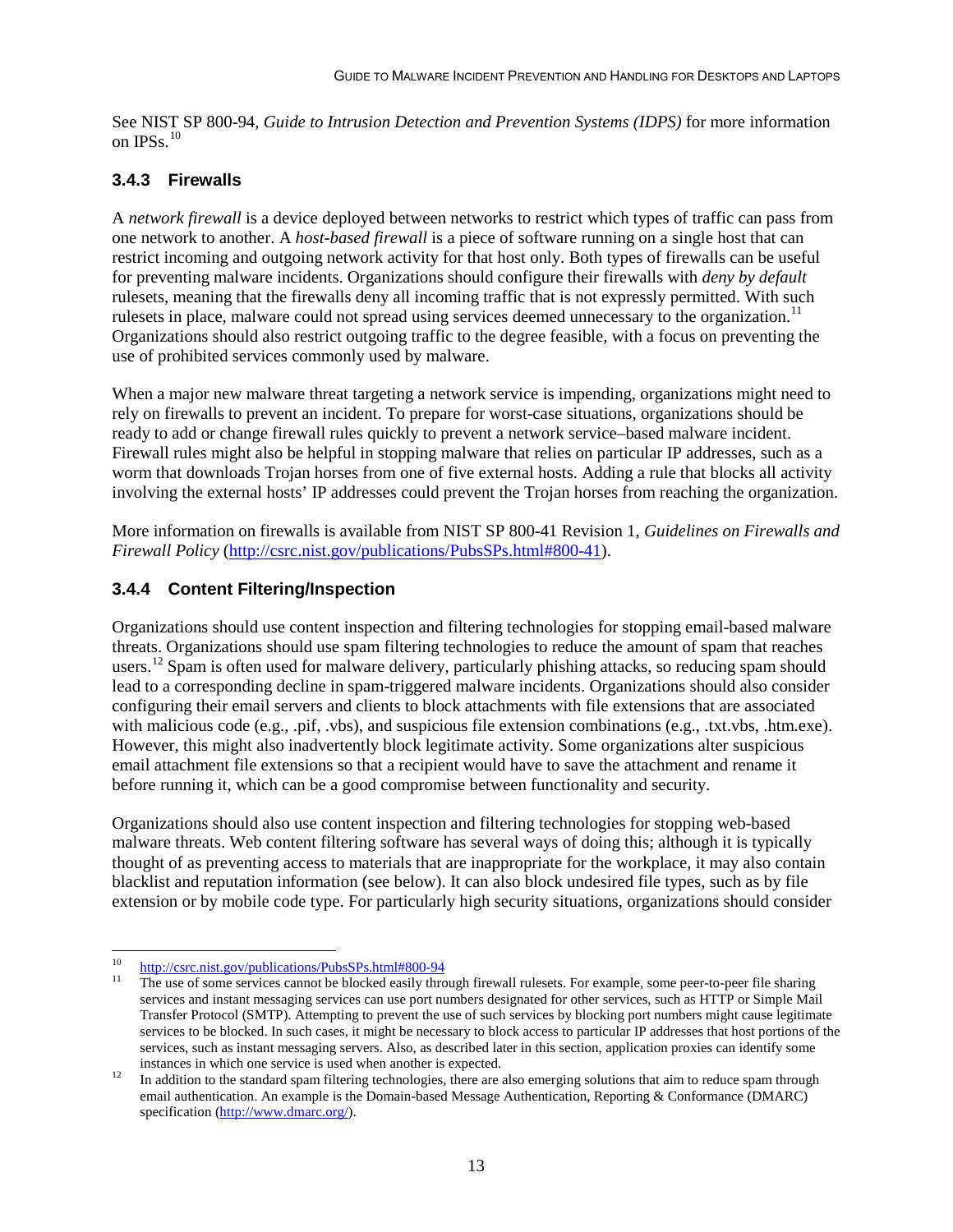restricting which types of mobile code (such as unsigned ActiveX) may or may not be used from various sources (e.g., internal servers, external servers).

Organizations should also block undesired web browser popup windows, as a form of content filtering. Some popup windows are crafted to look like legitimate system message boxes or websites, and can trick users into going to phony websites, including sites used for phishing, or authorizing changes to their hosts, among other malicious actions. Most web browsers can block popup windows, and third-party popup blockers are also available.

Both email and web content filtering should use real-time blacklists, reputation services, and other similar mechanisms whenever feasible to avoid accepting content from known or likely malicious hosts and domains. These mechanisms use a variety of techniques to identify certain IP addresses, domain names, or URIs as being probably malicious or probably benign. Real-time blacklists tend to be based on observed malware activity, while reputation services may be based on user opinions or on automated analysis of websites, emails, etc. without necessarily detecting malware. Because the fidelity and accuracy of these mechanisms varies widely from one implementation to another, organizations should carefully evaluate any real-time blacklists, reputation services, or other similar mechanisms before deploying them into production environments to minimize disruption to operations.

#### <span id="page-24-0"></span>**3.4.5 Application Whitelisting**

Application whitelisting technologies, also known as application control programs, are used to specify which applications are authorized for use on a host. Most application whitelisting technologies can be run in two modes: audit and enforcement. In enforcement mode, the technology generally prohibits all applications that are not in the whitelist from being executed. In audit mode, the technology logs all instances of non-whitelisted applications being run on the host, but does not act to stop them. The tradeoff between enforcement mode and audit mode is simple; using enforcement mode will stop malware from executing, but it may also prevent benign applications not included on the whitelist from being run. Organizations deploying application whitelisting technologies should consider first deploying them in audit mode, so as to identify any necessary applications missing from the whitelist, before reconfiguring them for enforcement mode. Running application whitelisting technologies in audit mode is analogous to intrusion detection software without intrusion prevention capabilities; it can be useful after an infection occurs to determine which hosts were affected, but it has no ability to prevent infections.

Organizations with high security needs or high-risk environments should consider the use of application whitelisting technologies for their managed hosts. Application whitelisting technologies are built into many operating systems and are also available through third-party utilities.

#### <span id="page-24-1"></span>**3.5 Defensive Architecture**

No matter how rigorous vulnerability and threat mitigation efforts are, malware incidents will still occur. This section describes four types of complementary methods that organizations should consider using to alter the defensive architecture of a host's software so as to reduce the impact of incidents: BIOS protection, sandboxing, browser separation, and segregation through virtualization.

#### <span id="page-24-2"></span>**3.5.1 BIOS Protection**

Unauthorized modification of BIOS firmware by malicious software constitutes a significant threat because of the BIOS's unique and privileged position within the PC architecture. A malicious BIOS modification could be part of a sophisticated, targeted attack on an organization—either a permanent denial of service (if the BIOS is corrupted) or a persistent malware presence (if the BIOS is implanted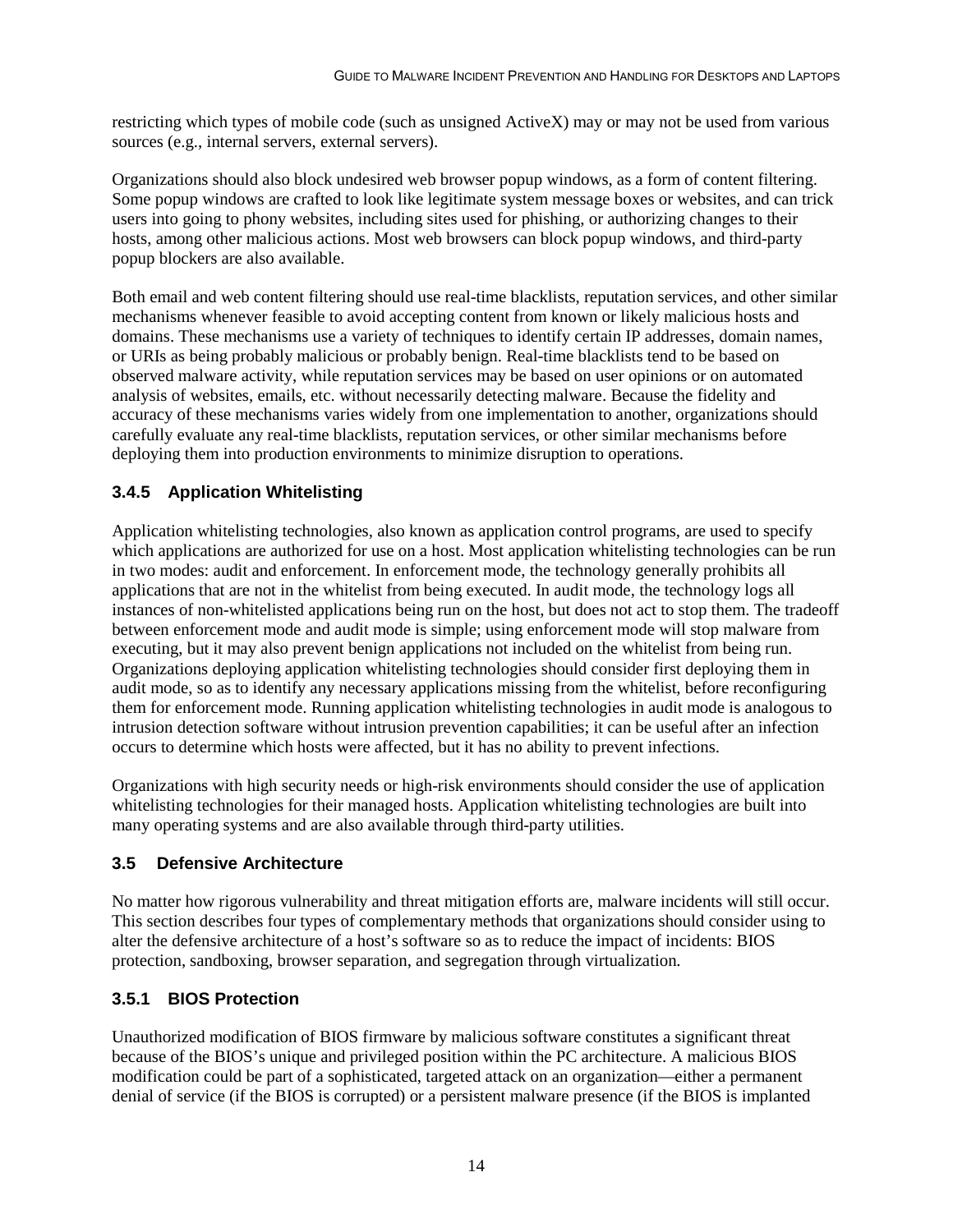with malware). The move from conventional BIOS implementations to implementations based on the Unified Extensible Firmware Interface (UEFI) may make it easier for malware to target the BIOS in a widespread fashion, as these BIOS implementations are based on a common specification.<sup>[13](#page-25-3)</sup> NIST Special Publication 800-147<sup>14</sup> provides guidelines for significantly improving BIOS protection and integrity, which is a necessary foundation for the other host-based methods.

## <span id="page-25-0"></span>**3.5.2 Sandboxing**

*Sandboxing* refers to a security model where applications are run within a sandbox—a controlled environment that restricts what operations the applications can perform and that isolates them from other applications running on the same host. In a sandbox security model, typically only authorized "safe" operations may be performed within the sandbox; the sandbox prohibits applications within the sandbox from performing any other operations. The sandbox also restricts access to system resources, such as memory and the file system, to keep the sandbox's applications isolated from the host's other applications.

Sandboxing provides several benefits in terms of malware incident prevention and handling. By limiting the operations available, it can prevent malware from performing some or all of the malicious actions it is attempting to execute; this could prevent the malware from succeeding or reduce the damage it causes. And the sandboxing environment—the isolation—can further reduce the impact of the malware by restricting what information and functions the malware can access. Another benefit of sandboxing is that the sandbox itself can be reset to a known good state every time it is initialized.

## <span id="page-25-1"></span>**3.5.3 Browser Separation**

Multiple brands of Web browsers (e.g., Microsoft Internet Explorer, Mozilla Firefox, Apple Safari, Google Chrome, Opera) can be installed on a single host. Accessing Web sites containing malicious content is one of the most common ways for hosts to be attacked, such as malicious plug-ins being installed within a browser. To reduce the impact of such attacks, users can use one brand of browser for corporate applications and another brand of browser for all other website access. This separates the sensitive corporate data within one browser from the data within the other browser, providing better protection for the corporate data (although this alone cannot adequately secure browser data) and reducing the likelihood that malware encountered during general web browsing will affect corporate applications. Having a separate brand of browser for corporate applications also allows that browser to be secured more tightly, such as disabling all forms of mobile code (e.g., Java, ActiveX) that are not required for the specified applications.

## <span id="page-25-2"></span>**3.5.4 Segregation Through Virtualization**

Browser separation essentially segregates web browsers from each other. Virtualization<sup>[15](#page-25-5)</sup> can be used to segregate applications or operating systems from each other, with much more rigor than simple browser separation can provide. For example, an organization could have one OS instance for corporate applications and another OS instance for all other activities, including web browsing. Each OS instance is a known-good virtualized image that contains the appropriate applications and is secured accordingly. The user loads these virtualized images and does their work within these guest OS images, not directly on the host OS itself. A compromise occurring within one image will not affect the other image unless the

 $13$ 

<span id="page-25-5"></span>

<span id="page-25-4"></span><span id="page-25-3"></span><sup>&</sup>lt;sup>13</sup> This paragraph was taken from the Executive Summary of NIST SP 800-147, *BIOS Protection Guidelines*.<br><sup>14</sup> http://csrc.nist.gov/publications/PubsSPs.html#800-147<br><sup>15</sup> For more information on virtualization, see NIST [\(http://csrc.nist.gov/publications/PubsSPs.html#800-125\)](http://csrc.nist.gov/publications/PubsSPs.html#800-125).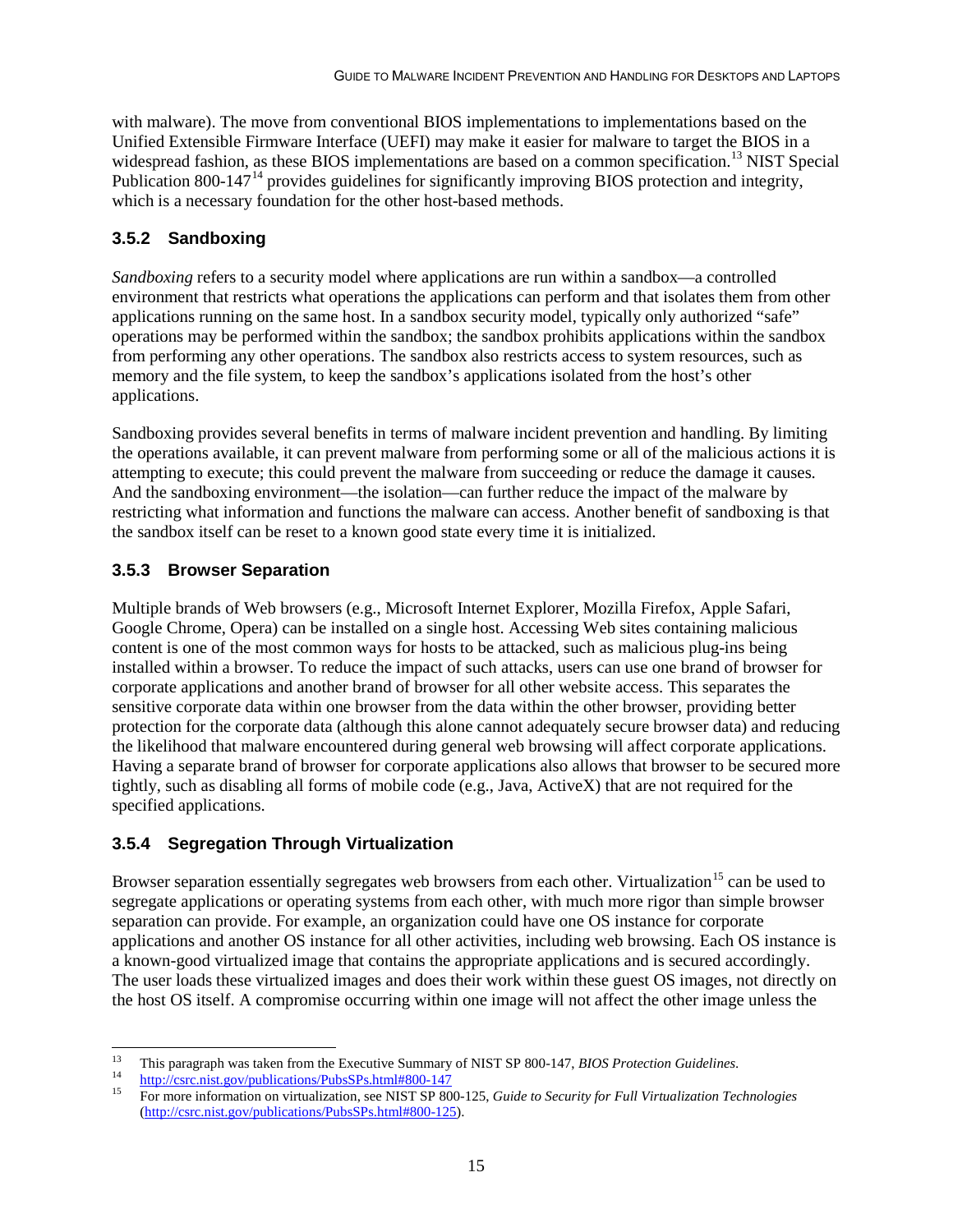compromise involves the virtualization software itself. Another benefit is that every time an image is restarted, it can be reloaded from the known-good image, ensuring that any compromises occurring within the image are eradicated.

An alternative strategy, more usable but less secure, is to use a guest OS for more risky behavior (such as general web browsing) and the host OS for corporate applications. This helps to isolate the riskier activities from the other activities on the host. The host OS can be restricted to only whitelisted applications (see Section 3.4.5) to prevent unauthorized applications from being run within it.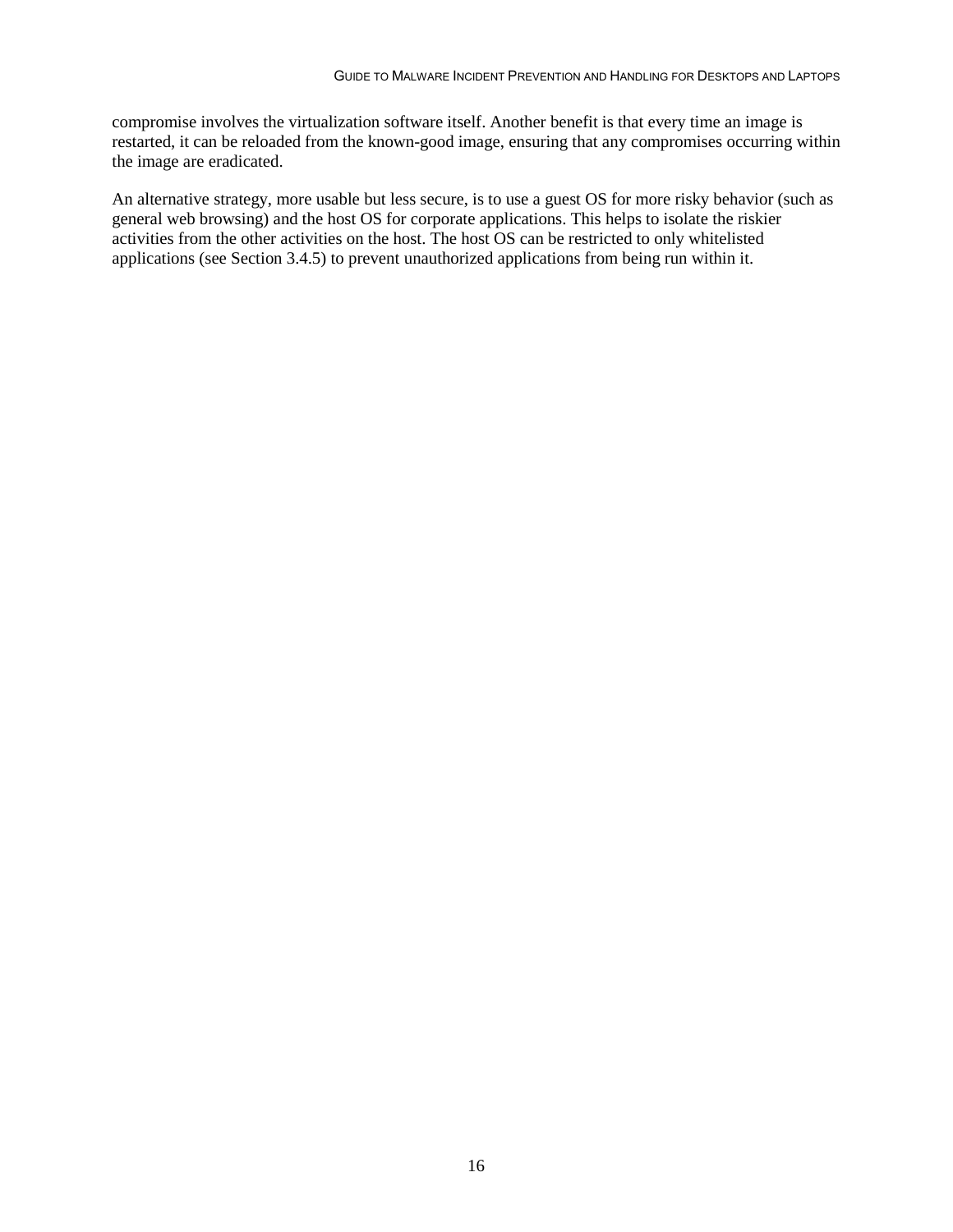#### <span id="page-27-0"></span>**4. Malware Incident Response**

As defined in NIST SP 800-61, *Computer Security Incident Handling Guide,* the incident response process has four major phases: preparation, detection and analysis, containment/eradication/recovery, and post-incident activity. Figure 4-1 displays this incident response life cycle. This section of the guide builds on the concepts of SP 800-61 by providing additional details about responding to malware incidents.[16](#page-27-2)

The initial phase of malware incident response involves performing preparatory activities, such as developing malware-specific incident handling procedures and training programs for incident response teams. As described in Section 3, the preparation phase also involves using policy, awareness activities, vulnerability mitigation, and security tools to reduce the number of malware incidents. Despite these measures, residual risk will inevitably persist, and no solution is foolproof. Detection of malware infections is thus necessary to alert the organization whenever incidents occur. Early detection is particularly important for malware incidents because they are more likely than other types of incidents to increase their impact over time, so faster detection and handling can help reduce the number of infected hosts and the damage done.



**Figure 4-1. Incident Response Life Cycle**

<span id="page-27-1"></span>For each incident, the organization should act appropriately, based on the severity of the incident, to mitigate its impact by containing it, eradicating infections, and ultimately recovering from the incident. The organization may need to jump back to the detection and analysis phase during containment, eradication, and recovery—for example, to check for additional infections that have occurred since the original detection was done. After an incident has been handled, the organization should issue a report that details the cause and cost of the incident and the steps the organization should take to prevent future incidents and to prepare more effectively to handle incidents that do occur.

This section of the document focuses on those aspects of incident handling that are specific to malware incidents.

<span id="page-27-2"></span><sup>16</sup> <sup>16</sup> For more information on how to establish an incident response capability, refer to NIST SP 800-61, *Computer Security Incident Handling Guide*, available at [http://csrc.nist.gov/publications/PubsSPs.html#800-61.](http://csrc.nist.gov/publications/PubsSPs.html#800-61)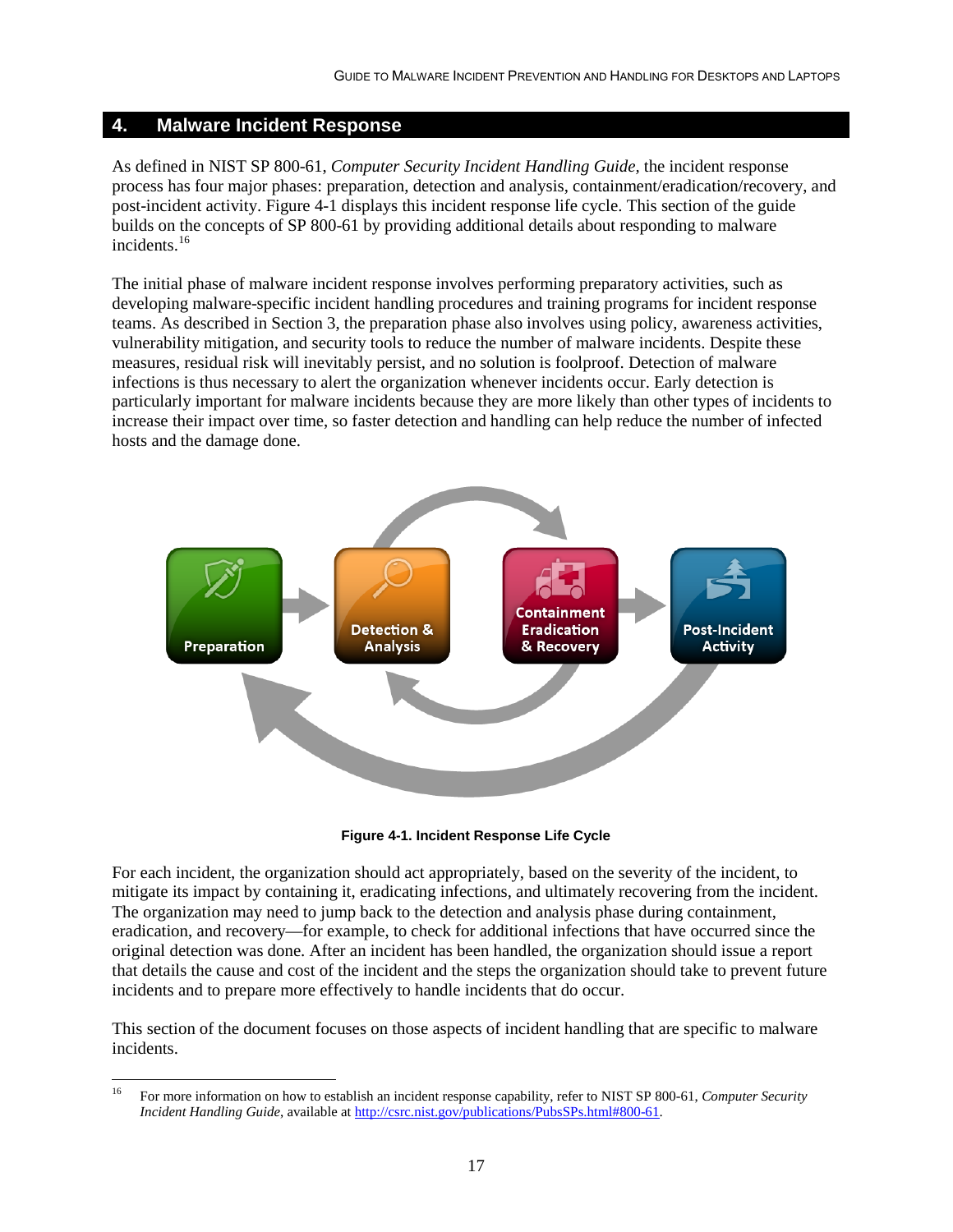#### <span id="page-28-0"></span>**4.1 Preparation**

Organizations should perform preparatory measures to ensure that they are capable of responding effectively to malware incidents. Sections 4.1.1 through 4.1.3 describe several recommended preparatory measures, including building and maintaining malware-related skills within the incident response team, facilitating communication and coordination throughout the organization, and acquiring necessary tools and resources.

#### <span id="page-28-1"></span>**4.1.1 Building and Maintaining Malware-Related Skills**

In addition to standard incident response team skills as described in NIST SP 800-61, all malware incident handlers should have a solid understanding of how each major category of malware infects hosts and spreads. Also, incident handlers should be familiar with the organization's implementations and configurations of malware detection tools so that they are better able to analyze supporting data and identify the characteristics of threats. Incident handlers doing in-depth malware analysis should have strong skills in that area and be familiar with the numerous tools for malware analysis, as described in Section 4.2.4.

Malware incident handlers should keep abreast of the ever-evolving landscape of malware threats and technology. Besides conducting malware-related training and exercises, organizations should also seek other ways of building and maintaining skills. One possibility is to have incident handlers temporarily work as antivirus engineers or administrators so that they can gain new technical skills and become more familiar with antivirus staff procedures and practices.

#### <span id="page-28-2"></span>**4.1.2 Facilitating Communication and Coordination**

One of the most common problems during malware incident handling is poor communication and coordination. Anyone involved in an incident, including users, can inadvertently cause additional problems because of a limited view or understanding of the situation. To improve communication and coordination, an organization should designate in advance a few individuals or a small team to be responsible for coordinating the organization's responses to malware incidents. The coordinator's primary goal is to maintain situational awareness by gathering all pertinent information, making decisions that are in the best interests of the organization, and communicating pertinent information and decisions to all relevant parties in a timely manner. For malware incidents, the relevant parties often include end users, who might be given instructions on how to avoid infecting their hosts, how to recognize the signs of an infection, and what to do if a host appears to be infected. The coordinator also needs to provide technical guidance and instructions to all staff assisting with containment, eradication, and recovery efforts, as well as giving management regular updates on the status of the response and the current and likely future impact of the incident. Another possible role for the coordinator is interacting with external parties, such as other incident response teams facing similar malware issues.

Organizations should also establish a point of contact for answering questions about the legitimacy of malware alerts. Many organizations use the IT help desk as the initial point of contact and give help desk agents access to sources of information on real malware threats and virus hoaxes so that they can quickly determine the legitimacy of an alert and provide users with guidance on what to do. Organizations should caution users not to forward malware alerts to others without first confirming that the alerts are legitimate.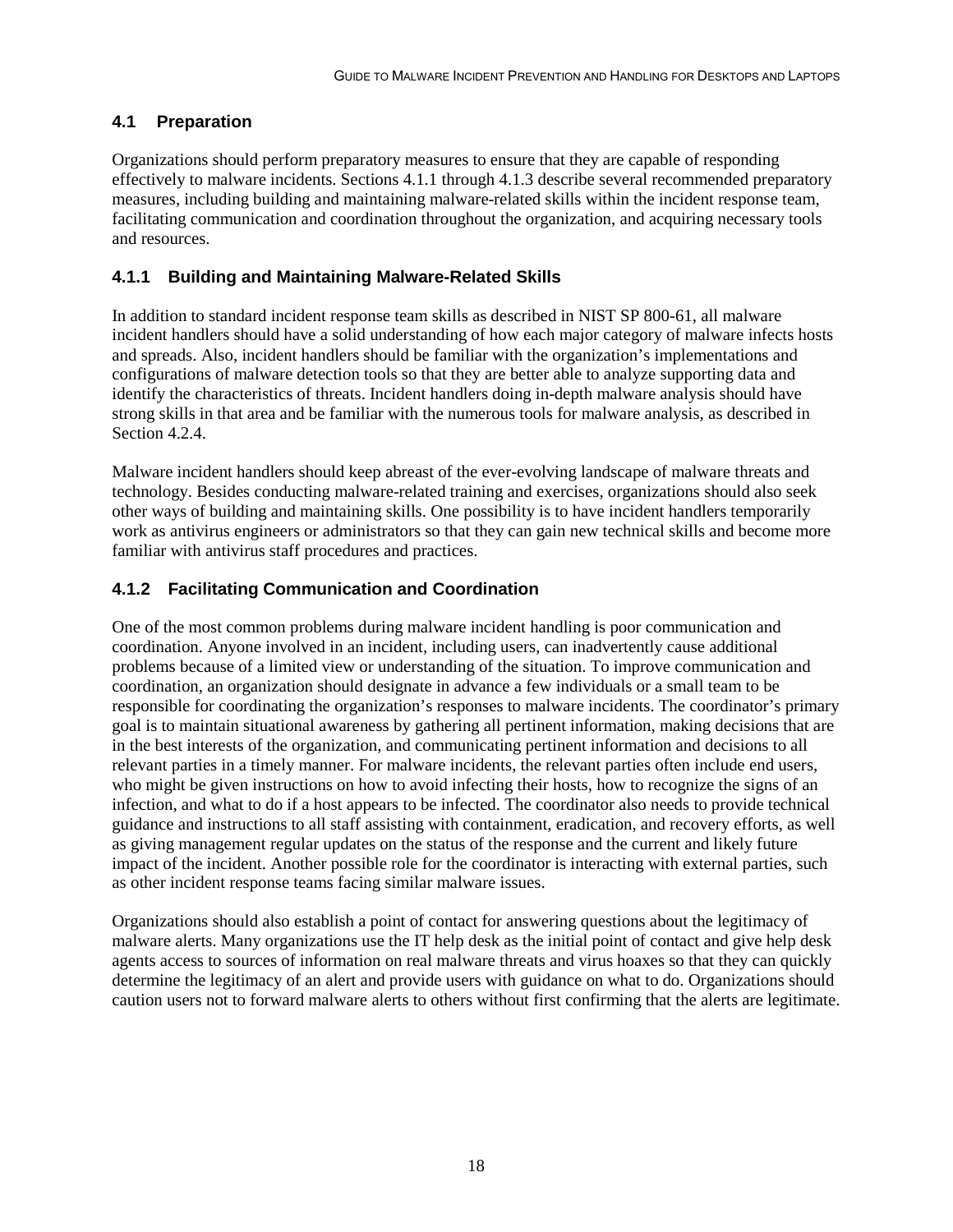#### <span id="page-29-0"></span>**4.1.3 Acquiring Tools and Resources**

Organizations should also ensure that they have the necessary tools (hardware and software) and resources to assist in malware incident handling. See Section 4.2.4 for more information on malware analysis toolkits, systems, and other related resources.

#### <span id="page-29-1"></span>**4.2 Detection and Analysis**

Organizations should strive to detect and validate malware incidents rapidly to minimize the number of infected hosts and the amount of damage the organization sustains. Because malware can take many forms and be distributed through many means, there are many possible signs of a malware incident and many locations within an organization where the signs might be recorded or observed. It sometimes takes considerable analysis, requiring extensive technical knowledge and experience, to confirm that an incident has been caused by malware, particularly if the malware threat is new and unknown. After malware incident detection and validation, incident handlers should determine the type, extent, and magnitude of the problem as quickly as possible so that the response to the incident can be given the appropriate priority. Sections 4.2.1 through 4.2.4 provide guidance on identifying the characteristics of incidents, identifying infected hosts, prioritizing incident response efforts, and analyzing malware, respectively.

#### <span id="page-29-2"></span>**4.2.1 Identifying Malware Incident Characteristics**

Because no indicator is completely reliable—even antivirus software might miscategorize benign activity as malicious—incident handlers need to analyze any suspected malware incident and validate that malware is the cause. In some cases, such as a massive, organization-wide infection, validation may be unnecessary because the nature of the incident is obvious. The goal is for incident handlers to be as certain as feasible that an incident is caused by malware and to have a basic understanding of the type of malware threat responsible, such as a worm or a Trojan horse. If the source of the incident cannot easily be confirmed, it is often better to respond as if it were caused by malware and to alter response efforts if it is later determined that malware is not involved. Waiting for conclusive evidence of malware might have a serious negative impact on response efforts and significantly increase the damage sustained by the organization.

As part of the analysis and validation process, incident handlers typically identify characteristics of the malware activity by examining detection sources. Understanding the activity's characteristics is very helpful in assigning an appropriate priority to the incident response efforts and planning effective containment, eradication, and recovery activities. Incident handlers should collaborate with security administrators in advance to identify data sources that can aid in detecting malware information and to understand what types of information each data source may record. In addition to the obvious sources of data, such as antivirus software, intrusion detection system (IDS), and security information and event management (SIEM) technologies, incident handlers should be aware of and use secondary sources as appropriate. See Section 4.2 for more information on possible sources of malware characteristic information.

Once incident handlers have reviewed detection source data and identified characteristics of the malware, the handlers could search for those characteristics in antivirus vendors' malware databases and identify which instance of malware is the most likely cause. If the malware has been known for some time, it is likely that antivirus vendors will have a substantial amount of information on it, such as the following: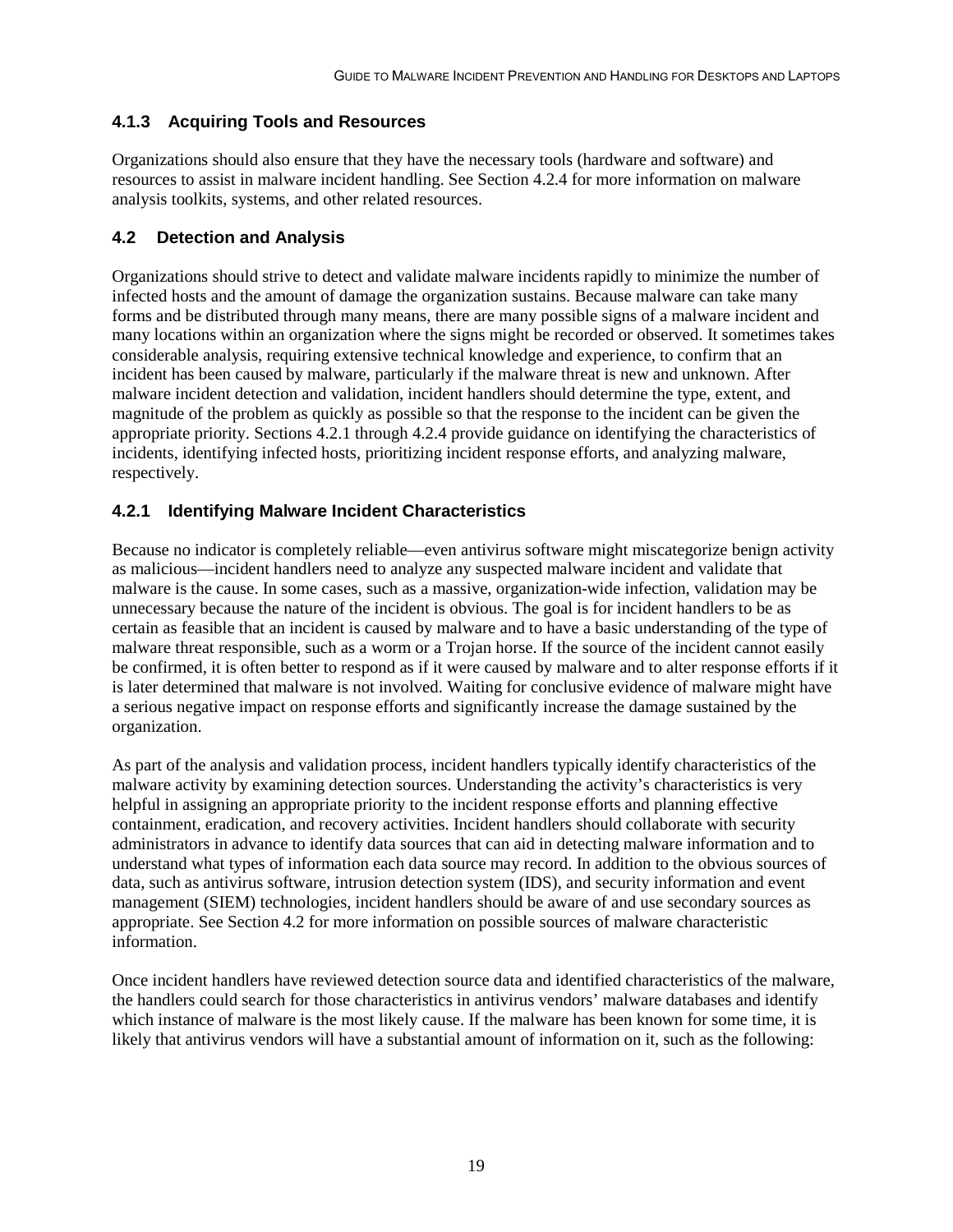- $\blacksquare$  Malware category (e.g., virus, worm, Trojan horse)
- Services, ports, protocols, etc. that are attacked
- $\blacksquare$  Vulnerabilities that are exploited (e.g., software flaws, misconfigurations, social engineering)
- Malicious filenames, sizes, content, and other metadata (e.g., email subjects, web URLs)
- Which versions of operating systems, devices, applications, etc., may be affected
- $\blacksquare$  How the malware affects the infected host, including the names and locations of affected files, altered configuration settings, installed backdoor ports, etc.
- $\blacksquare$  How the malware propagates and how to approach containment
- How to remove the malware from the host.

Unfortunately, the newest threats might not be included in malware databases for several hours or days, depending on the relative importance of the threat, and highly customized threats might not be included in malware databases at all. Therefore, incident handlers may need to consult other sources of information. One option is using public security mailing lists, which might contain first-hand accounts of malware incidents; however, such reports are often incomplete or inaccurate, so incident handlers should validate any information obtained from these sources. Another potentially valuable source of malware characteristic information is peers at other organizations. Other organizations may have already been affected and gathered data on the threat. Establishing and maintaining good relationships with peers at other organizations that face similar problems can be advantageous for all involved. An alternative source of information is self-discovery by performing malware analysis (see Section 4.2.4). This is particularly important if the malware is highly customized; there may be no other way of getting details for the malware other than doing a hands-on analysis.

#### <span id="page-30-0"></span>**4.2.2 Identifying Infected Hosts**

Identifying hosts that are infected by malware is part of every malware incident. Once identified, infected hosts can undergo the appropriate containment, eradication, and recovery actions. Unfortunately, identifying all infected hosts is often complicated by the dynamic nature of computing. For instance, people shut hosts down, disconnect them from networks, or move them from place to place, making it extremely difficult to identify which hosts are currently infected. In addition, some hosts can boot to multiple OSs or use virtual operating system software; an infection in one OS instantiation might not be detectable when a host is currently using another OS.

Accurate identification of infected hosts can also be complicated by other factors. For example, hosts with unmitigated vulnerabilities might be disinfected and reinfected multiple times. Some instances of malware actually remove some or all traces of other malware, which could cause the partially or fully removed infections to go undetected. In addition, the data concerning infected hosts might come from several sources—antivirus software, IDSs, SIEMs, user reports, and other methods—and be very difficult to consolidate and keep current.

Given the number of malware threats, all infection identification should be performed through automated means (as described in Sections 4.2.2.1 and 4.2.2.2). Manual identification methods, such as relying on users to identify and report infected hosts, and having technical staff personally check each host, are not feasible for most situations. Organizations should carefully consider host identification issues so that they are prepared to use multiple identification strategies as part of implementing effective containment strategies. Organizations should also determine which types of identifying information might be needed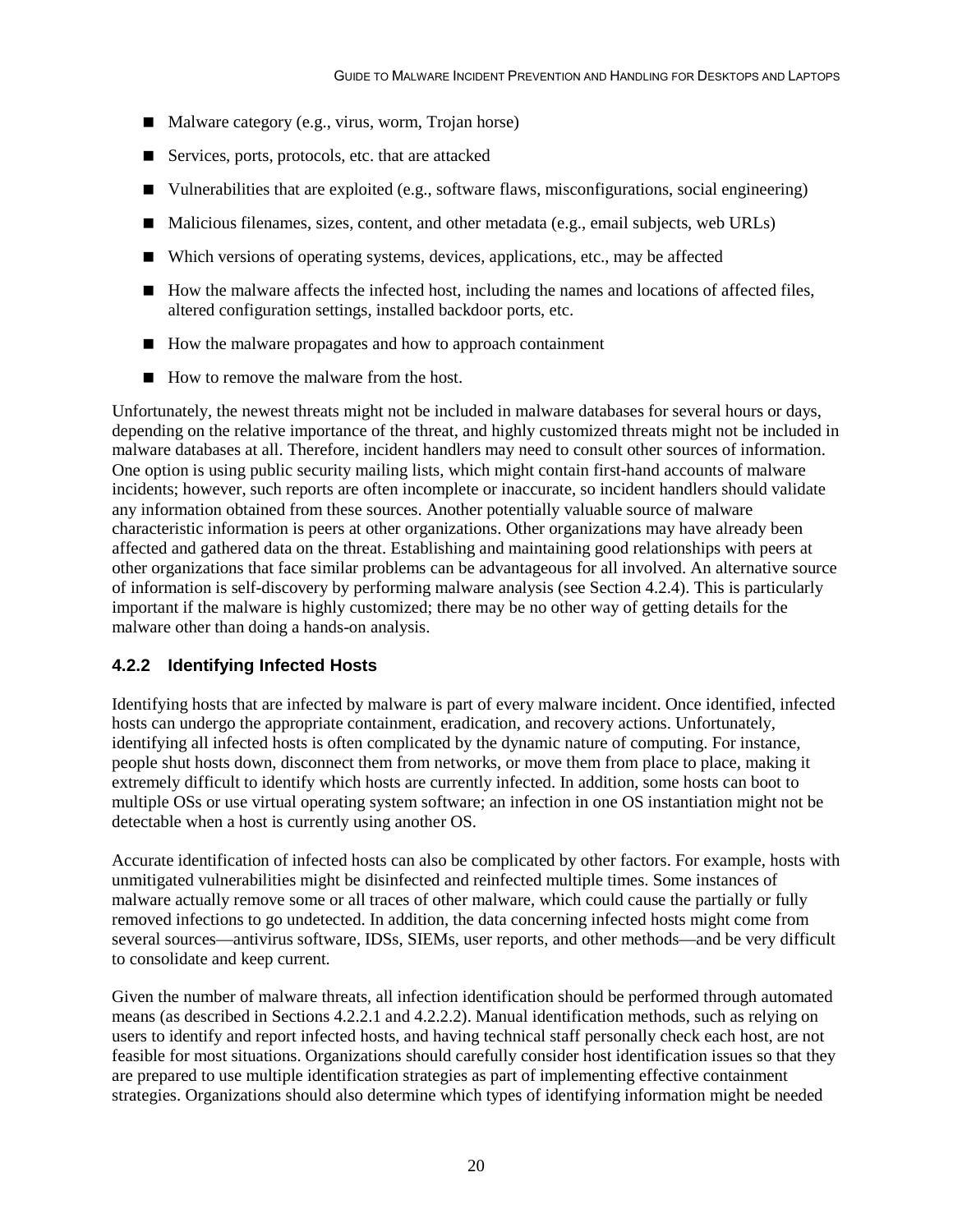and what data sources might record the information. For example, a host's current IP address is typically needed for remote actions; of course, a host's physical location is needed for local actions. One piece of information can often be used to determine others, such as mapping an IP address to a media access control (MAC) address, which could then be mapped to a switch serving a particular group of offices. If an IP address can be mapped to a host owner or user—for example, by recording the mapping during network login—the owner or user can be contacted to provide the host's location.

The difficulty in identifying the physical location of an infected host depends on several factors. In a managed environment, identifying a host's location is often relatively easy because of the standardized manner in which things are done. For example, host names might contain the user's ID or office number, or the host's serial number (which can be tied to a user ID). Also, asset inventory management tools might contain current information on host characteristics. In other environments, especially those in which users have full control over their hosts and network management is not centralized, it might be challenging to link a machine to a location. For example, an administrator might know that the host at address 10.3.1.70 appears to be infected but not have any idea where that machine resides or who uses it. Administrators might need to track down an infected host through network devices. For example, a switch port mapper can poll switches for a particular IP address and identify the switch port number and host name associated with that IP address. If the infected host is several switches away, it can take hours to track down a single machine; if the infected host is not directly switched, the administrator might still need to manually trace connectivity through various wiring closets and network devices. An alternative is to pull the network cable or shut down the switch port for an apparently infected host and wait for a user to report an outage. This approach can inadvertently cause a loss of connectivity for small numbers of uninfected hosts, but if performed carefully as a last-resort identification and containment method, it can be quite effective.

Some organizations first make reasonable efforts to identify infected hosts and perform containment, eradication, and recovery efforts on them, then implement measures to prevent hosts that have not been verified as uninfected and properly secured from attaching to the network. These measures should be discussed well in advance, and incident handlers should have prior written permission to lock out hosts under certain circumstances. Generally, lockout measures are based on the characteristics of particular hosts, such as MAC addresses or static IP addresses, but lockouts can also be performed based on user ID if a host is associated with a single user. Another possibility is to use network login scripts to identify and deny access to infected hosts, but this might be ineffective if an infected host starts spreading malware after system boot but before user authentication. As described in Section 4.3.4, having a separate VLAN for infected or unverified hosts can provide a good way to lock out hosts, as long as the mechanism to detect infections is reliable. Although lockout methods might be needed only under extreme circumstances, organizations should think in advance about how individual hosts or users could be locked out so that if needed, lockouts can be performed rapidly.

Sections 4.2.2.1 through 4.2.2.3 discuss the possible categories of infected host identification techniques: forensic, active, and manual.

#### **4.2.2.1 Forensic Identification**

Forensic identification is the practice of identifying infected hosts by looking for evidence of recent infections. The evidence may be very recent (only a few minutes old) or not so recent (hours or days old); the older the information is, the less accurate it is likely to be. The most obvious sources of evidence are those that are designed to identify malware activity, such as antivirus software, content filtering (e.g., anti-spam measures), IPS, and SIEM technologies. The logs of security applications might contain detailed records of suspicious activity, and might also indicate whether a security compromise occurred or was prevented.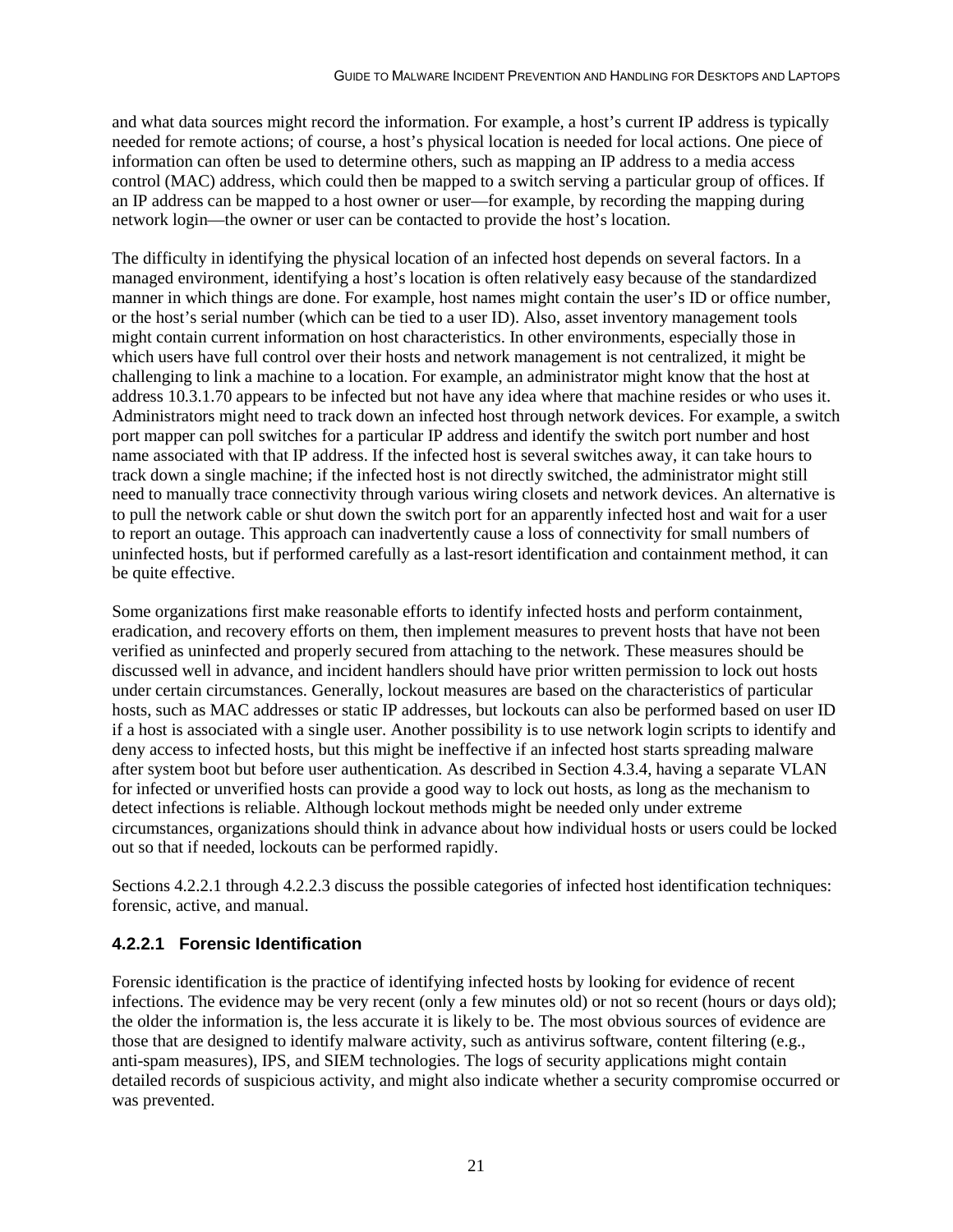In situations in which the typical sources of evidence do not contain the necessary information, organizations might need to turn to secondary sources, such as the following:

- **DNS Server Logs.** DNS server logs often contain records of infected hosts attempting to get the IP address for an external malicious site that they are trying to interact with (e.g., send data to, receive commands from). Some organizations deploy passive DNS collection systems, which keep track of all DNS resolutions occurring within the enterprise; these are often more helpful than DNS server logs in identifying malicious activity because malware might use DNS services other than the organization's. Analysts should be cautious of blocking hosts based only on resolved IP addresses because many current attacks use fast flux DNS, which means that each domain resolves to several different IP addresses (in a round robin arrangement), and these addresses often change in a matter of hours. The newer the DNS resolution, the more likely the IP addresses are to be the correct ones to block in the short term.
- **Other Application Server Logs.** Applications commonly used as malware transmission mechanisms, such as email and HTTP, might record information in their logs that indicates which hosts were infected. From end to end, information regarding a single email message might be recorded in several places: the sender's host, each email server that handles the message, and the recipient's host, as well as antivirus and content filtering servers. Similarly, hosts running web browsers can provide a rich resource for information on malicious web activity, including a history of websites visited and the dates and times that they were visited, and cached web data files.
- **Network Forensic Tools.** Software programs that capture and record packets, such as network forensic analysis tools and packet sniffers, might have highly detailed information on malware activity. However, because these tools record so much information about most or all network activity, it can be very time-intensive to extract just the needed information. More efficient means of identifying infected hosts are often available.
- **Network Device Logs.** Firewalls, routers, and other filtering devices that record connection activity, as well as network monitoring tools, might be helpful in identifying network connection activity (e.g., specific port number combinations, unusual protocols) consistent with certain malware.

Using forensic data for identifying infected hosts can be advantageous over other methods because the data has already been collected—the pertinent data just needs to be extracted from the total data set. Unfortunately, for some data sources, extracting the data can take a considerable amount of time. Also, event information can become outdated quickly, causing uninfected hosts to undergo containment unnecessarily and allowing infected hosts to avoid containment measures. If an accurate, comprehensive, and reasonably current source of forensic data is available, it might provide the most effective way of identifying infected hosts.

#### **4.2.2.2 Active Identification**

Active identification methods are used to identify which hosts are currently infected. Immediately after identifying an infection, some active approaches can be used to perform containment and eradication measures for the host, such as running a disinfection utility, deploying patches or antivirus updates, or moving the host to a VLAN for infected hosts. Active identification can be performed through several methods, including the following:

■ **Security Automation.** Security automation technologies, particularly those used for continuous monitoring (e.g., network access control technologies), can be used to check host characteristics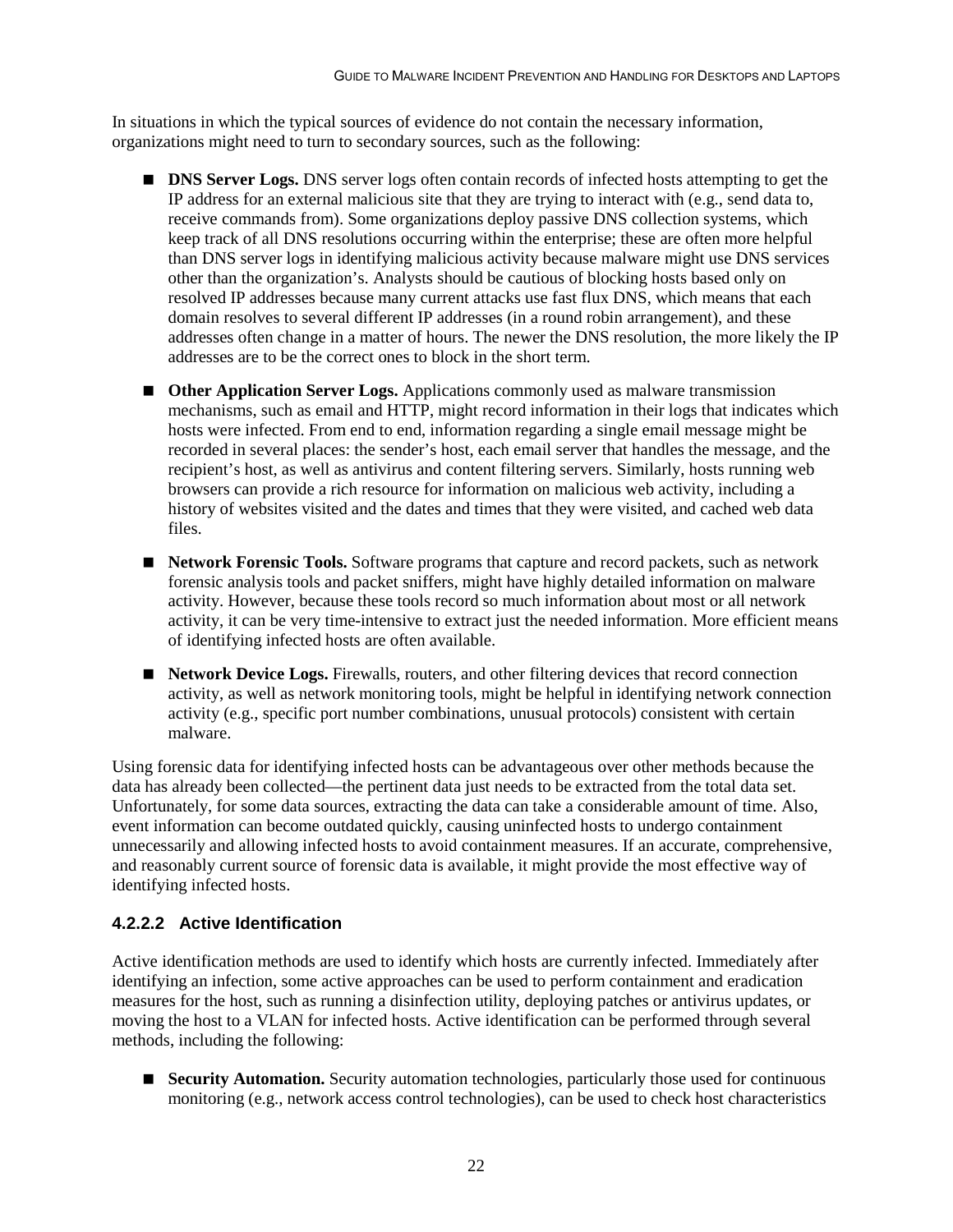for signs of a current infection, such as a particular configuration setting or a system file with a certain size that indicates an infection. Security automation technologies are generally the preferred method for active identification.

- **Custom Network-Based IPS or IDS Signature.** Writing a custom IPS or IDS signature that identifies infected hosts is often a highly effective technique. Some organizations have separate IPS or IDS sensors with strong signature-writing capabilities that can be dedicated to identifying malware infections. This provides a high-quality source of information while keeping other sensors from becoming overloaded with malware alerts.
- **Packet Sniffers and Protocol Analyzers.** Configuring packet sniffers and protocol analyzers to look only for network traffic matching the characteristics of a particular malware threat can be effective at identifying infected hosts. An example of what to monitor is to look for botnet command and control communications being carried over IRC. These packet examination techniques are most helpful if most or all malware-generated network traffic attempts to pass through the same network device or a few devices.

Although active approaches can produce highly accurate results, active approaches need to be used repeatedly because the status of infections changes constantly and the data is gathered over a period of time.

### **4.2.2.3 Manual Identification**

Another method for identifying infected hosts is the manual approach. This is by far the most laborintensive of the three methods. It should only be considered in those situations where automated methods are not feasible, such as when networks are completely overwhelmed by infection-related traffic using spoofed addresses. Also, if users have full control over their hosts, as they do in many non-managed environments, the characteristics of hosts may be so different that the results of automated identification methods are quite incomplete and inaccurate. In such situations, a manual approach might be needed to supplement automated approaches.

There are a few possible techniques for implementing a manual approach. One is to ask users to identify infections themselves by providing them with information on the malware and the signs of an infection, as well as antivirus software, OS or application patches, or scanning tools. These items may need to be distributed on removable media. A similar manual technique is to have local IT staffers (including individuals who normally do not participate in malware incident handling) either check all hosts or check hosts that are suspected of being infected. In some cases, non-IT staff might fulfill this duty at remote offices that do not have available IT staff. Any staff who might need to assist during major malware incidents should be designated in advance and provided with documentation and periodic training on their possible duties.

#### **4.2.2.4 Identification Recommendations**

Although active approaches typically produce the most accurate results, they are often not the fastest way of identifying infections. It might take considerable time to scan every host in an organization, and because hosts that have been disconnected or shut off will not be identified, the scan will need to be repeated. If forensic data is very recent, it might be a good source of readily available information, although the information might not be comprehensive. Manual methods are generally not feasible for comprehensive enterprise-wide identification, but they are a necessary part of identification when other methods are not sufficient. In many cases, it is most effective to use multiple approaches simultaneously or in sequence to provide the best results.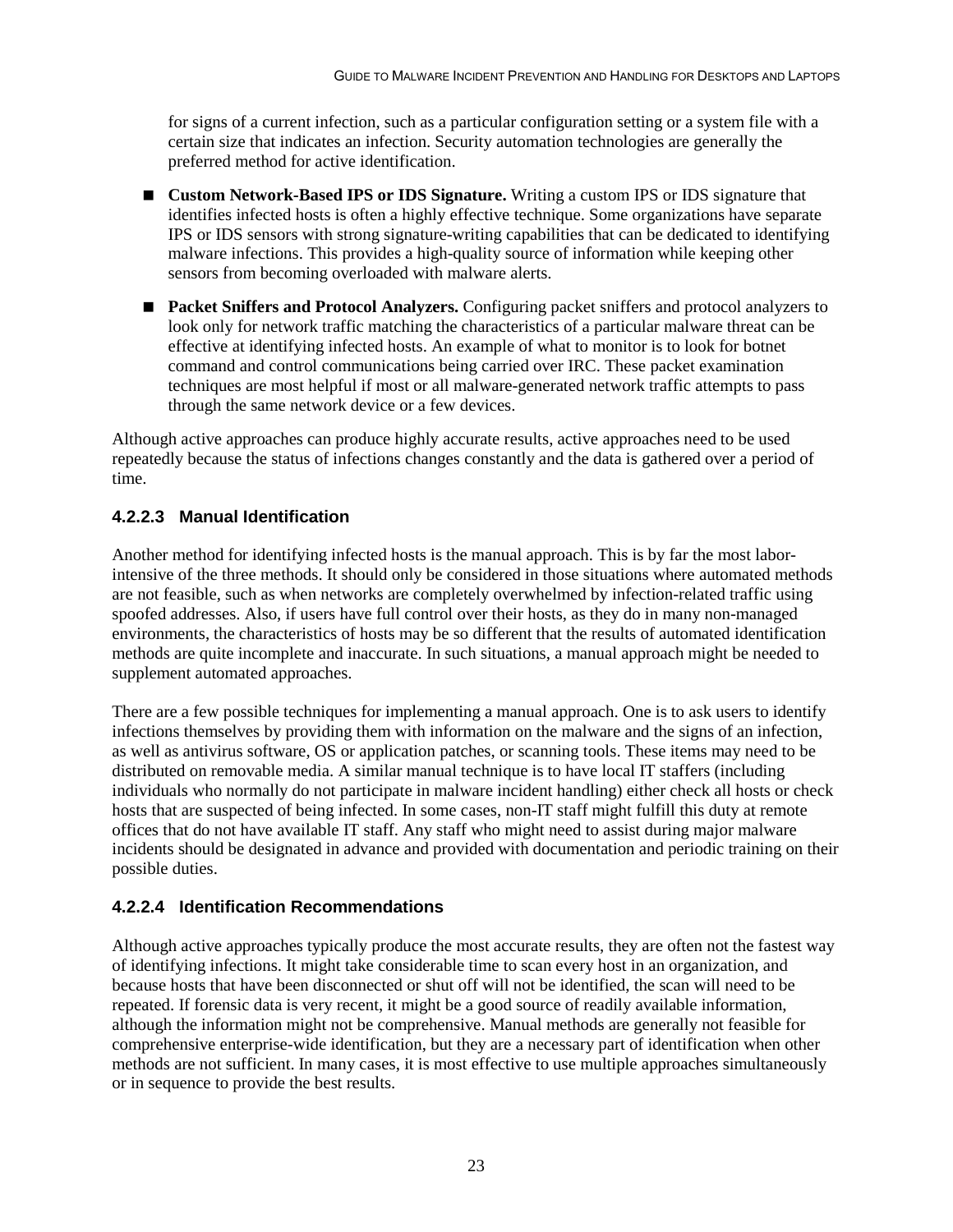Organizations should carefully consider the possible approaches for their environment ahead of time, select a sufficiently broad range of approaches, and develop procedures and technical capabilities to perform each selected approach effectively when a malware incident occurs. Organizations should also identify which individuals or groups can assist in identification efforts. For example, identification might be performed by security administrators, system administrators, network administrators, desktop administrators, mobile device administrators, and others, depending on the sources of identification information. Organizations should ensure that everyone who might be involved in identification knows what his or her role is and how to perform necessary tasks.

### <span id="page-34-0"></span>**4.2.3 Prioritizing Incident Response**

Once a malware incident has been validated, the next activity is to prioritize its handling. NIST SP 800-61 presents general guidelines for incident prioritization; this section extends those by including additional factors to consider during prioritization.

Certain forms of malware, such as worms, tend to spread very quickly and can cause a substantial impact in minutes or hours, so they often necessitate a high-priority response. Other forms of malware, such as Trojan horses, tend to affect a single host; the response to such incidents should be based on the value of the data and services provided by the host. Organizations should establish a set of criteria that identify the appropriate level of response for various malware-related situations. The criteria should incorporate considerations such as the following:

- $\blacksquare$  How the malware entered the environment and what transmission mechanisms it uses
- What type of malware it is (e.g., virus, worm, Trojan horse)
- Which types of attacker tools are placed onto the host by the malware
- What networks and hosts the malware is affecting and how it is affecting them
- How the impact of the incident is likely to increase in the following minutes, hours, and days if the incident is not contained.

#### <span id="page-34-1"></span>**4.2.4 Malware Analysis**

Incident handlers can study the behavior of malware by analyzing it either actively (executing the malware) or forensically (examining the infected host for evidence of malware). Forensic approaches are safer to perform on an infected host because they can examine the host without allowing the malware to continue executing. However, sometimes it is significantly faster and easier to analyze malware by monitoring it during execution. Such active approaches are best performed on malware test systems instead of production hosts, to minimize possible damage caused by allowing the malware to execute.

Ideal active approaches involve an incident handler acquiring a malware sample from an infected host and placing the malware on an isolated test system. Test systems often have a virtualized OS image; copies of these builds can be infected, isolating any infection within the virtualized OS, and the infected image can be replaced with a known good image after the analysis is complete.<sup>[17](#page-34-2)</sup> On such test systems, the host OS is kept uninfected so it can be used to monitor the execution of the malware within the virtualized OS. The test system should include up-to-date tools for identifying malware (e.g., antivirus software, intrusion detection systems), listing the currently running processes, and displaying network connections, as well as many other potentially helpful utilities. There are various websites and books that provide detailed

<span id="page-34-2"></span><sup>17</sup> Some malware can detect the presence of a virtualized environment and change their behavior accordingly.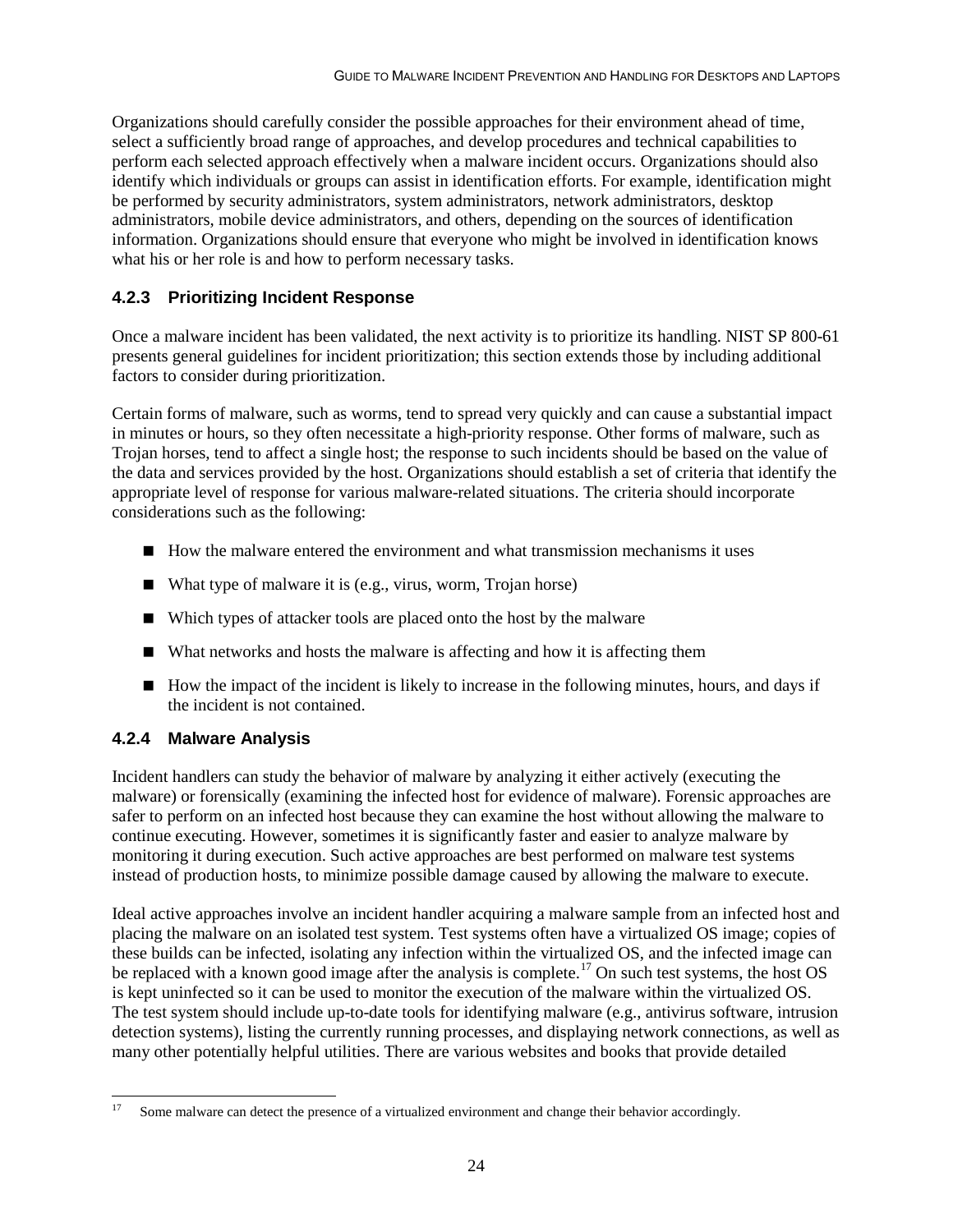instructions on setting up malware test systems and their tools; further discussion of them is outside the scope of this publication. Malware test systems are helpful not only for analyzing current malware threats without the risk of inadvertently causing additional damage to the organization, but also for training staff in malware incident handling.

Forensic approaches involve booting a forensic environment and using it to study the stored information from an infected host. The toolsets for forensic analysis greatly overlap those for active analysis; similarly, there are various websites and books available that explain how to create forensic analysis environments. There are two basic approaches: create a bootable forensic environment on write-protected removable media, or use a forensic workstation and connect it to the storage of the infected host (e.g., hard drive). The motivation for using such a trusted toolkit instead of relying on the information reported by the infected host's OS is that malware on the host may have disabled or altered the functionality of the security tools on the infected host, such as antivirus software, so that they do not report malicious activity. By running tools from a protected, verified toolkit, incident handlers can gain a more accurate understanding of the activity on the host.

#### <span id="page-35-0"></span>**4.3 Containment**

Containment of malware has two major components: stopping the spread of the malware and preventing further damage to hosts. Nearly every malware incident requires containment actions. In addressing an incident, it is important for an organization to decide which methods of containment to employ initially, early in the response. Containment of isolated incidents and incidents involving noninfectious forms of malware is generally straightforward, involving such actions as disconnecting the affected hosts from networks or shutting down the hosts. For more widespread malware incidents, such as fast-spreading worms, organizations should use a strategy that contains the incident for most hosts as quickly as possible; this should limit the number of machines that are infected, the amount of damage that is done, and the amount of time that it will take to fully recover all data and services.

In containing a malware incident, it is also important to understand that stopping the spread of malware does not necessarily prevent further damage to hosts. Malware on a host might continue to exfiltrate sensitive data, replace OS files, or cause other damage. In addition, some instances of malware are designed to cause additional damage when network connectivity is lost or other containment measures are performed. For example, an infected host might run a malicious process that contacts another host periodically. If that connectivity is lost because the infected host is disconnected from the network, the malware might overwrite all the data on the host's hard drive. For these reasons, handlers should not assume that just because a host has been disconnected from the network, further damage to the host has been prevented, and in many cases, should begin eradication efforts as soon as possible to prevent more damage.

Organizations should have strategies and procedures in place for making containment-related decisions that reflect the level of risk acceptable to the organization. For example, an organization might decide that infected hosts performing critical functions should not be disconnected from networks or shut down if the likely damage to the organization from those functions being unavailable would be greater than the security risks posed by not isolating or shutting down the host. Containment strategies should support incident handlers in selecting the appropriate combination of containment methods based on the characteristics of a particular situation.

Containment methods can be divided into four basic categories: relying on user participation, performing automated detection, temporarily halting services, and blocking certain types of network connectivity. Sections 4.3.1 through 4.3.4 describe each category in detail.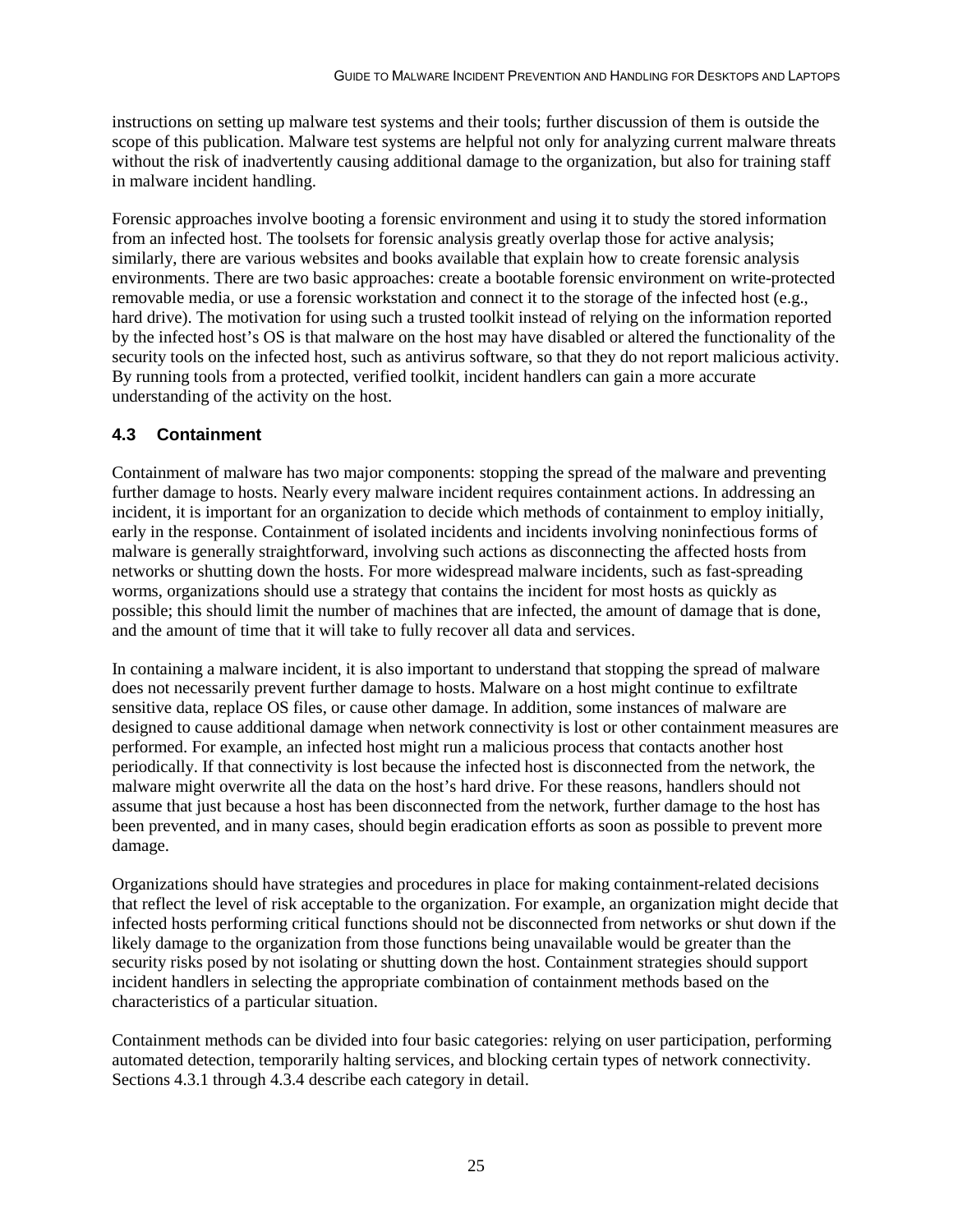#### <span id="page-36-0"></span>**4.3.1 Containment Through User Participation**

At one time, user participation was a valuable part of containment efforts, particularly during large-scale incidents in non-managed environments. Users were provided with instructions on how to identify infections and what measures to take if a host was infected, such as calling the help desk, disconnecting the host from the network, or powering off the host. The instructions might also cover malware eradication, such as updating antivirus signatures and performing a host scan, or obtaining and running a specialized malware eradication utility. As hosts have increasingly become managed, user participation in containment has sharply decreased. However, having users perform containment actions is still helpful in non-managed environments and other situations in which use of fully automated containment methods (such as those described in Sections 4.3.2 through 4.3.4) is not feasible.

Effectively communicating helpful information to users in a timely manner is challenging. Although email is typically the most efficient communication mechanism, it might be unavailable during certain incidents, or users might not read the email until it is too late. Therefore, organizations should have several alternate mechanisms in place for distributing information to users, such as sending messages to all voice mailboxes within the organization, posting signs in work areas, and handing out instructions at building and office entrances. Organizations with significant numbers of users in alternate locations, such as home offices and small branch offices, should ensure that the communication mechanisms reach these users. Another important consideration is that users might need to be provided with software, such as cleanup utilities, and software updates, such as patches and updated antivirus signatures. Organizations should identify and implement multiple methods for delivering software utilities and updates to users who are expected to assist with containment.

Although user participation can be very helpful for containment, organizations should not rely on this means for containing malware incidents unless absolutely necessary. No matter how containment guidance is communicated, it is unlikely that all users will receive it and realize that it might pertain to them. In addition, some users who receive containment instructions are unlikely to follow the directions successfully because of a lack of understanding, a mistake in following the directions, or host-specific characteristics or variations in the malware that make the directions incorrect for that host. Some users also might be focused on performing their regular tasks and be unconcerned about the possible effects of malware on their hosts. Nevertheless, for large-scale incidents involving a sizable percentage of the organization's hosts in non-managed environments, user involvement in containment can significantly reduce the burden on incident handlers and technical support staff in responding to the incident.

#### <span id="page-36-1"></span>**4.3.2 Containment Through Automated Detection**

Many malware incidents can be contained primarily through the use of the automated technologies described in Section 3.4 for preventing and detecting infections. These technologies include antivirus software, content filtering, and intrusion prevention software. Because antivirus software on hosts can detect and remove infections, it is often the preferred automated detection method for assisting in containment. However, as previously discussed, many of today's malware threats are novel, so antivirus software and other technologies often fail to recognize them as being malicious. Also, malware that compromises the OS may disable security controls such as antivirus software, particularly in unmanaged environments where users have greater control over their hosts. Containment through antivirus software is not as robust and effective as it used to be.

Organizations should be prepared to use other security tools to contain the malware until the antivirus signatures can perform the containment effectively, if antivirus signatures become available at all.<sup>[18](#page-36-2)</sup> After

<span id="page-36-2"></span> $\overline{a}$ 18 Incident handlers should also be familiar with the organization's policy and procedures for submitting copies of unknown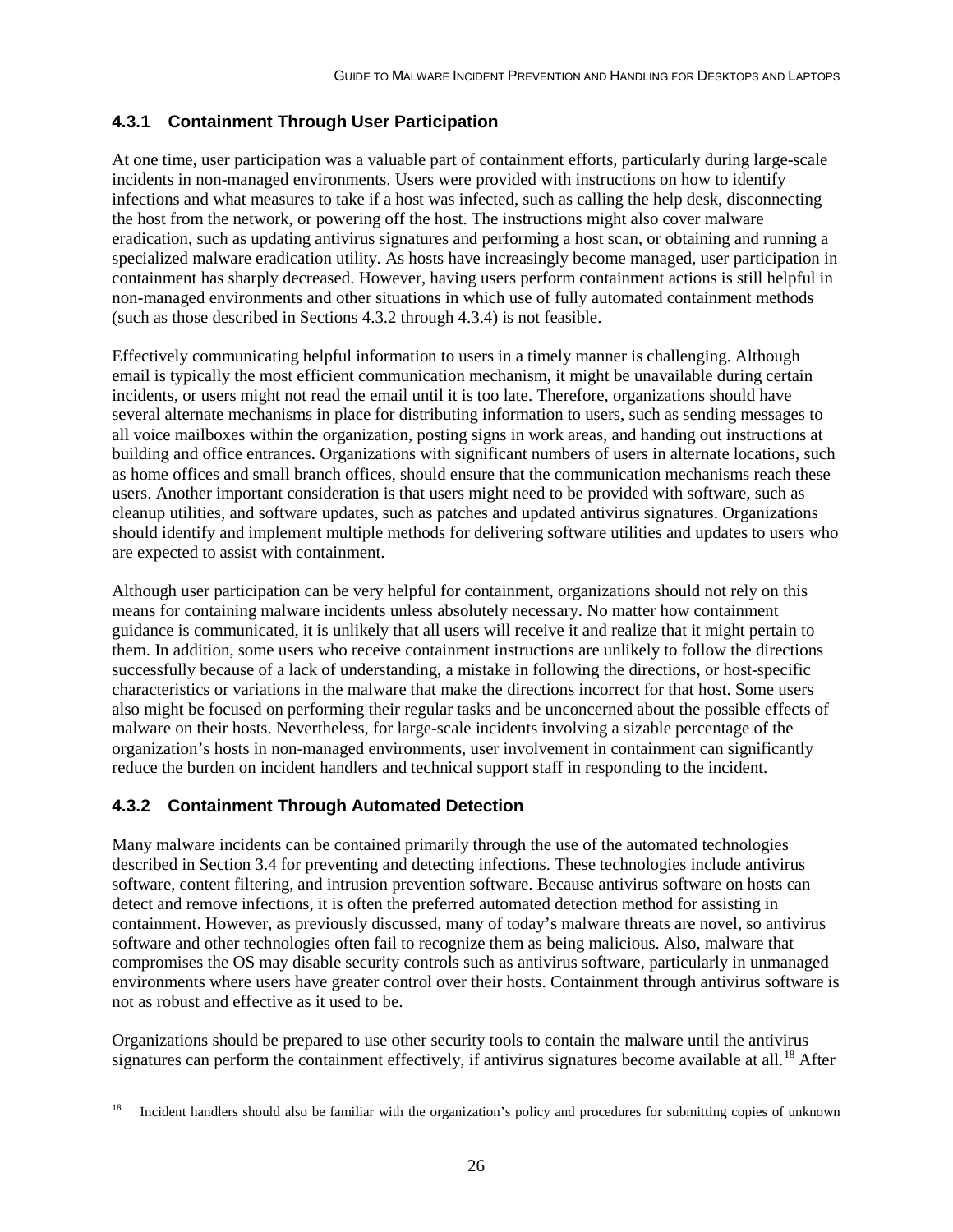an organization receives updated signatures, it is prudent to test them at least minimally before deployment, to ensure that the update itself should not cause a negative impact on the organization. Another benefit of having multiple types of automated detection ready is that different detectors may be more effective in different situations. For example, detection tools that were not capable of recognizing or stopping malware when it was a new threat can sometimes be updated or reconfigured to recognize the same malware's characteristics later and stop it from spreading. Examples of automated detection methods other than antivirus software are as follows:

- **Content Filtering.** For example, email servers and clients, as well as anti-spam software, can be configured to block emails or email attachments that have certain characteristics, such as a known bad subject, sender, message text, or attachment name or type.<sup>[19](#page-37-1)</sup> This is only helpful when the malware has static characteristics; highly customized malware usually cannot be blocked effectively using content filtering. Web content filtering and other content filtering technologies may also be of use for static malware.
- **Network-Based IPS Software.** Most IPS products allow their prevention capabilities to be enabled for specific signatures. If a network-based IPS device is inline, meaning that it is an active part of the network, and it has a signature for the malware, it should be able to identify the malware and stop it from reaching its targets. If the IPS device does not have its prevention capabilities enabled, it may be prudent during a severe incident to reconfigure or redeploy one or more IPS sensors and enable IPS so they can stop the activity. IPS technologies should be able to stop both incoming and outgoing infection attempts. Of course, the value of IPSs in malware containment depends on the availability and accuracy of a signature to identify the malware. Several IPS products allow administrators to write custom signatures based on some of the known characteristics of the malware, or to customize existing signatures. For example, an IPS may allow administrators to specify known bad email attachment names or subjects, or to specify known bad destination port numbers. In many cases, IPS administrators can have their own accurate signature in place hours before antivirus vendors have signatures available. In addition, because the IPS signature affects only network-based IPS sensors, whereas antivirus signatures generally affect all workstations and servers, it is generally less risky to rapidly deploy a new IPS signature than new antivirus signatures.
- **Executable Blacklisting.** Some operating systems, host-based IPS products, and other technologies can restrict certain executables from being run. For example, administrators can enter the names of files that should not be executed. If antivirus signatures are not yet available for a new threat, it might be possible to configure a blacklisting technology to block the execution of the files that are part of the new threat.

#### <span id="page-37-0"></span>**4.3.3 Containment Through Disabling Services**

Some malware incidents necessitate more drastic and potentially disruptive measures for containment. These incidents make extensive use of a particular service. Containing such an incident quickly and effectively might be accomplished through a loss of services, such as shutting down a service used by malware, blocking a certain service at the network perimeter, or disabling portions of a service (e.g., large mailing lists). Also, a service might provide a channel for infection or for transferring data from infected hosts—for example, a botnet command and control channel using Internet Relay Chat (IRC). In either

malware to the organization's antivirus vendors and other security software vendors for analysis. This practice can help vendors respond more quickly to new threats. Organizations should also contact trusted parties, such as incident response

<span id="page-37-1"></span>organizations, when needed for guidance on handling new threats.<br><sup>19</sup> Generally, it is feasible only in highly managed environments to configure email clients throughout the organization to block certain emails or email attachments.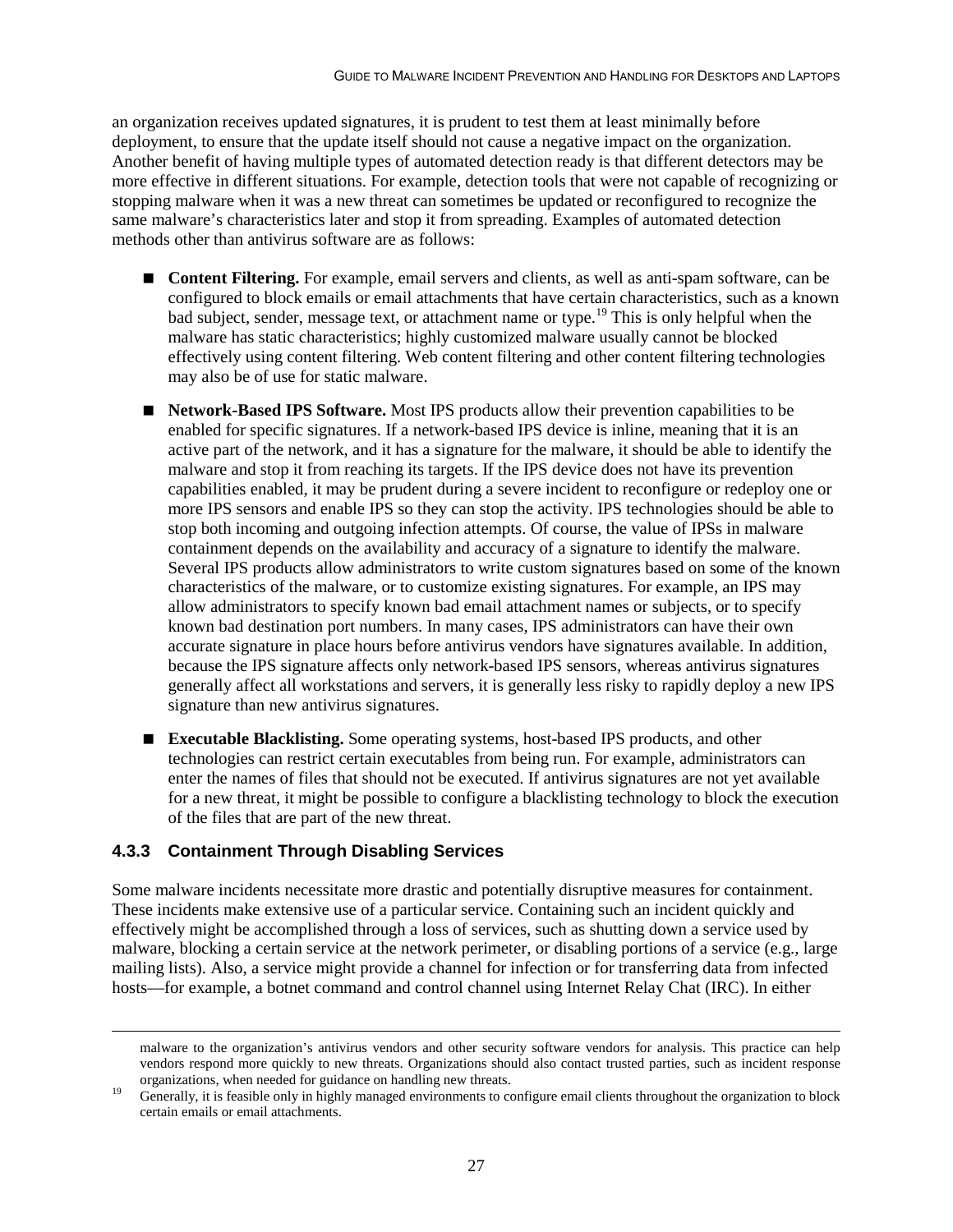case, shutting down the affected services might be the best way to contain the infection without losing all services. This action is typically performed at the application level (e.g., disabling a service on servers) or at the network level (e.g., configuring firewalls to block IP addresses or ports associated with a service). The goal is to disable as little functionality as possible while containing the incident effectively. To support the disabling of network services, organizations should maintain lists of the services they use and the TCP and UDP ports used by each service.

From a technology standpoint, disabling a service is generally a simple process; understanding the consequences of doing so tends to be more challenging. Disabling a service that the organization relies on has an obvious negative impact on the organization's functions. Also, disabling a service might inadvertently disrupt other services that depend on it. For example, disabling email services could impair directory services that replicate information through email. Organizations should maintain a list of dependencies between major services so that incident handlers are aware of them when making containment decisions. Also, organizations might find it helpful to provide alternative services with similar functionality. For example, in a highly managed environment, if a vulnerability in an email client were being exploited by a new virus, users could be blocked temporarily from using that email client and instead directed to use a web-based email client that did not have the vulnerability. This step would help contain the incident while providing users with email access. The same strategy could be used for cases involving exploitation of vulnerabilities in web browsers and other common client applications.

#### <span id="page-38-0"></span>**4.3.4 Containment Through Disabling Connectivity**

Containing incidents by placing temporary restrictions on network connectivity can be very effective. For example, if infected hosts attempt to establish connections with an external host to download rootkits, handlers should consider blocking all access to the external host (by IP address or domain name, as appropriate). Similarly, if infected hosts within the organization attempt to spread their malware, the organization might block network traffic from the hosts' IP addresses to control the situation while the infected hosts are physically located and disinfected. An alternative to blocking network access for particular IP addresses is to disconnect the infected hosts from the network, which could be accomplished by reconfiguring network devices to deny network access or physically disconnecting network cables from infected hosts.

The most drastic containment step is purposely breaking needed network connectivity for uninfected hosts. This could eliminate network access for groups of hosts, such as remote VPN users. In worst-case scenarios, isolating subnets from the primary network or the Internet might be necessary to stop the spread of malware, halt damage to hosts, and provide an opportunity to mitigate vulnerabilities. Implementing a widespread loss of connectivity to achieve containment is most likely to be acceptable to an organization in cases in which malware activity is already causing severe network disruptions or infected hosts are performing an attack against other organizations. Because a major loss of connectivity almost always affects many organizational functions, connectivity usually must be restored as soon as possible.

Organizations can design and implement their networks to make containment through loss of connectivity easier to do and less disruptive. For example, some organizations place their servers and workstations on separate subnets; during a malware incident targeting workstations, the infected workstation subnets can be isolated from the main network, and the server subnets can continue to provide functionality to external customers and internal workstation subnets that are not infected. Another network design strategy related to malware containment is the use of separate virtual local area networks (VLAN) for infected hosts. With this design, a host's security posture is checked when it wants to join the network, and also may be checked periodically while connected. The security checking is often done through network access control software by placing on each host an agent that monitors various characteristics of the host,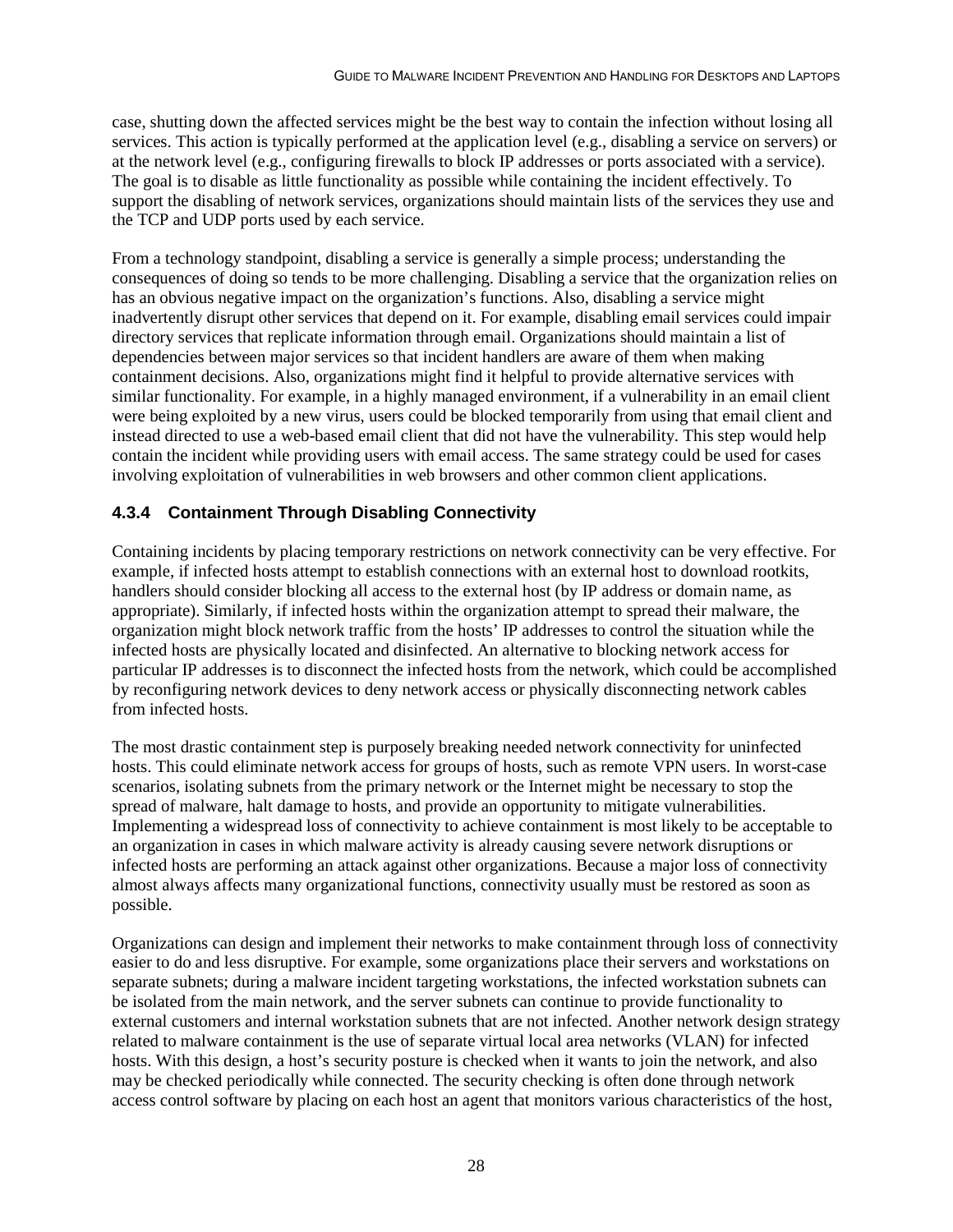such as OS patches and antivirus updates. When the host attempts to connect to the network, a network device such as a router requests information from the host's agent. If the host does not respond to the request or the response indicates that the host is insecure, the network device causes the host to be placed onto a separate VLAN. The same technique can be used with hosts that are already on the organization's regular networks, allowing infected hosts to be moved automatically to a separate VLAN.

Having a separate VLAN for infected hosts also helps organizations to provide antivirus signature updates and OS and application patches to the hosts while severely restricting what they can do. Without a separate VLAN, the organization might need to remove infected hosts' network access entirely, which necessitates transferring and applying updates manually to each host to contain and eradicate the malware and mitigate vulnerabilities. A variant of the separate VLAN strategy that can be effective in some situations is to place all hosts on a particular network segment in a VLAN and then move hosts to the production network as each is deemed to be clean and remediated.

#### <span id="page-39-0"></span>**4.3.5 Containment Recommendations**

Containment can be performed through many methods in the four categories described above (users, automated detection, loss of services, and loss of connectivity). Because no single malware containment category or individual method is appropriate or effective in every situation, incident handlers should select a combination of containment methods that is likely to be effective in containing the current incident while limiting damage to hosts and reducing the impact that containment methods might have on other hosts. For example, shutting down all network access might be very effective at stopping the spread of malware, but it would also allow infections on hosts to continue damaging files and would disrupt many important functions of the organization.

The most drastic containment methods can be tolerated by most organizations for only a brief period of time. Accordingly, organizations should support sound containment decisions by having policies that clearly state who has authority to make major containment decisions and under what circumstances various actions (e.g., disconnecting subnets from the Internet) are appropriate.

#### <span id="page-39-1"></span>**4.4 Eradication**

Although the primary goal of eradication is to remove malware from infected hosts, eradication is typically more involved than that. If an infection was successful because of a host vulnerability or other security weakness, such as an unsecured file share, then eradication includes the elimination or mitigation of that weakness, which should prevent the host from becoming reinfected or becoming infected by another instance of malware or a variant of the original threat. Eradication actions are often consolidated with containment efforts. For example, organizations might run a utility that identifies infected hosts, applies patches to remove vulnerabilities, and runs antivirus software that removes infections. Containment actions often limit eradication choices; for example, if an incident is contained by disconnecting infected hosts from the primary network, the hosts should either be connected to a separate VLAN so that they can be updated remotely, or patched and reconfigured manually. Because the hosts are disconnected from the primary network, the incident handlers will be under pressure to perform eradication actions on the hosts as quickly as possible so that the users can regain full use of their hosts.

Different situations necessitate various combinations of eradication techniques. In cases where disinfection is possible, the most common tools for eradication are antivirus software, vulnerability management technologies, network access control software, and other tools designed to remove malware and correct vulnerabilities. Automated eradication methods, such as triggering antivirus scans remotely, are much more efficient than manual methods, such as visiting infected hosts in person and running disinfection software from a CD. As described in Section 4.3.1, some situations necessitate user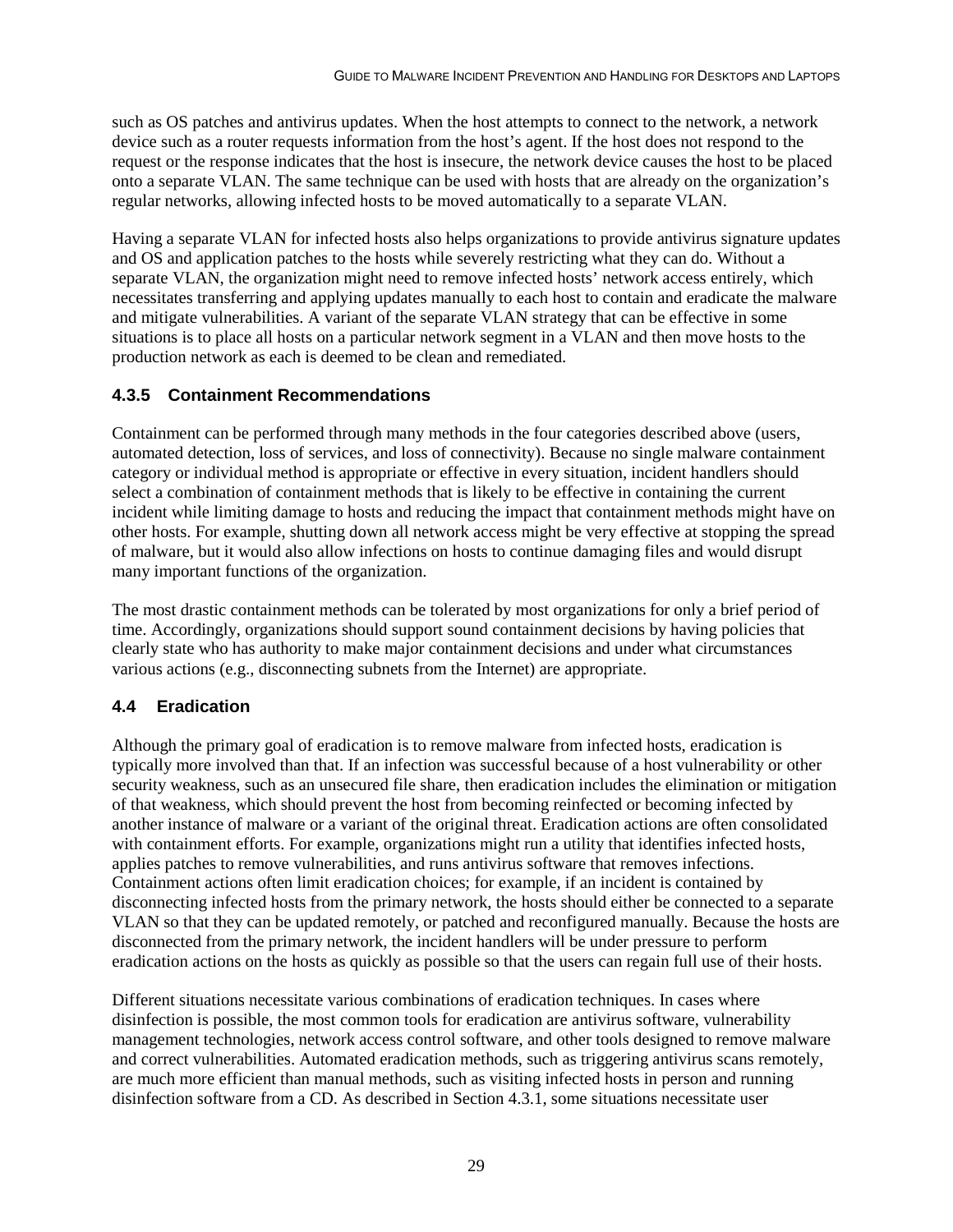participation in containment and eradication activities. Providing instructions and software updates to users works in some cases, but other users might need assistance. Having formal or informal walk-up help desk areas at major facilities can also be effective and is more efficient and convenient than having IT staff locate and interrupt each affected user. During major incidents, additional IT staff members can be relieved of other duties temporarily to assist in eradication efforts. For locations without IT staff, it is often helpful to have a few people trained in basic eradication actions so that they can take care of their own hosts. Organizations should be prepared to perform a few different types of eradication efforts simultaneously if needed.

For many malware incidents, simple disinfection is not feasible, so it is necessary to rebuild all infected hosts as part of eradication efforts. Rebuilding includes the reinstallation and securing of the OS and applications (or restoration of known good OS and application backups, including the use of built-in OS rollback capabilities), and the restoration of data from known good backups. Some types of malware are extremely difficult to remove from hosts; even if they can be removed, each host's OS may be damaged, possibly to the point where the hosts cannot boot. Rebuilding is also the best eradication option when the actions performed on an infected host are unknown. If a host has multiple infections; has been infected for an extended or unknown period of time; or has had backdoors, rootkits, or other damaging attacker tools installed, other malicious actions besides the malware infections may have been performed against the host. In such cases, rebuilding the host would be the most reliable way of restoring its integrity. Also, in some cases it is faster to rebuild a host than to perform all of the analysis necessary to determine exactly what the malware has done and remove all traces of it from the host. This is particularly true in managed environments where hosts are built based on standard OS images, baselines, etc. Organizations should be prepared to rebuild hosts quickly, as needed, when malware incidents occur.

In general, organizations should rebuild any host that has any of the following incident characteristics, instead of performing typical eradication actions (disinfection):

- One or more attackers gained administrator-level access to the host.
- Unauthorized administrator-level access to the host was available to anyone through a backdoor, an unprotected share created by a worm, or other means.
- System files were replaced by a Trojan horse, backdoor, rootkit, attacker tools, or other means.
- The host is unstable or does not function properly after the malware has been eradicated by antivirus software or other programs or techniques. This indicates that either the malware has not been eradicated completely or that it has caused damage to important system or application files or settings.
- There is doubt about the nature of and extent of the infection or any unauthorized access gained because of the infection.

If a malware incident does not have any of these characteristics, then it is typically sufficient to eradicate the malware from the host instead of rebuilding the host.

Eradication can be frustrating because of the number of hosts to clean up and the tendency to have additional infections and reinfections occurring for days, weeks, or months.<sup>[20](#page-40-0)</sup> Incident handlers should periodically perform identification activities to identify hosts that are still infected and estimate the

<span id="page-40-0"></span> $20$ Instances of a particular type of malware might reside within an organization indefinitely, regardless of eradication efforts. For example, malware might be captured in host backups; restoration of a backup could also restore the malware. Also, malware might infect removable media that then sits unused for an extended period of time. Years after the initial infection, the removable media could be accessed, and the malware could attempt to infect the host.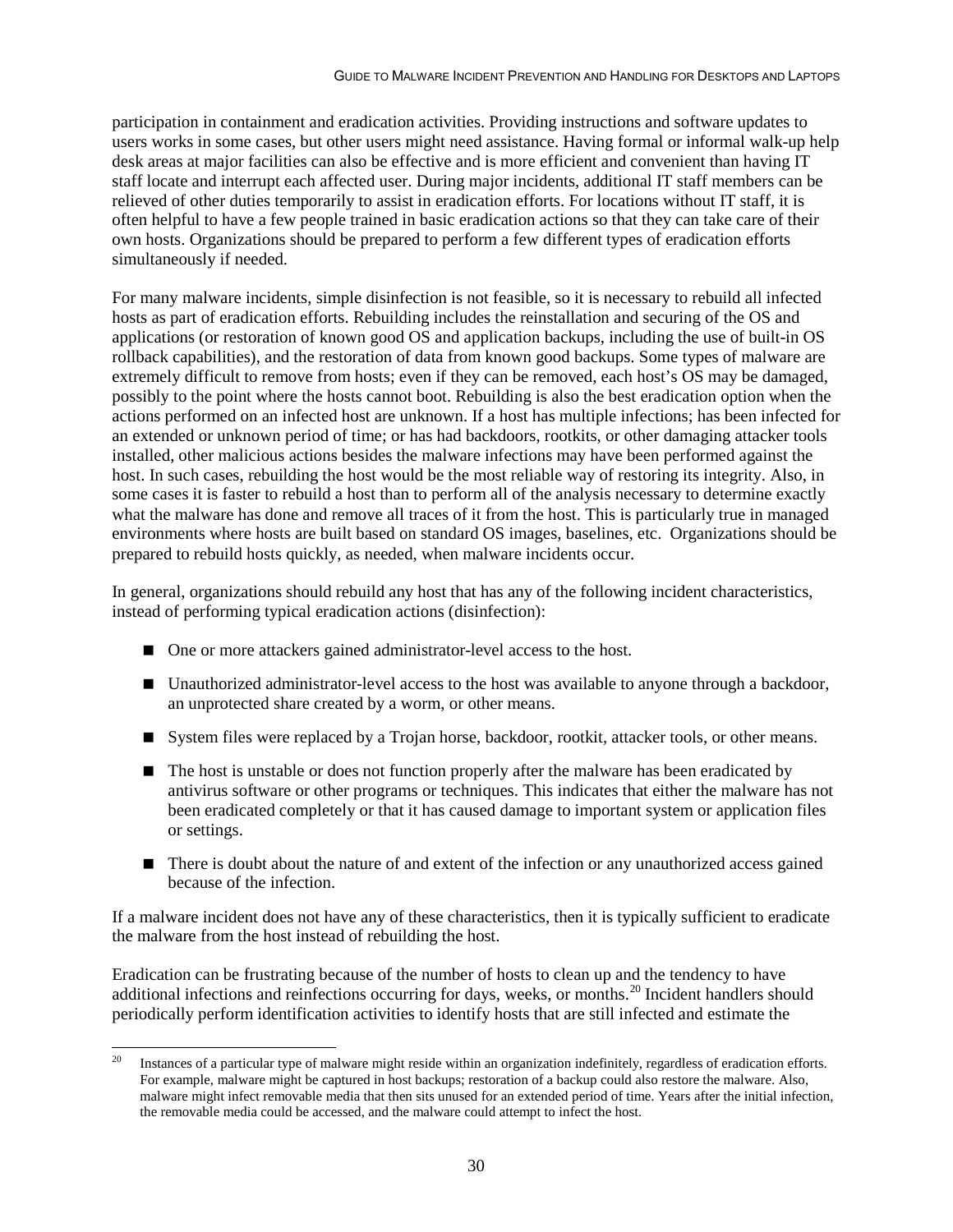success of the eradication. A reduction in the number of infected hosts would demonstrate that the incident response team was making progress and would help the team choose the best strategy for handling the remaining hosts and allocate sufficient time and resources. It can be tempting to declare an incident resolved once the number of infected hosts has dropped significantly from the original numbers, but the organization should strive to reduce the suspected numbers of infected and vulnerable machines to low enough levels that if they were all connected to the network at once and the vulnerable machines all became infected, the overall impact of the infections would be minimal.

#### <span id="page-41-0"></span>**4.5 Recovery**

The two main aspects of recovery from malware incidents are restoring the functionality and data of infected hosts and removing temporary containment measures. Additional actions to restore hosts are not necessary for most malware incidents that cause limited host damage (for example, an infection that simply altered a few data files and was completely removable with antivirus software). As discussed in Section 4.4, for malware incidents that are far more damaging, such as Trojan horses, rootkits, or backdoors, corrupting thousands of system and data files, or wiping out hard drives, it is often best to first rebuild the host, then secure the host so that it is no longer vulnerable to the malware threat. Organizations should carefully consider possible worst-case scenarios, such as a new malware threat that necessitates rebuilding a large percentage of the organization's workstations, and determine how the hosts would be recovered in these cases. This should include identifying who would perform the recovery tasks, estimating how many hours of labor would be needed and how much calendar time would elapse, and determining how the recovery efforts should be prioritized.

Determining when to remove temporary containment measures, such as suspended services (e.g., email) or connectivity (e.g., Internet access, VPN for telecommuters), is often a difficult decision during major malware incidents. For example, suppose that email has been shut down to stop the spread of a malware infection while vulnerable hosts are patched and infected hosts undergo individual malware containment, eradication, and recovery measures. It might take days or weeks for all vulnerable hosts to be located and patched and for all infected hosts to be cleaned, but email cannot remain suspended for that period of time. When email service is restored, it is almost certain that an infected host will begin spreading the malware again at some time. However, if nearly all hosts have been patched and cleaned, the impact of a new malware infection should be minimal. Incident response teams should strive to keep containment measures in place until the estimated number of infected hosts and hosts vulnerable to infection is sufficiently low that subsequent incidents should be of little consequence. Incident handlers should also consider alternative containment measures that could adequately maintain containment of the incident while causing less of an impact on the normal functions of the organization. However, even though the incident response team should assess the risks of restoring the service, management should ultimately be responsible for determining what should be done, based on the incident response team's recommendations and management's understanding of the business impact of maintaining the containment measures.

#### <span id="page-41-1"></span>**4.6 Lessons Learned**

When a major malware incident occurs, the primary individuals performing the response usually work intensively for days or weeks. As the major handling efforts end, the key people are usually mentally and physically fatigued, and are behind in performing other tasks that were pending during the incident handling period. Consequently, the lessons learned phase of incident response might be significantly delayed or skipped altogether for major malware incidents. However, because major malware incidents can be extremely expensive to handle, it is particularly important for organizations to conduct robust lessons learned activities for major malware incidents. Although it is reasonable to give handlers and other key people a few days to catch up on other tasks, review meetings and other efforts should occur expeditiously, while the incident is still fresh in everyone's minds. The lessons learned process for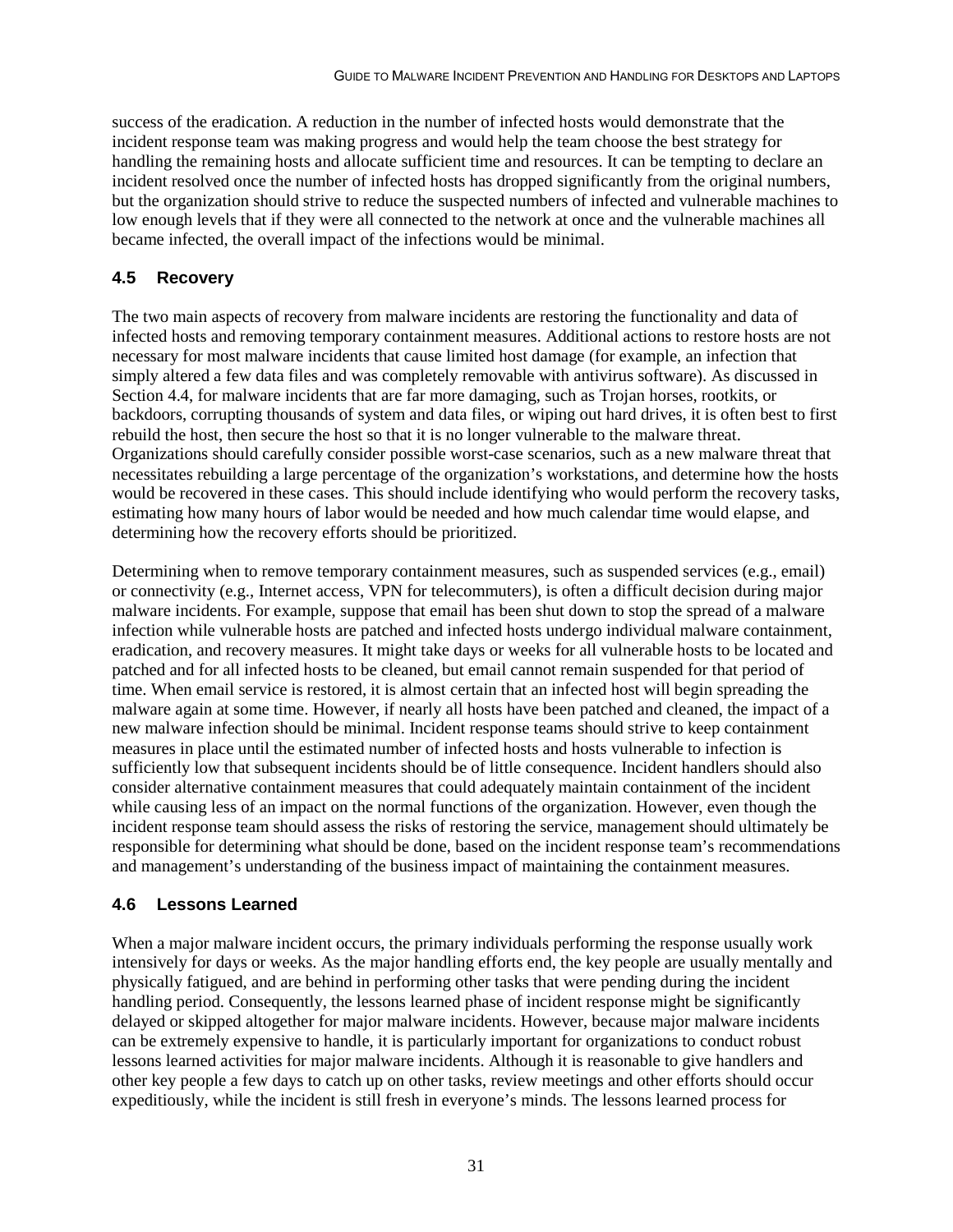malware incidents is no different than for any other type of incident. Examples of possible outcomes of lessons learned activities for malware incidents are as follows:

- **Security Policy Changes.** Security policies might be modified to prevent similar incidents. For example, if connecting personally owned mobile devices to organization laptops caused a serious infection, modifying the organization's policies to secure, restrict, or prohibit such device connections might be advisable.
- **Awareness Program Changes.** Security awareness training for users might be changed to reduce the number of infections or to improve users' actions in reporting incidents and assisting with handling incidents on their own hosts.
- **Software Reconfiguration.** OS or application settings might need to be changed to support security policy changes or to achieve compliance with existing policy.
- Malware Detection Software Deployment. If hosts were infected through a transmission mechanism that was unprotected by antivirus software or other malware detection tools, an incident might provide sufficient justification to purchase and deploy additional software.
- **Malware Detection Software Reconfiguration.** Detection software might need to be reconfigured in various ways, such as the following:
	- Increasing the frequency of software and signature updates
	- Improving the accuracy of detection (e.g., fewer false positives, fewer false negatives)
	- Increasing the scope of monitoring (e.g., monitoring additional transmission mechanisms, monitoring additional files or file systems)
	- Changing the action automatically performed in response to detected malware
	- Improving the efficiency of update distribution.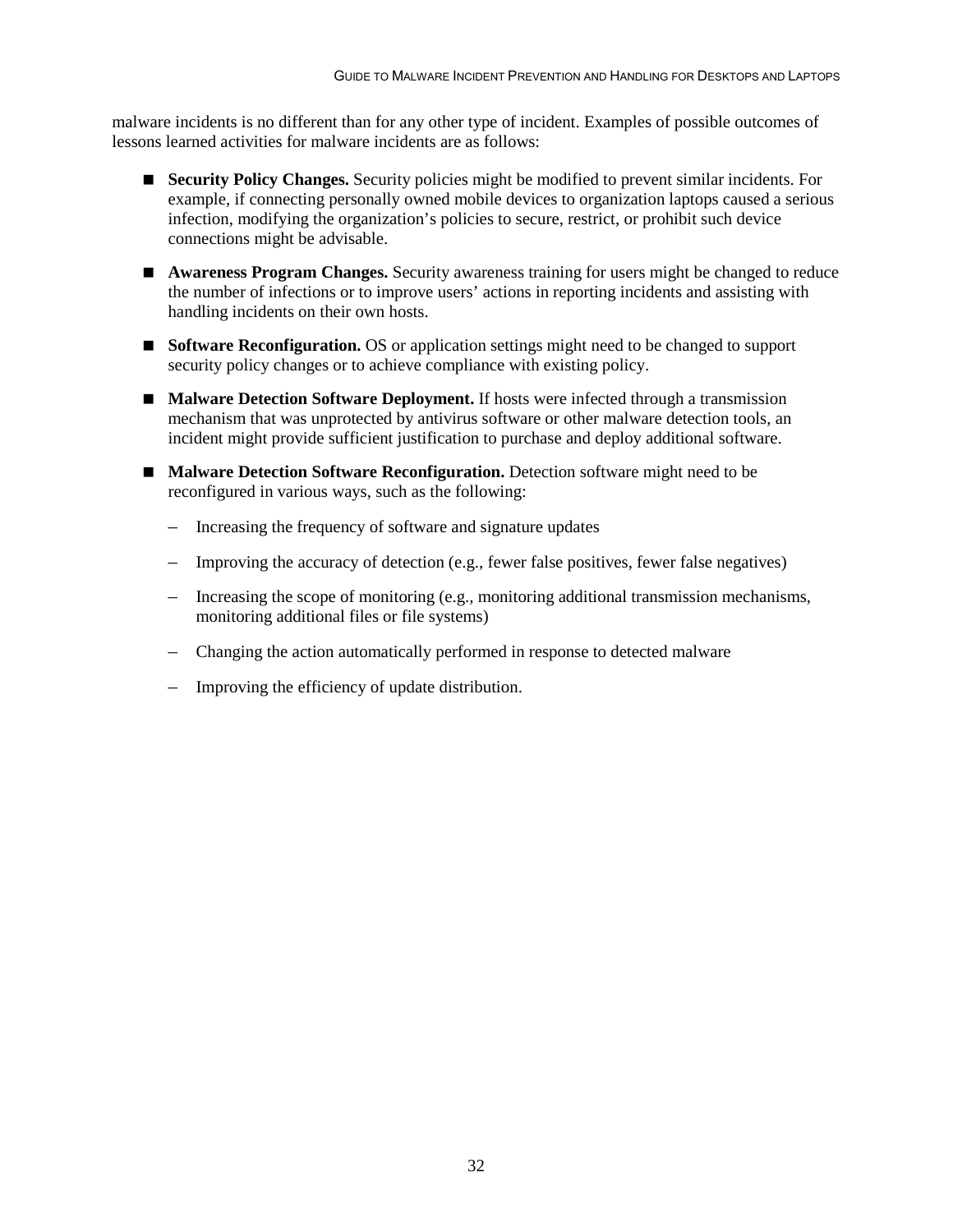#### <span id="page-43-0"></span>**Appendix A—Glossary**

Selected terms used in the guide are defined below.

**Antivirus Software:** A program that monitors a computer or network to identify all major types of malware and prevent or contain malware incidents.

**Backdoor:** A malicious program that listens for commands on a certain Transmission Control Protocol (TCP) or User Datagram Protocol (UDP) port.

**Disinfecting:** Removing malware from within a file.

**False Negative:** An instance in which a security tool intended to detect a particular threat fails to do so.

**False Positive:** An instance in which a security tool incorrectly classifies benign content as malicious.

**Malware:** A program that is covertly inserted into another program with the intent to destroy data, run destructive or intrusive programs, or otherwise compromise the confidentiality, integrity, or availability of the victim's data, applications, or operating system.

**Mobile Code:** Software that is transmitted from a remote host to be executed on a local host, typically without the user's explicit instruction.

**On-Access Scanning:** Configuring a security tool to perform real-time scans of each file for malware as the file is downloaded, opened, or executed.

**On-Demand Scanning:** Allowing users to launch security tool scans for malware on a computer as desired.

**Phishing:** Tricking individuals into disclosing sensitive personal information through deceptive computer-based means.

**Quarantining:** Storing files containing malware in isolation for future disinfection or examination.

**Rootkit:** A collection of files that is installed on a host to alter the standard functionality of the host in a malicious and stealthy way.

**Signature:** A set of characteristics of known malware instances that can be used to identify known malware and some new variants of known malware.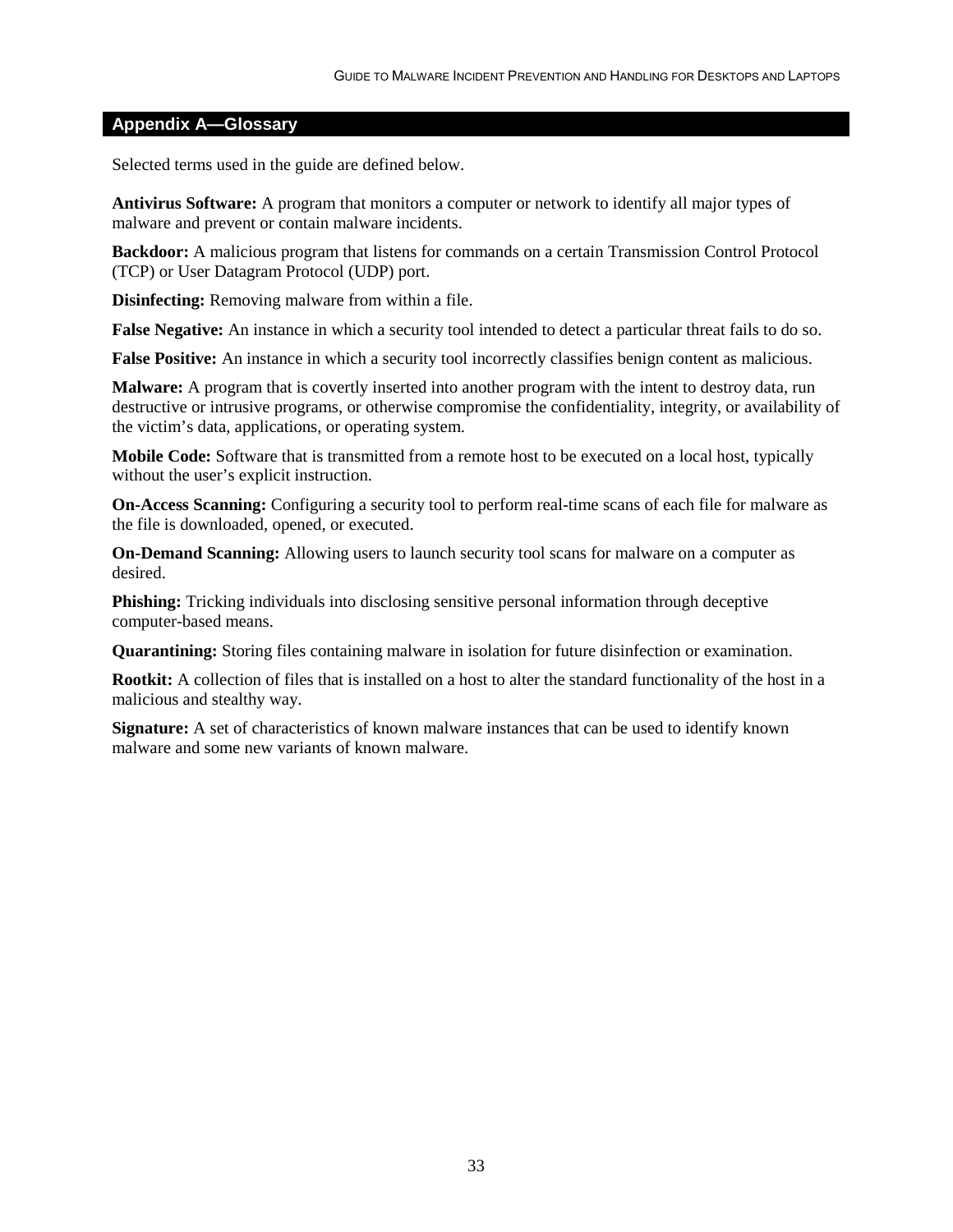# <span id="page-44-0"></span>**Appendix B—Acronyms and Abbreviations**

Selected acronyms and abbreviations used in the guide are defined below.

| ACL                  | <b>Access Control List</b>                                   |
|----------------------|--------------------------------------------------------------|
| <b>CSRC</b>          | <b>Computer Security Resource Center</b>                     |
| <b>DDoS</b>          | Distributed Denial of Service                                |
| <b>DMARC</b>         | Domain-based Message Authentication, Reporting & Conformance |
| <b>DNS</b>           | Domain Name System                                           |
| FAQ                  | <b>Frequently Asked Questions</b>                            |
| <b>FISMA</b>         | Federal Information Security Management Act                  |
| <b>HTML</b>          | Hypertext Markup Language                                    |
| <b>HTTP</b>          | <b>Hypertext Transfer Protocol</b>                           |
| <b>ICMP</b>          | <b>Internet Control Message Protocol</b>                     |
| ID<br>Identification |                                                              |
| <b>IDS</b>           | <b>Intrusion Detection System</b>                            |
| <b>IETF</b>          | <b>Internet Engineering Task Force</b>                       |
| IP                   | <b>Internet Protocol</b>                                     |
| <b>IPS</b>           | <b>Intrusion Prevention System</b>                           |
| <b>IT</b>            | <b>Information Technology</b>                                |
| <b>ITL</b>           | <b>Information Technology Laboratory</b>                     |
| <b>MAC</b>           | Media Access Control                                         |
| <b>NAP</b>           | <b>Network Access Protection</b>                             |
| <b>NAT</b>           | <b>Network Address Translation</b>                           |
| <b>NIST</b>          | National Institute of Standards and Technology               |
| <b>NSRL</b>          | National Software Reference Library                          |
| <b>OMB</b>           | Office of Management and Budget                              |
| <b>OS</b>            | <b>Operating System</b>                                      |
| <b>PIN</b>           | <b>Personal Identification Number</b>                        |
| <b>RFC</b>           | <b>Request for Comment</b>                                   |
| <b>SIEM</b>          | Security Information and Event Management                    |
| <b>SMTP</b>          | Simple Mail Transfer Protocol                                |
| SP                   | <b>Special Publication</b>                                   |
| <b>TCP</b>           | <b>Transmission Control Protocol</b>                         |
| <b>UDP</b>           | <b>User Datagram Protocol</b>                                |
| <b>USB</b>           | Universal Serial Bus                                         |
| <b>US-CERT</b>       | United States Computer Emergency Readiness Team              |
| <b>VBScript</b>      | <b>Visual Basic Script</b>                                   |
| <b>VLAN</b>          | Virtual Local Area Network                                   |
| <b>VPN</b>           | Virtual Private Network                                      |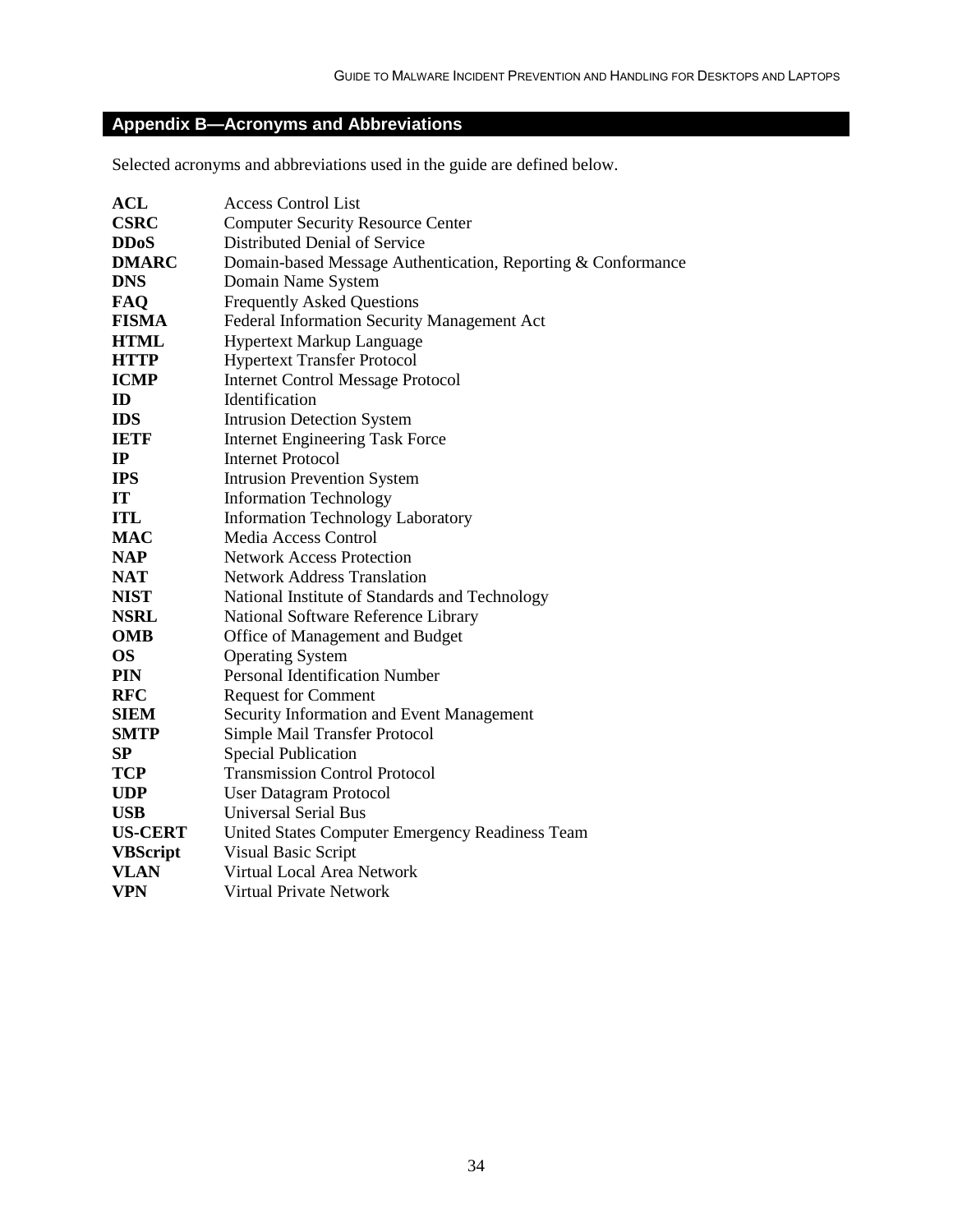## <span id="page-45-0"></span>**Appendix C—Resources**

The following lists provide examples of resources that may be helpful in understanding malware and in preventing and handling malware incidents.

#### **Organizations**

| Organization                                               | <b>URL</b>                    |
|------------------------------------------------------------|-------------------------------|
| Anti-Phishing Working Group (APWG)                         | http://www.antiphishing.org/  |
| Anti-Virus Information Exchange Network (AVIEN)            | http://www.avien.org/         |
| Computer Antivirus Research Organization (CARO)            | http://www.caro.org/          |
| Cooperative Association for Internet Data Analysis (CAIDA) | http://www.caida.org/         |
| European Institute for Computer Antivirus Research (EICAR) | http://www.eicar.org/         |
| Internet Storm Center (ISC)                                | http://isc.incidents.org/     |
| Securelist                                                 | http://www.securelist.com/en/ |
| United States Computer Emergency Readiness Team (US-CERT)  | http://www.us-cert.gov/       |
| Virus Bulletin                                             | http://www.virusbtn.com/      |
| WildList Organization International                        | http://www.wildlist.org/      |

#### **Other Technical Resource Documents**

| <b>Resource Name</b>                                                                                                                | <b>URL</b>                                                                 |
|-------------------------------------------------------------------------------------------------------------------------------------|----------------------------------------------------------------------------|
| FTC, How Not to Get Hooked by a "Phishing" Scam                                                                                     | http://ftc.gov/bcp/conline/pubs/alerts/phishingalrt.htm                    |
| IETF, RFC 2267, Network Ingress Filtering: Defeating<br>Denial of Service Attacks Which Employ IP Source<br><b>Address Spoofing</b> | http://www.ietf.org/rfc/rfc2267.txt                                        |
| NIST, SP 800-28 Version 2, Guidelines on Active<br><b>Content and Mobile Code</b>                                                   | http://csrc.nist.gov/publications/PubsSPs.html#800-28                      |
| NIST, SP 800-37 Revision 1, Guide for Applying the Risk<br><b>Management Framework to Federal Information Systems</b>               | http://csrc.nist.gov/publications/PubsSPs.html#800-37                      |
| NIST, SP 800-40 Revision 3, Guide to Enterprise Patch<br><b>Management Technologies</b>                                             | http://csrc.nist.gov/publications/PubsSPs.html#800-40-<br>rev <sub>3</sub> |
| NIST, SP 800-41 Revision 1, Guidelines on Firewalls and<br><b>Firewall Policy</b>                                                   | http://csrc.nist.gov/publications/PubsSPs.html#800-41                      |
| NIST, SP 800-45 Version 2, Guidelines on Electronic<br><b>Mail Security</b>                                                         | http://csrc.nist.gov/publications/PubsSPs.html#800-45                      |
| NIST, SP 800-53 Revision 3, Recommended Security<br>Controls for Federal Information Systems and<br>Organizations                   | http://csrc.nist.gov/publications/PubsSPs.html#800-53                      |
| NIST, SP 800-61 Revision 2, Computer Security Incident<br><b>Handling Guide</b>                                                     | http://csrc.nist.gov/publications/PubsSPs.html#800-61-<br>rev <sub>2</sub> |
| NIST, SP 800-70 Revision 2, Security Configuration<br><b>Checklists Program for IT Products</b>                                     | http://csrc.nist.gov/checklists/                                           |
| NIST, SP 800-86, Guide to Applying Forensic<br><b>Techniques to Incident Response</b>                                               | http://csrc.nist.gov/publications/PubsSPs.html#800-86                      |
| NIST, SP 800-92, Guide to Computer Security Log<br>Management                                                                       | http://csrc.nist.gov/publications/PubsSPs.html#800-92                      |